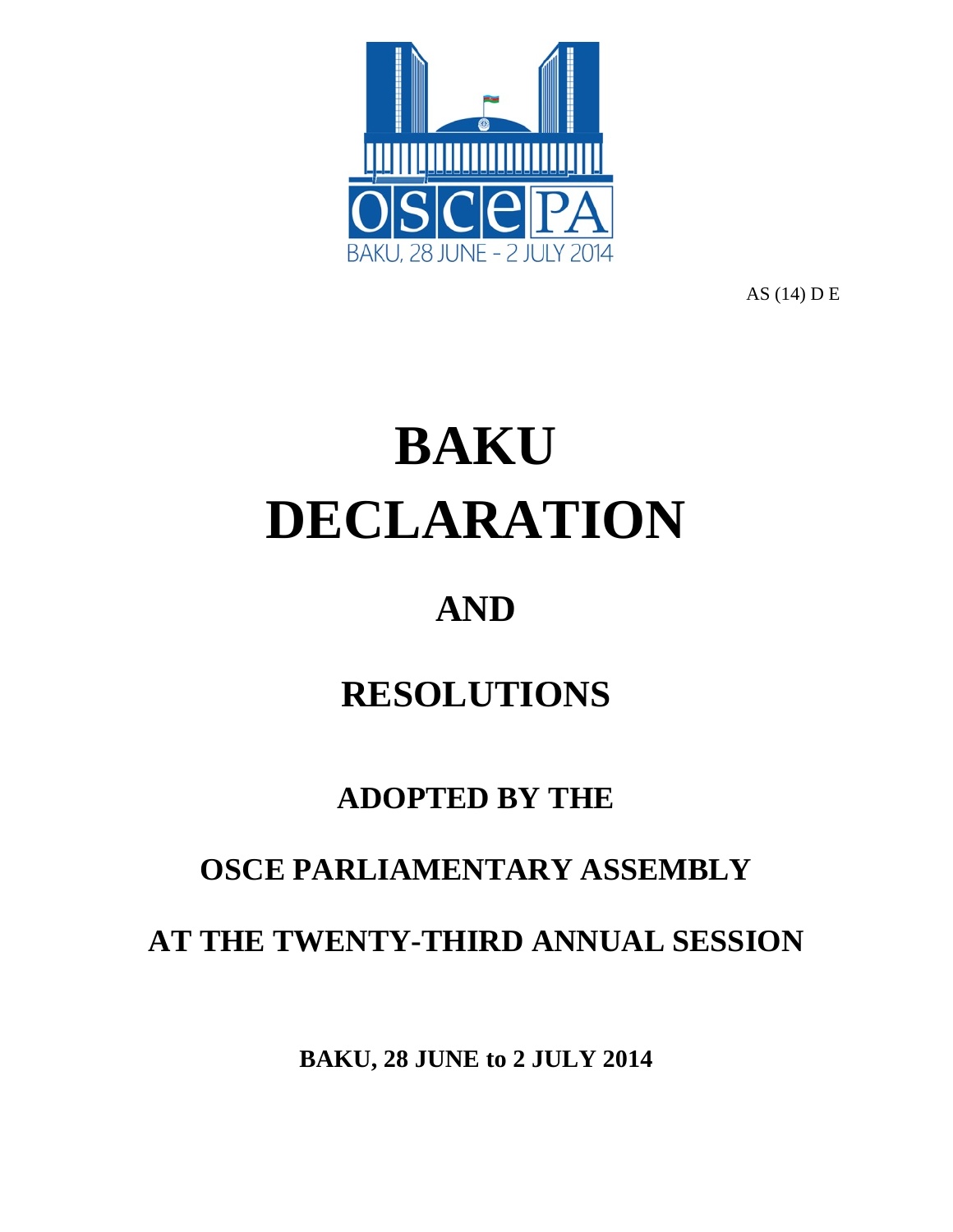#### **Table of Contents**

| Preamble                                                             | $\mathbf{1}$ |
|----------------------------------------------------------------------|--------------|
| 1st Committee Resolution: Political Affairs and Security             | $\mathbf{1}$ |
| 2nd Committee Resolution: Economic Affairs, Science,                 |              |
| <b>Technology and Environment</b>                                    | 7            |
| 3rd Committee Resolution: Democracy, Human Rights and                |              |
| <b>Humanitarian Questions</b>                                        | 12           |
| Resolution on Clear, Gross and Uncorrected Violations of Helsinki    |              |
| Principles by the Russian Federation                                 | 17           |
| Resolution on the Development of Mediation Capacity in the OSCE Area | 20           |
| Resolution on Regional Co-operation in South East Europe             | 22           |
| Resolution on the Fight Against Terrorism                            | 25           |
| Resolution on the OSCE's Further Engagement with Afghanistan         | 28           |
| Resolution on Protection and Promotion of Socio-Economic Rights      |              |
| in the OSCE Area                                                     | 31           |
| Resolution on the OSCE at 40 Years - A Region of Trust and           |              |
| Mutually Beneficial Co-existence                                     | 34           |
| Resolution on Food Security, Limited Water Resources and Stability   |              |
| in the OSCE Area                                                     | 38           |
| Resolution on Comprehensive Immigration Reform                       | 41           |
| Resolution on the Situation of Refugees in the OSCE Area             | 45           |
| Resolution on Protection of Cultural Property in the OSCE Area       | 49           |
| Resolution on Prevention and Prosecution of Child Sex Trafficking    | 52           |
| <b>Resolution on Combating Torture</b>                               | 55           |
| Resolution on the Democratic Control of the Public and Private       |              |
| <b>Security Sectors</b>                                              | 58           |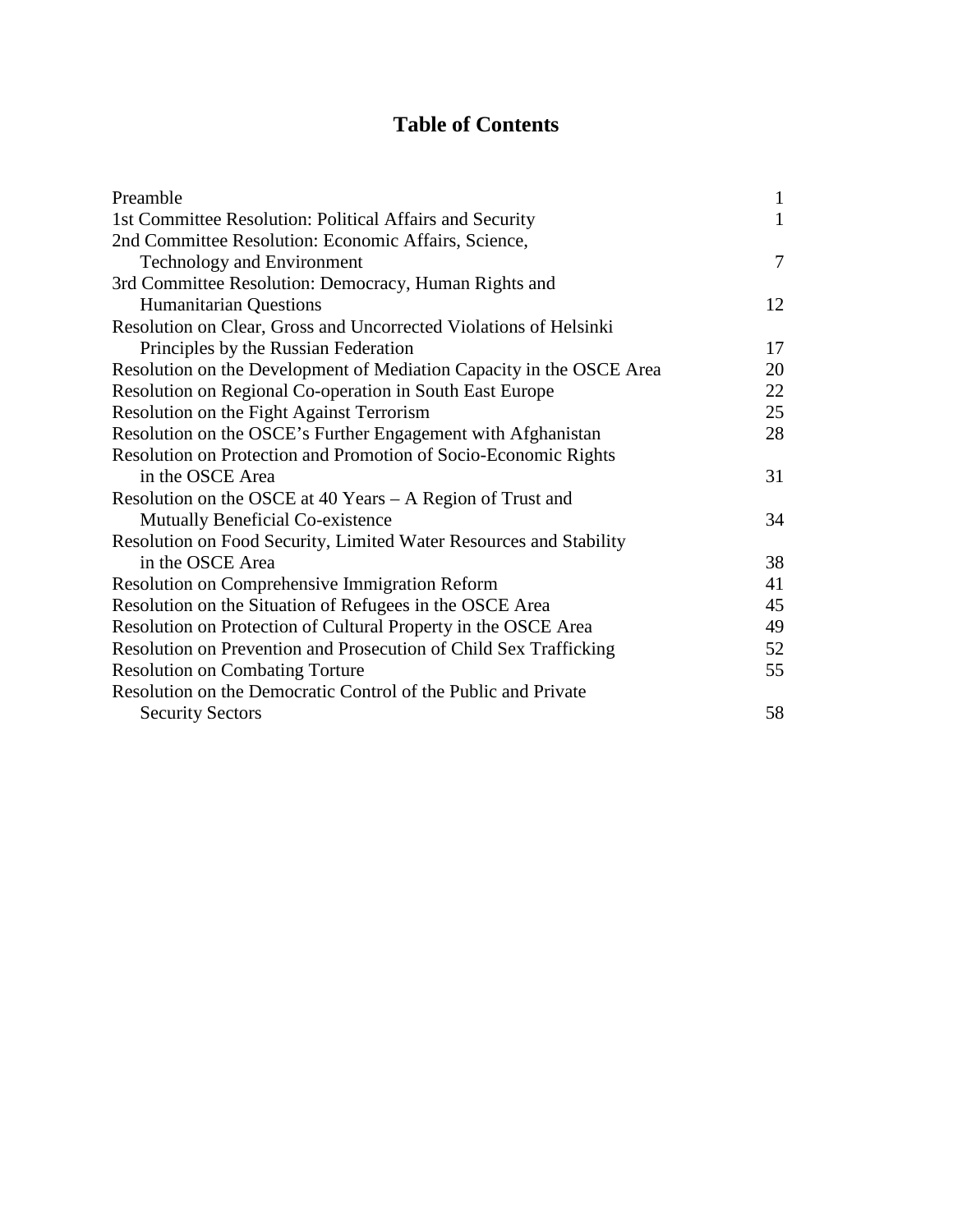#### **PREAMBLE**

We, Parliamentarians of the OSCE participating States, have met in annual session in Baku on 28 June to 2 July 2014 as the Parliamentary dimension of the OSCE to assess developments and challenges relating to security and co-operation, in particular on Helsinki +40: Towards Human Security For All, and we offer the following views to the OSCE Ministers.

We wish every success to the next OSCE Ministerial Council and bring to its attention the following declaration and recommendations.

#### **HELSINKI +40: TOWARDS HUMAN SECURITY FOR ALL**

#### **CHAPTER I**

#### **POLITICAL AFFAIRS AND SECURITY**

- 1. Recalling the historic role of the Helsinki Final Act signed in 1975, which contains key commitments on politico-military, economic, environmental, human rights and humanitarian issues and which established fundamental principles governing the behaviour of States towards their citizens and each other,
- 2. Also recalling the Charter of Paris for a New Europe adopted in 1990, which led to its acquiring permanent institutions and operational capabilities, including the Parliamentary Assembly of the OSCE,
- 3. Reconfirming the Organization's comprehensive approach to security based on trust and transparency in the politico-military field, committed to by the participating States, and confirmed by the OSCE Istanbul Summit in 1999 and the Astana Summit in 2010,
- 4. Stressing the continuing need for enhanced efforts to settle existing conflicts in the OSCE area in a peaceful and negotiated manner, in full respect of the United Nations Charter and the Helsinki Final Act, and refraining from the threat or use of force, as called for at the Astana Summit Meeting held in 2010,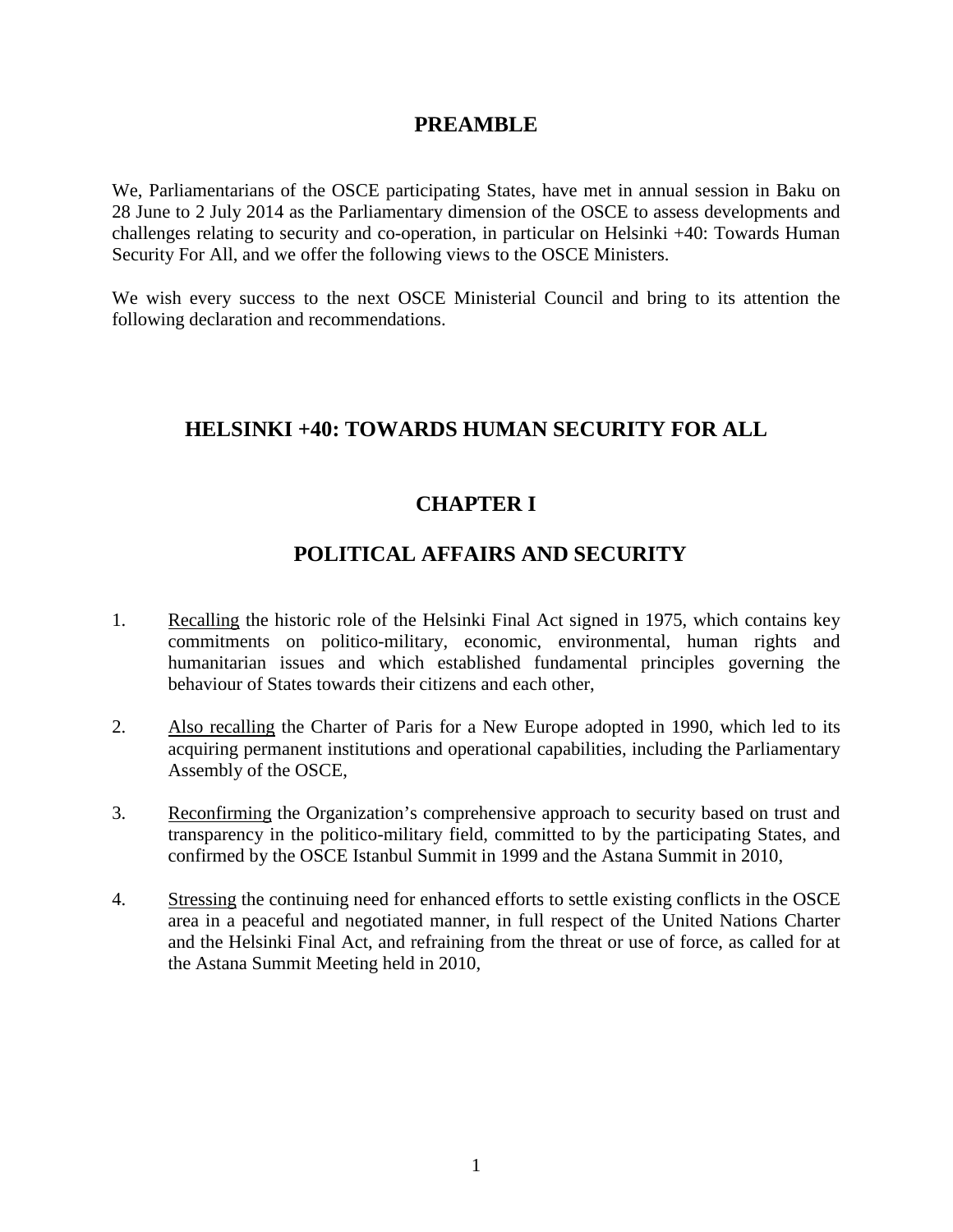- 5. Welcoming the Declaration on furthering the Helsinki +40 process adopted at the Ministerial Council in December 2013 in Kyiv, which reaffirmed the efforts by all participating States to provide strong and continuous political impetus to advancing the work towards realizing the vision of a security community and reaffirmed the commitment by all participating States to the concept of comprehensive, co-operative, equal and indivisible security,
- 6. Stressing the importance of continuing the ongoing negotiations to update and modernize the Vienna Document on Confidence- and Security-Building Measures in order to increase openness, transparency and predictability in the military sphere, and referring to the resolutions of the Parliamentary Assembly of the OSCE underlining the need to proceed with this work,
- 7. Noting the OSCE's significant input in non-proliferation efforts to implement United Nations Security Council resolution 1540,
- 8. Expressing grave concern about the situation in Ukraine, and emphasizing the role of the OSCE in engaging all parties in a constructive dialogue, monitoring and supporting the implementation of all OSCE principles and commitments on the ground, preventing further escalation of the crisis and promoting a diplomatic process towards a peaceful resolution to the crisis,
- 9. Expressing concern about the deficit of democratic political institutions and lack of democratic progress in the Republic of Belarus,
- 10. Recalling the need to increase the representation of women throughout the OSCE, particularly in the politico-military dimension,
- 11. Welcoming efforts by the OSCE participating States and the Secretariat to hold bilateral and multilateral negotiations in order to resolve conflicts that threaten the security of the OSCE region,

- 12. Stresses the importance of adapting the arrangements for conventional arms control and confidence- and security-building measures to today's politico-military reality, building upon the existing foundation of the Treaty on Conventional Armed Forces in Europe, the Treaty on Open Skies and the Vienna Document as well as the Code of Conduct on Politico-Military Aspects of Security;
- 13. Notes the military escalation in the Arctic region in recent years and the substantial progress made in strengthening Arctic co-operation;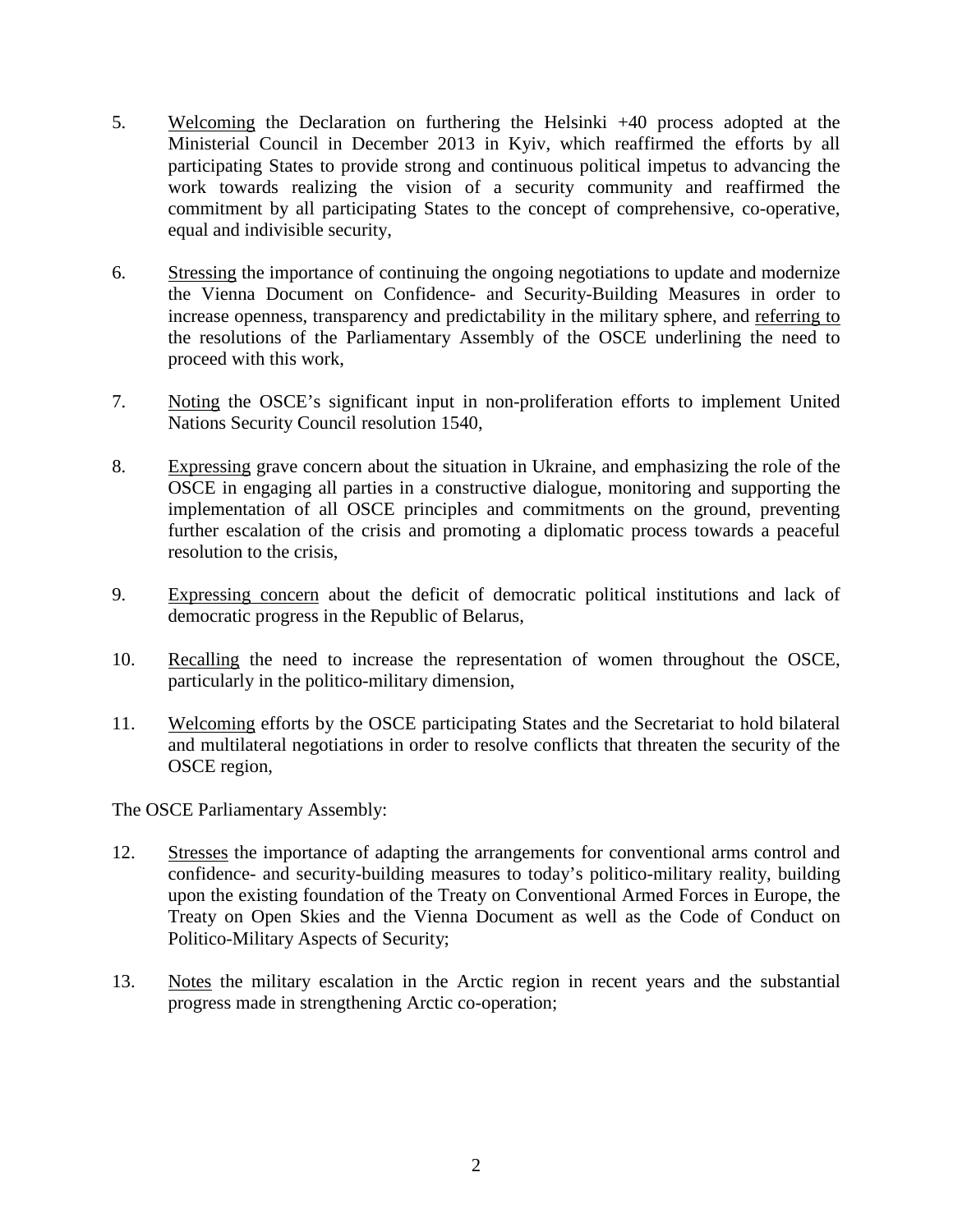- 14. Calls for strong commitment to the Vienna Document, adopted in 1990 and updated several times, which is one of the most important politically binding documents of the politico-military dimension of the OSCE, building upon the 1975 Helsinki Final Act's provisions for early notification of military exercises that involve a certain number of military personnel;
- 15. Supports the requests made by a number of participating States on three occasions in April 2014 to activate the risk reduction mechanism under paragraph 16 of the Vienna Document to dispel serious security concerns caused by the significant military activities of the Russian Federation along the State border with Ukraine, and strongly encourages the Russian Federation to engage in a dialogue within the framework of the Joint FSC-PC meetings and to co-operate in a responsible manner and in good faith on the basis of its OSCE politico-military commitments;
- 16. Stresses the high relevance of fundamental principles and norms of international law and human rights law, as enshrined in the Code of Conduct on Politico-Military Aspects of Security, which should govern inter-State relations as well as politico-military conduct within States, notably the democratic oversight of armed and security forces, in efforts to achieve greater transparency and trust within and beyond the OSCE area;
- 17. Expresses its support for the next Annual Implementation Discussion on updating and modernizing the Vienna Document on Confidence- and Security-Building Measures to take place in July 2014 with a view to increasing the predictability, openness and transparency in the exchange of information annually on their armed forces concerning the military organisation by increasing opportunities for verification activity, strengthening risk reduction mechanisms, and enlarging the scope of confidence and security-building measures;
- 18. Recalls the need to consider the more than 20 VD Plus proposals when updating the Vienna Document, covering the expansion of information exchange on military matters, the notification for military exercises, maritime arms control procedures, monitoring of rapid deployment forces and large force transfers, and the improvement of the effectiveness of inspections and evaluation visits;
- 19. Encourages the signing of new bilateral agreements and the strengthening of existing ones on additional confidence-building measures in the spirit of Chapter X of the Vienna Document, which will help to improve predictability, transparency and stability at the regional and subregional levels;
- 20. Acknowledges the vital role of military inspections under the Vienna Document, which serve to build confidence and allow for rapid observation of military activities of concern in the OSCE region;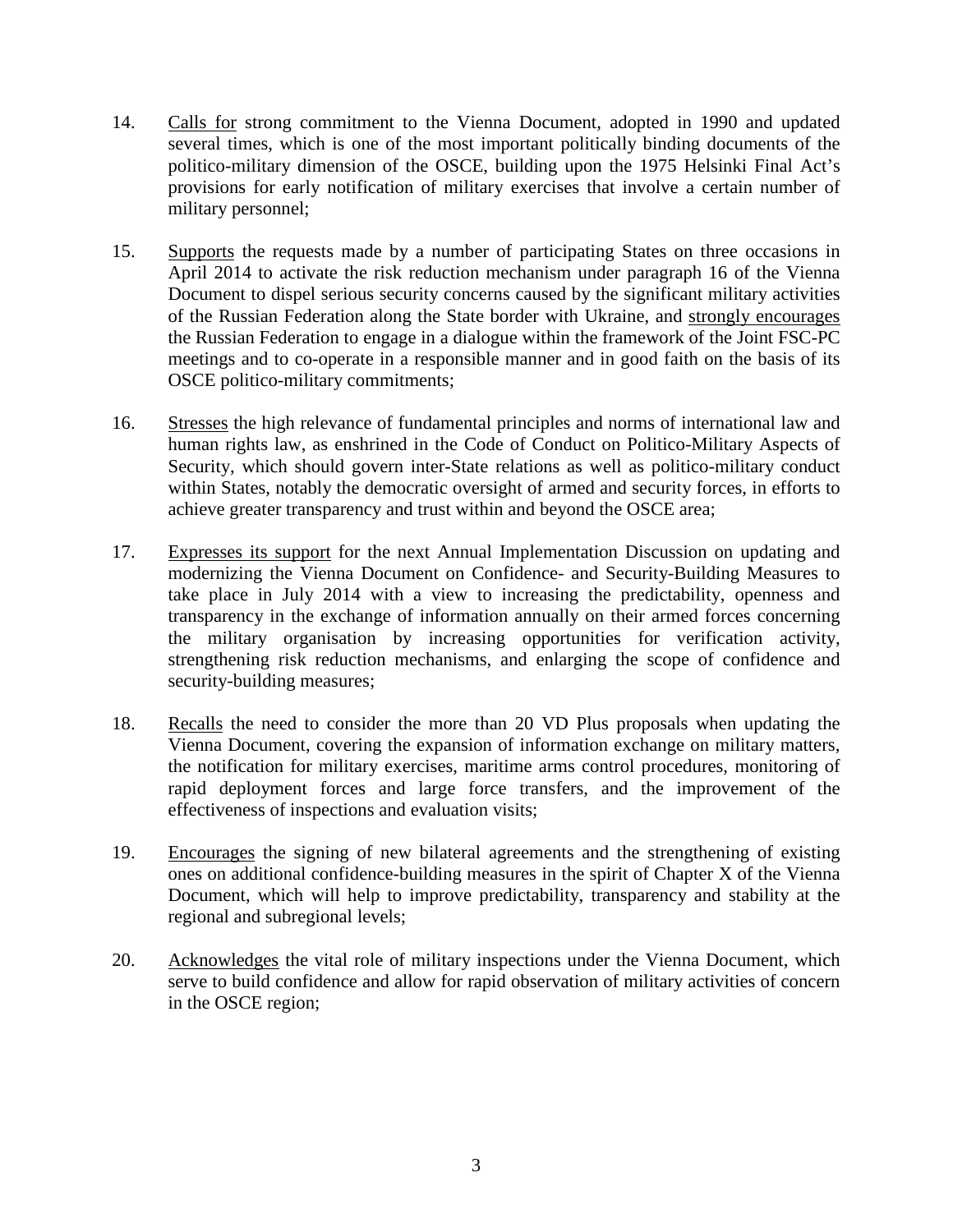- 21. Encourages participating States to adopt an appropriate legislative basis for the democratic control of the armed forces, in accordance with the principles of constitutionality, legality and accountability, including to ensure that armed forces are not used against civilians and welcomes the recent amendments made by Georgia to strengthen the oversight power of the Parliament of Georgia over the armed forces of Georgia and the signing of co-operation memorandums between the Defence and Security Committee of the Parliament of Georgia and civil society organizations working in the area of defence and security;
- 22. Stresses the need to balance between new threats, like cyber warfare and terrorism, and the prospect of conventional military operations, when updating and developing the Vienna Document, noting that, since the adoption of the Treaty on Conventional Armed Forces in Europe, the number of units of Treaty-Limited Equipment has been reduced by more than 110,000, indicating the importance of traditional arms control mechanisms;
- 23. Welcomes the adoption of the "Initial set of OSCE confidence-building measures to reduce the risks of conflict stemming from the use of information and communication technologies" and supports the work of the Informal Working Group established pursuant to Permanent Council Decision No. 1039;
- 24. Acknowledges the need to take into account the development of technology and tactics when updating current treaties, reflecting the increasing emphasis on brigade-level operations and the need for a comprehensive assessment of military capabilities and the development of indicators that focus on quality and performance rather than quantity alone;
- 25. Stresses the high significance of the Arms Trade Treaty (ATT) adopted by the UN General Assembly in April 2013 in global efforts in the field of arms control to achieve a security community, and encourages OSCE participating States to proceed with its ratification so that the ATT can enter into force soon;
- 26. Also stresses the importance of OSCE documents on small arms and light weapons (SALW) and stockpiles of conventional ammunition, and the complementary decisions of the OSCE Forum for Security Co-operation, in the fight against the illicit trade in SALW and conventional ammunition, and calls on the participating States to ensure the effective implementation of these documents with a view to combating the illicit trade in SALW and conventional ammunition;
- 27. Supports the activities of the OSCE in assisting with the collection and destruction of conventional ammunition as well as improving the control and security of their stockpiles, and suggests that the participating States should continue to turn to the OSCE for assistance on questions relating to SALW and conventional ammunition;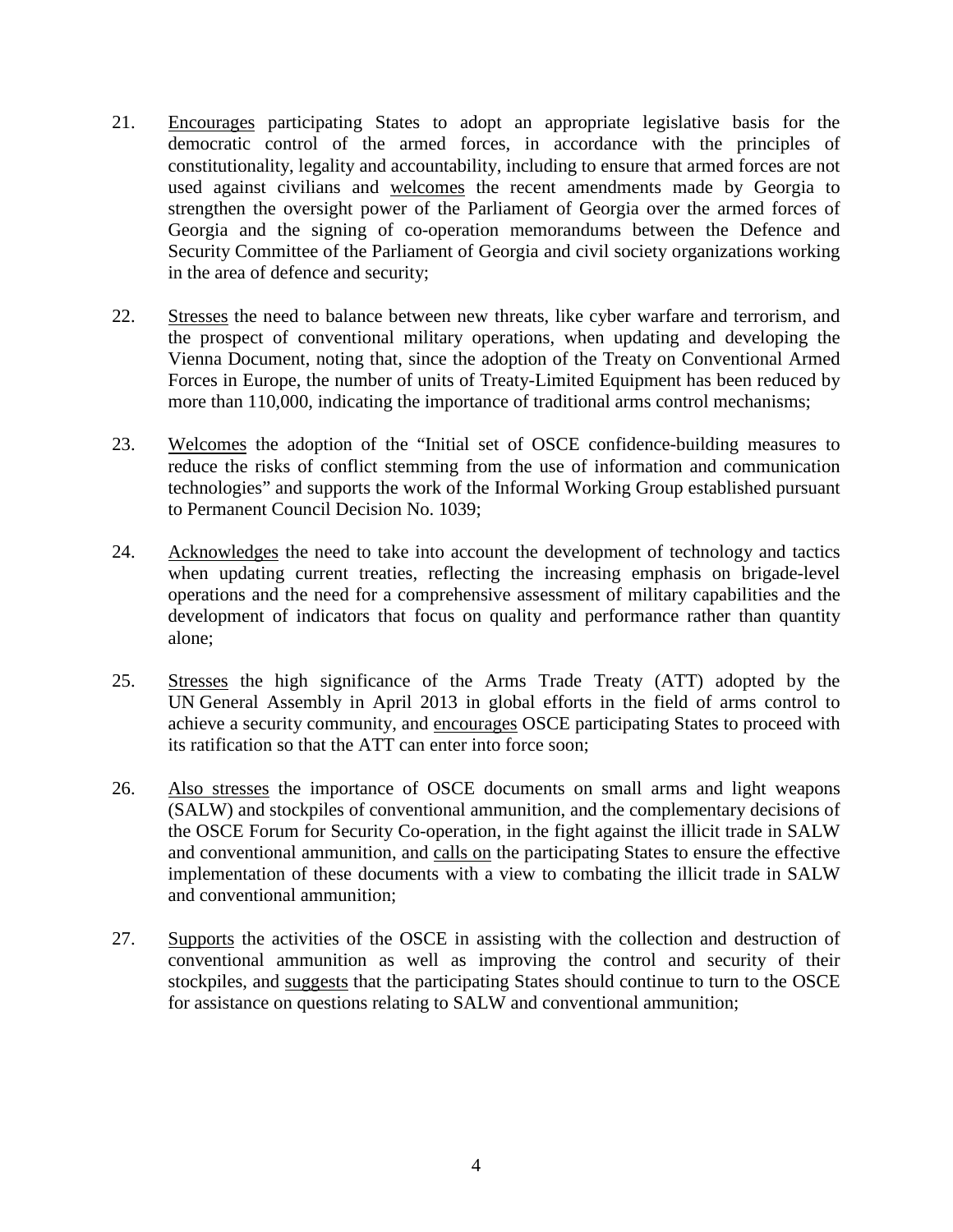- 28. Calls for measures limiting, prohibiting and controlling the illegal trade of small arms and light weapons (SALW), including their diversion to non-State actors in conflict areas, as well as the uncontrolled circulation and misuse of these arms in non-conflict situations, which pose multiple threats to societies and contribute to numerous casualties every year, including among civilians;
- 29. Calls upon participating States to observe their international commitments and to further strengthen OSCE norms and activities in the field of SALW and Stockpiles of Conventional Ammunition (SCA), and stresses the essential role of parliaments and the OSCE Parliamentary Assembly in promoting subregional, regional and international cooperation on achieving these goals;
- 30. Calls for an updated assessment on whether current rules of warfare are up-to-date when taking into account new weapons systems that have been deployed in the past few years;
- 31. Reconfirms that addressing protracted conflicts in the OSCE area and seeking to achieve progress towards their resolution in a peaceful and negotiated manner, within agreed frameworks, while fully respecting the United Nations Charter, the Helsinki Final Act and international law, is a priority for the Organization;
- 32. Acknowledges the role of women in the prevention and resolution of conflicts, and urges compliance with United Nations Security Council resolution 1325, which aims to increase equal participation of women including full involvement in all efforts for the maintenance and promotion of peace and security;
- 33. Also acknowledges that the geopolitical situation in different parts of the OSCE area varies widely and that any action taken by the OSCE with the goal of increasing security should accurately take into account local conditions and specific situations in order to find long-term solutions that can be agreed upon by all parties;
- 34. Urges parliamentarians to support women's public and political involvement by raising public awareness of the importance of gender equality and establishing political networks to encourage women´s leadership in the OSCE;
- 35. Acknowledges the role and participation of local and regional authorities in the lasting settlement of conflicts and post-conflict rehabilitation scenarios;
- 36. Calls on the Russian Federation to fulfil the commitments entered into under the 12 August 2008 ceasefire agreement to de-occupy the Georgian territory and to respect the fundamental principles of international law;
- 37. Welcomes the active engagement of the Swiss OSCE Chairmanship in the crisis in and around Ukraine and the deployment of the Special Monitoring Mission to Ukraine as well as the activities of the OSCE executive structures and other relevant international actors operating in Ukraine with the aim of reducing tensions, fostering stability and promoting national dialogue;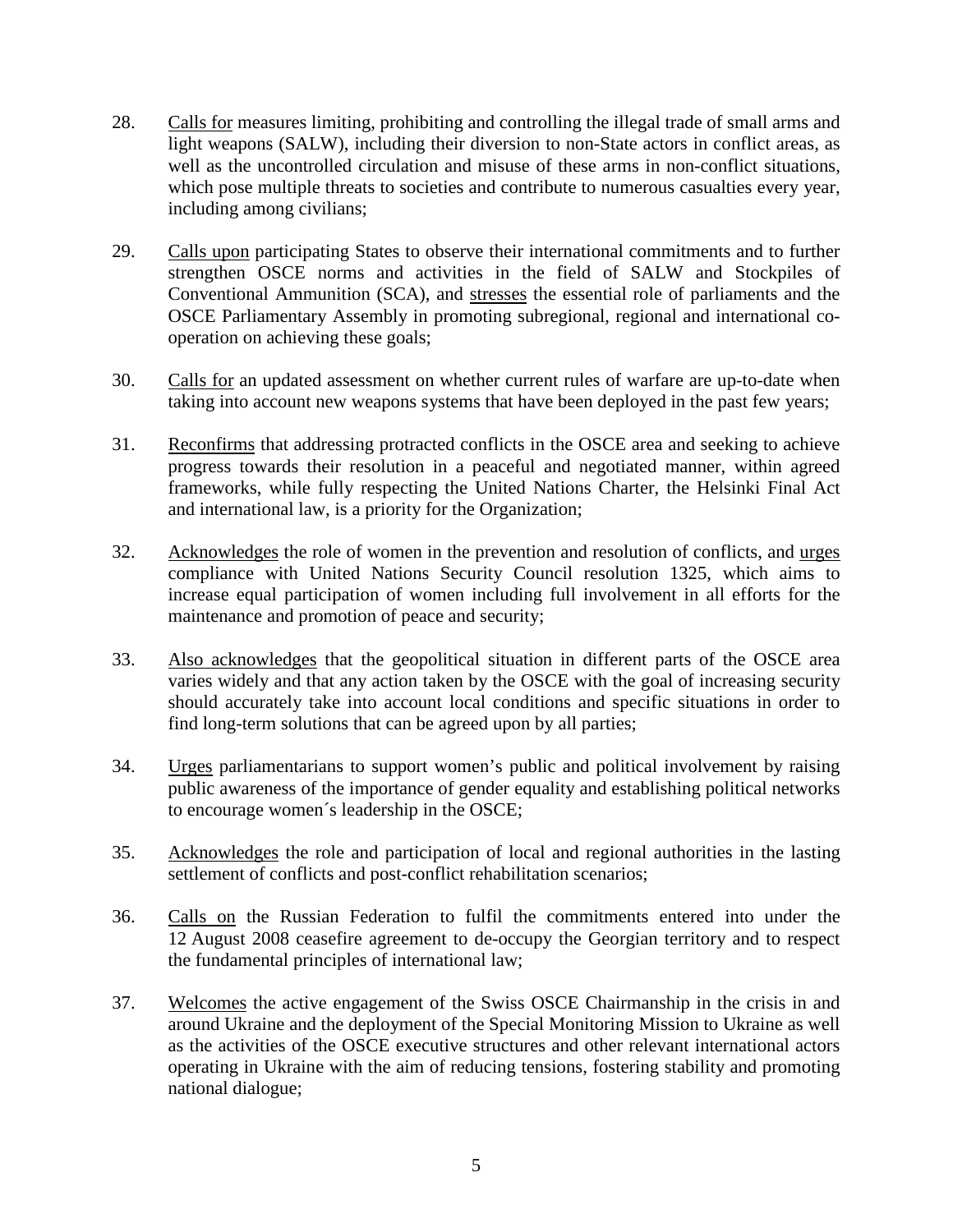- 38. Calls for the creation, on the platform of the OSCE Parliamentary Assembly, of an interparliamentary liaison group on Ukraine in order to de-escalate the situation on the ground and support the country out of the crisis;
- 39. Underlines the respect for the principles of the inviolability of frontiers and territorial integrity, peaceful settlement of disputes, equal rights and self-determination of peoples, as stated in the Helsinki Final Act and calls on the Russian Federation to reverse the annexation of the Autonomous Republic of Crimea and the city of Sevastopol, Ukraine;
- 40. Calls for a strong and better regulated legal framework for national referendums to avoid their misuse, taking into account national constitutions and relevant international standards;
- 41. Reaffirms the right of citizens of participating States to hold referendums under their national legislation and in conformity with international standards;
- 42. Urges participating States to closely monitor the military presence in the Arctic region, be aware of the potential security and environmental risk that it constitutes and continue to strive for a zone of peace and stability in the Arctic;
- 43. Expresses its support for the ongoing process of peaceful integration in Europe, which includes co-operation in transnational organisations, increased freedom of movement for people and goods and strengthening economic ties which will increase stability and security in Europe and beyond;
- 44. Reaffirms the need to continue to work towards a solution to the crisis in Syria, where violence and human rights abuses continue amidst a humanitarian crisis and manifestations of international terrorism, and strongly urges all parties to commit to a peaceful resolution of the crisis and the establishment of a truly democratic state where the rights and security of all ethnic and religious groups are protected equally;
- 45. Calls upon OSCE participating States to prevent the use of their territories by terrorist and fundamentalist groups for cross-border attacks against civilian populations, including religious and ethnic minorities in Syria;
- 46. Welcomes the approaching 40th anniversary of the Helsinki Final Act and the opportunity to strengthen the role of the OSCE in increasing security, openness and transparency and moving forward in the Helsinki +40 process;
- 47. Calls for the creation of a new system of arbitration within the OSCE Parliamentary Assembly in order to enhance co-operation and to prevent situations where participating States have different interpretations of the meaning and detail of current documents.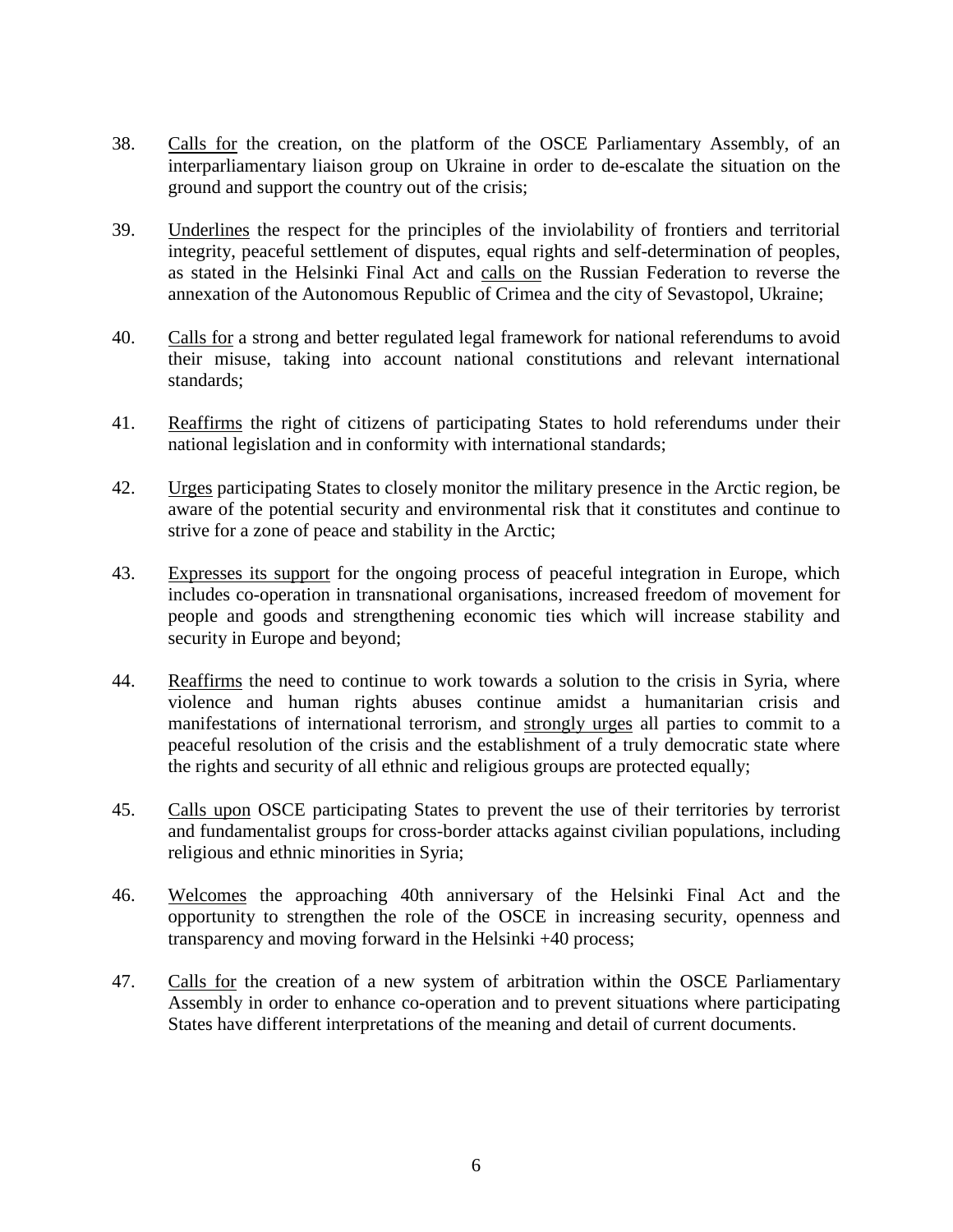#### **CHAPTER II**

#### **ECONOMIC AFFAIRS, SCIENCE, TECHNOLOGY AND ENVIRONMENT**

- 48. Welcoming the OSCE's Helsinki +40 process as an opportunity to reinforce, as well as update, OSCE commitments, particularly in the economic and environmental dimension,
- 49. Recognizing the importance of water, energy and food issues, and their significant implications for security and stability within States as well as across borders,
- 50. Mindful of the role that the OSCE has to play in promoting the rational use of, and in establishing synergies between, water, energy and food resources from a stability and security perspective,
- 51. Commending the OSCE for its work in facilitating the negotiations between participating States on bilateral agreements on water resource management,
- 52. Concerned by the challenges that States face in ensuring that food and water are available to their citizens,
- 53. Recalling the massive devastation brought to the Philippines by Typhoon Haiyan, which offered a tragic reminder of how critical the global climate change situation is,
- 54. Noting the Intergovernmental Panel on Climate Change (IPCC)'s report released on 26 September 2013, in which IPCC scientists concluded with a 95 per cent certainty that humans are the dominant cause of global warming and that atmospheric carbon dioxide is higher than it has been for at least 800,000 years,
- 55. Reiterating the need to reduce greenhouse gas emissions and to adapt to a changing climate,
- 56. Pointing out that greenhouse gas emissions vary considerably in different food production systems, with emissions much higher in meat and dairy production,
- 57. Noting that changing climatic conditions will affect crop growth and livestock performance, the availability of water, fisheries and aquaculture yields, mountains, forests, biodiversity, the number of natural disasters and the functioning of ecosystems throughout the OSCE region,
- 58. Regretting the lack of progress on key issues of reducing  $CO<sub>2</sub>$  emissions and financial help for countries most affected by climate change at the 19th Conference of the Parties (COP 19) of the United Nations Framework Convention on Climate Change,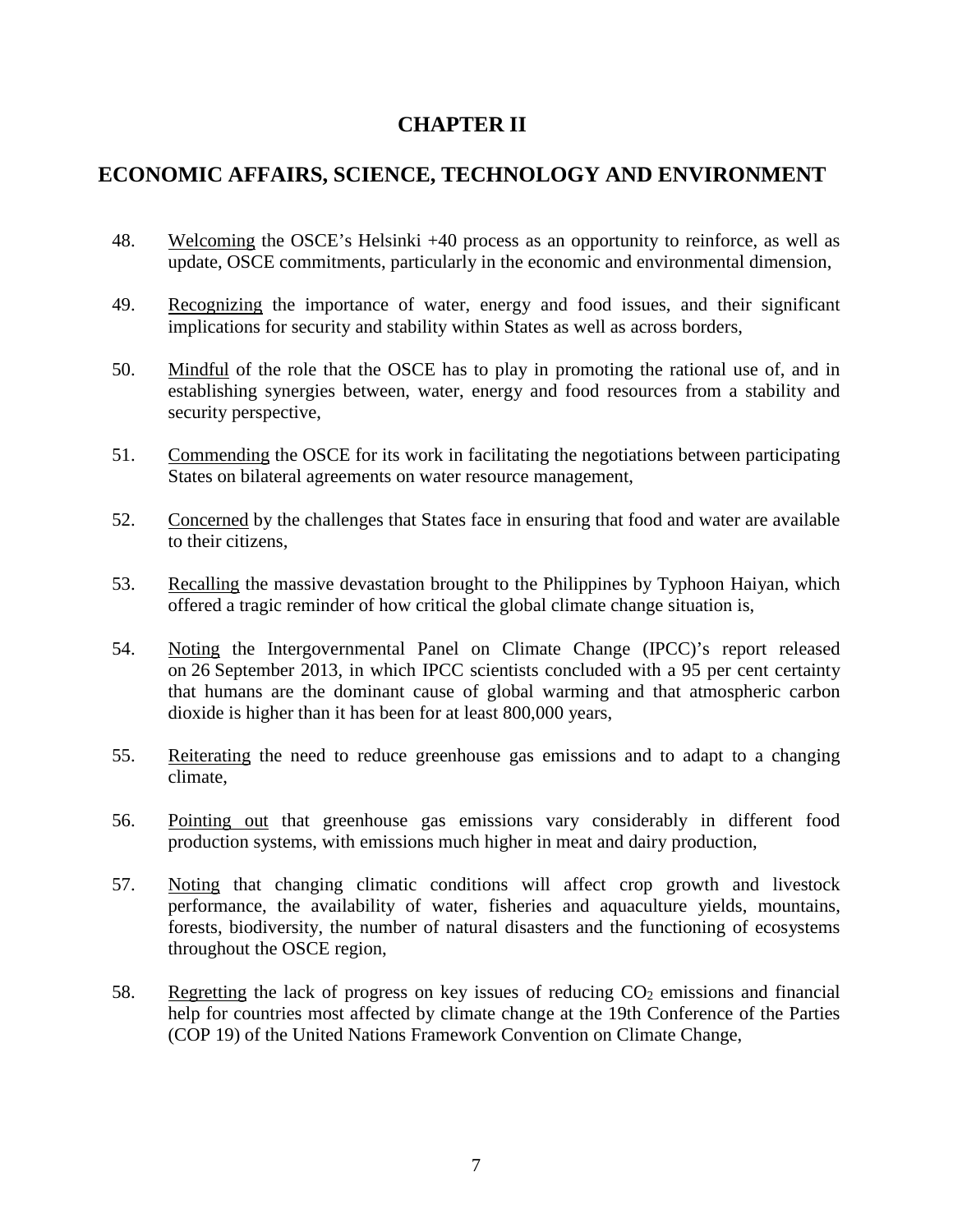- 59. Noting the importance of the transition to the use of new and renewable energy sources and advanced environmentally clean "green" technologies in order to address more effectively the challenges posed by environmental pollution and climate change,
- 60. Restating the OSCE PA Istanbul Declaration's recognition that environmental challenges such as climate change require world leaders to make compromises at the international level, and in this regard the Helsinki +40 process can serve as a powerful inspiration for co-operation,
- 61. Commending progress in the OSCE's work relating to good governance, and stressing the need, in the context of Helsinki +40, for the political momentum gained by the adoption of the Dublin Ministerial Council's Declaration on Strengthening Good Governance and Combating Corruption, Money-Laundering and the Financing of Terrorism, to be further enhanced and to be reflected in the participating States' implementation of their relevant commitments,
- 62. Recalling that the main cause of the ongoing economic recession was the poor governance of national and international financial institutions,
- 63. Recognizing the adverse effects of growing inequality in developed economies resulting from the global financial crisis and unilateral austerity policies, and stressing the urgent need for States to uphold social cohesion while striving to achieve sustainable growth,
- 64. Stressing the importance of women's economic empowerment,
- 65. Recognizing that governments, international and financial institutions should be encouraged to support the sustainable development in mountainous regions, as they are most vulnerable to climate change, which leads to an increase in the number of natural disasters, melting glaciers and a reduction of water resources, which in turn lead to increased tension in the cross-border use of water resources,
- 66. Noting the potential that investment in science and technology plays in promoting economic growth for nations and improved employment and living standards for individuals,
- 67. Aware that economic and environmental migration can provide opportunities for people to improve their lives while building the economies of countries that receive them, but that unplanned and excessive population movements can cause tension and adversely affect the provision of public services,
- 68. Noting that water scarcity and food insecurity in the Middle East and North Africa (MENA) region, combined with demographic pressures, high unemployment and poverty, constitute major sources of existing and/or potential tensions with a multiplying impact on the various security challenges within and beyond this region,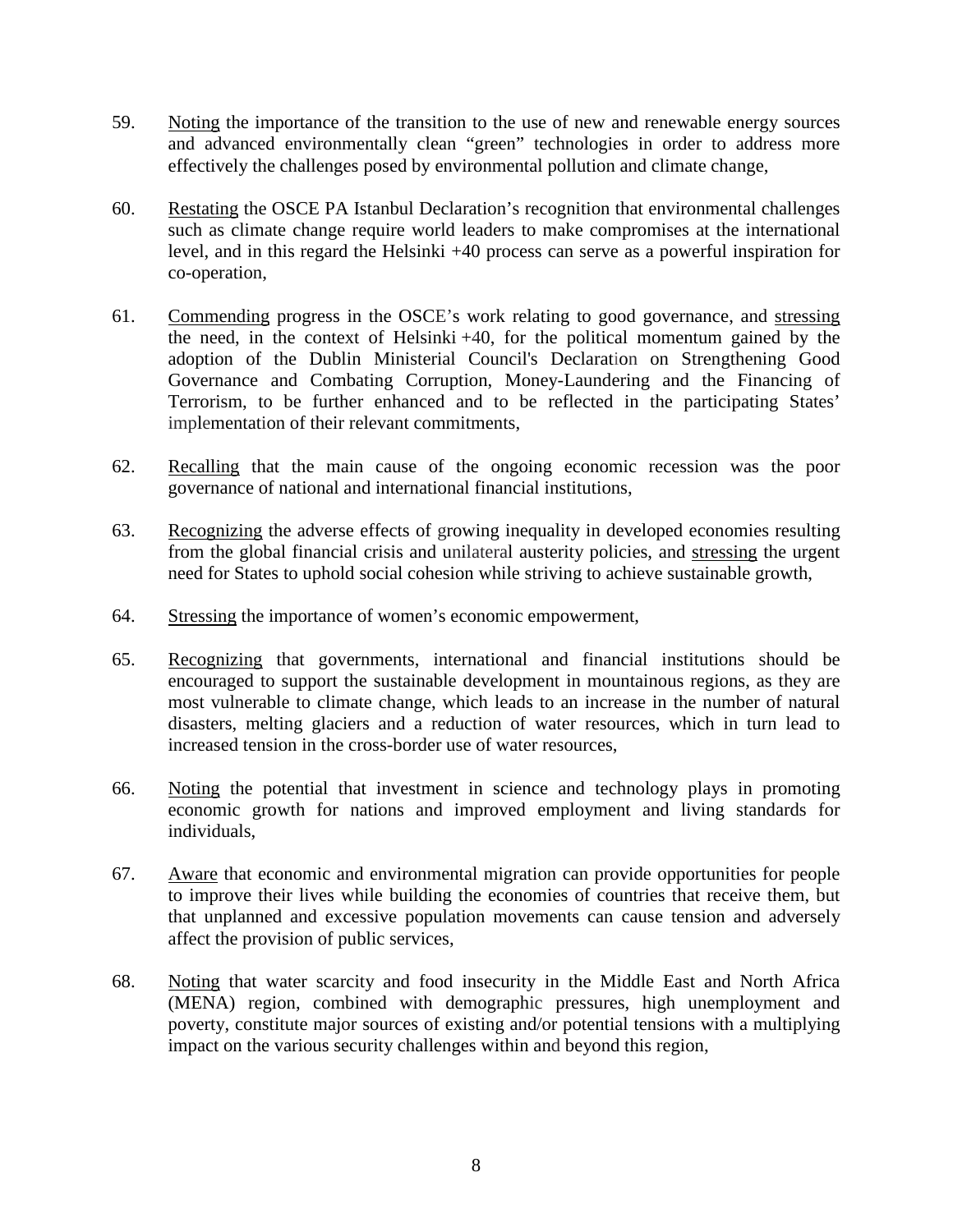- 69. Pointing out that economic migration, particularly from North Africa, has placed a great burden on Southern European States and has also resulted in the tragic loss of a large number of lives, as vessels used for this activity are often unseaworthy,
- 70. Recognizing that trade is often disrupted by man-made and natural disasters and that borders need to be secure, robust and resilient to enable trade to continue during periods of heightened threats and alerts,
- 71. Asserting that providing all persons with disabilities with equal opportunities and expanded access to life in society, as advanced by the United Nations Convention on the Rights of Persons with Disabilities as well as existing OSCE commitments will contribute to the economic self-sufficiency of such persons, economic growth in the participating States and economic co-operation between them,
- 72. Noting that the full potential of women is still not fully utilized in the economy, and stressing the potential benefits it would bring for women's independence as well as for the economic development of participating States,
- 73. Stressing the essential role that trade unions play in representation, negotiation and resolution,

- 74. Calls for nations to ensure that trade unions can operate in a supportive legal context to ensure that they play a full part in promoting prosperity;
- 75. Calls on the OSCE Co-ordinator for Economic and Environmental Affairs to establish a co-operative mechanism or centre in the OSCE region to serve as a clearing house for best practices in counter-corruption and to facilitate exchanges to promote good governance;
- 76. Urges the OSCE to work with Southern European countries and our partners in North Africa to protect migrants and provide facilities for them after their arrival in Europe;
- 77. Urges participating States to ensure the legal recognition of women's property rights;
- 78. Calls upon OSCE participating States to adopt regulations that limit risk-based speculation and enable financial bodies to provide capital for investment to stimulate national economies through improvements in infrastructure and long-term projects;
- 79. Stresses the urgent need for modest recovery to be reflected in curbing unemployment, particularly among young people, by means of dynamic and comprehensive job-generating policies, which should aim at further developing infrastructure and investments in pro-growth sectors, encouraging entrepreneurs, knowledge and innovation, boosting domestic demand and providing adequate training to facilitate the transition from education to the labour market;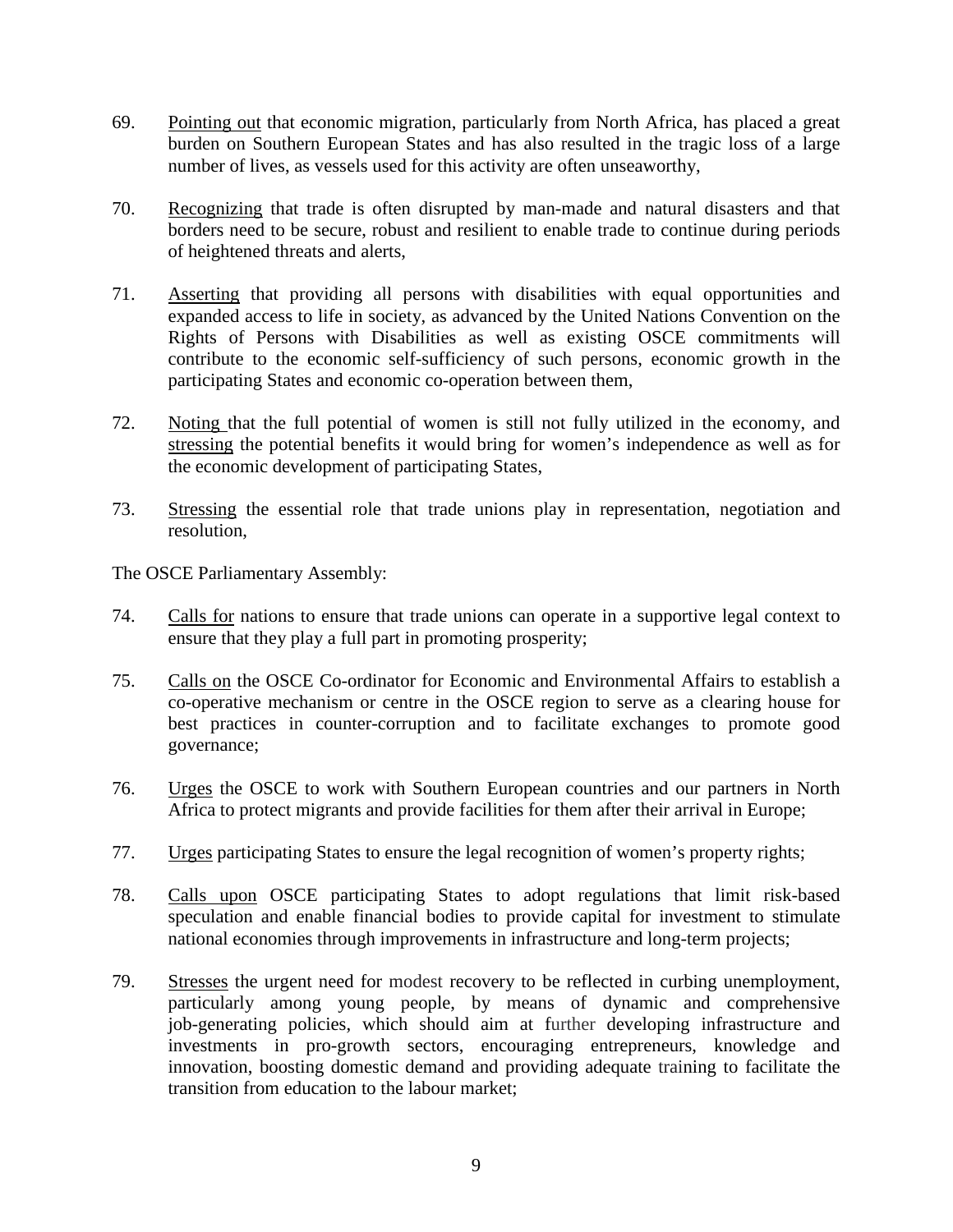- 80. Calls upon participating States to provide greater support to small and medium-sized enterprises (SMEs) by means of a more business-friendly environment that promotes entrepreneurship, innovation and employment, reduces regulatory and administrative obstacles and facilitates SMEs' networking and access to domestic and global markets, and stresses the need to ensure that SMEs' central role and prospects for realizing their full potential in the global economy are appropriately reflected in States' growth policies;
- 81. Urges participating States to encourage young people to pursue careers in agriculture, for example by facilitating transnational courses in agricultural science;
- 82. Calls for more research on crop and animal production, investments in science and technology and the adoption of fiscal policies that encourage private companies to invest in research and development;
- 83. Urges the OSCE to help co-ordinate national governments in moving away from budget cuts into solid investments to provide a foundation for the sound improvement of the global economy;
- 84. Encourages the OSCE to facilitate technology and knowledge transfers with a view towards improving the way people produce and consume, as well as promoting best practices in agricultural and fisheries production;
- 85. Endorses a multidimensional approach to food and water security, including all those areas of science and technology that can have a valuable impact;
- 86. Stresses the need for the OSCE to play an enhanced role in efforts to achieve global energy security, by means of a level playing field across the entire spectrum of energyrelated activities, in strict compliance with international law and the rule of law enshrined in the Helsinki Final Act and the Energy Charter Treaty;
- 87. Calls on the OSCE participating States to improve and develop the practice of treatment, recycling and reuse of water resources;
- 88. Expresses concern over the use of certain types of energy extraction, particularly hydraulic fracturing or "fracking", that are known to have an adverse effect on water supplies;
- 89. Strongly urges the OSCE participating States to strengthen co-ordination actions aimed at early warning of natural disasters in mountain ecosystems with the help of technical, biological and organizational measures;
- 90. Endorses inter-State scientific and technical co-operation, including innovative programmes of the OSCE participating States aimed at ensuring the sustainable development of mountain ecosystems;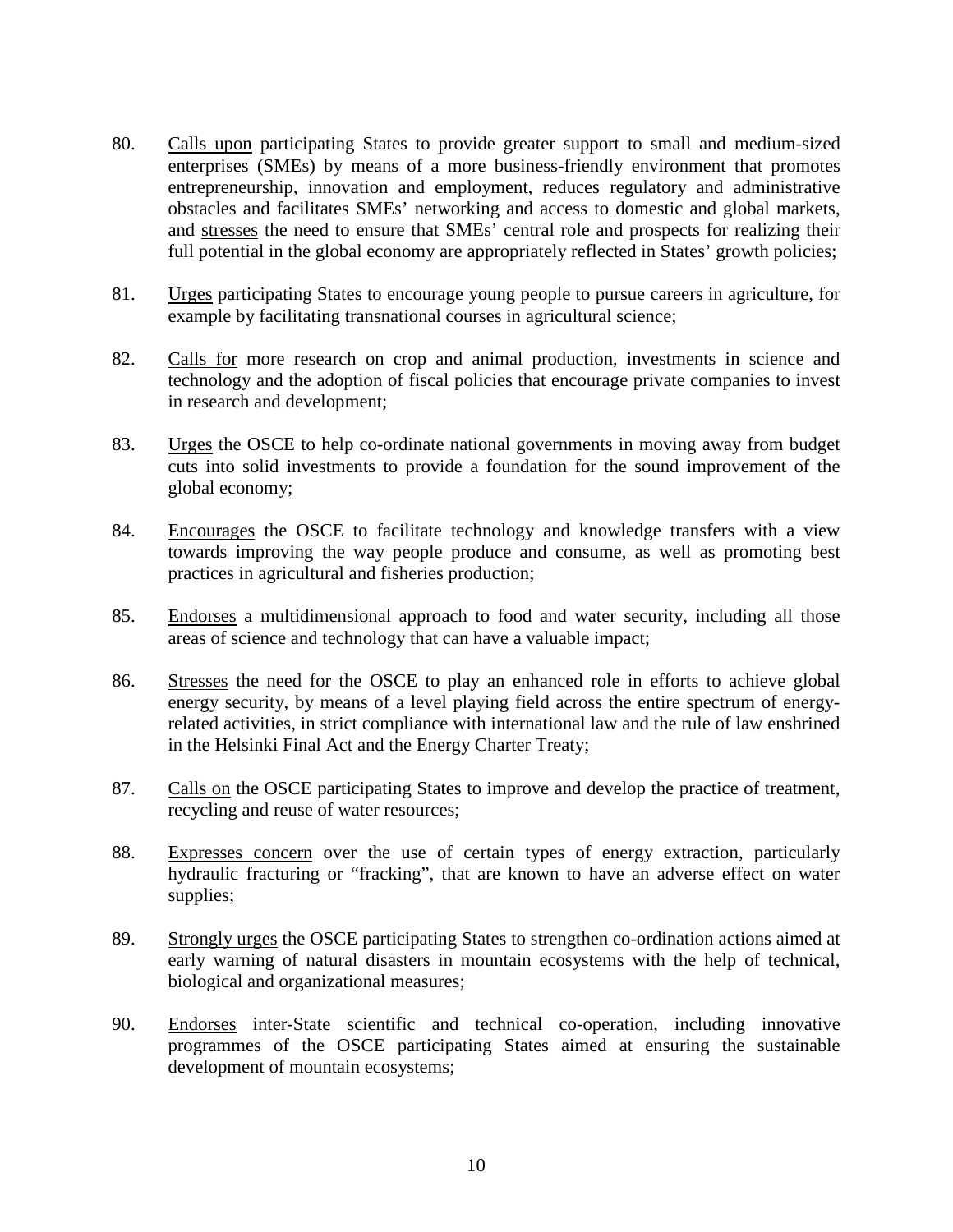- 91. Calls on the OSCE and its participating States to reduce waste by increasing the efficiency of the production, processing, transport and storage of products and to educate consumers on how to reduce waste through smarter purchasing choices;
- 92. Encourages the OSCE and its participating States to work on migration management to increase the benefits of migration while reducing its potential negative implications;
- 93. Calls upon OSCE participating States to continue to work towards a new universal climate agreement so that it appears on the table at the next UN climate change conference in Peru, ahead of final agreement in Paris, in 2015;
- 94. Calls for the OSCE field operations to receive all the funding they need in order to carry out their vital work in the economic and environmental dimension, especially in mountainous countries, which are the ones most vulnerable to climate change;
- 95. Urges those participating States that have not already done so to sign, ratify and implement the United Nations Convention on the Rights of Persons with Disabilities and to implement their existing OSCE commitments to ensure the protection of the rights of such persons, especially with regard to the promotion of services and training as well as favourable conditions for participating in competitive integrated employment and access to public buildings and services, housing, transport, and cultural and recreational activities;
- 96. Encourages intensified efforts to prohibit discrimination against disabled persons in employment and the workplace;
- 97. Reiterates the central importance of the economic and environmental dimension in the Helsinki +40 process;
- 98. Calls on European Union Member States to engage further in migration management and to ensure that the contribution and burden of migrants on the European continent is shared equally among Member States;
- 99. Urges the participating States to continue working for women's opportunities to become financially independent and have their own income and to support possibilities for women to start new businesses.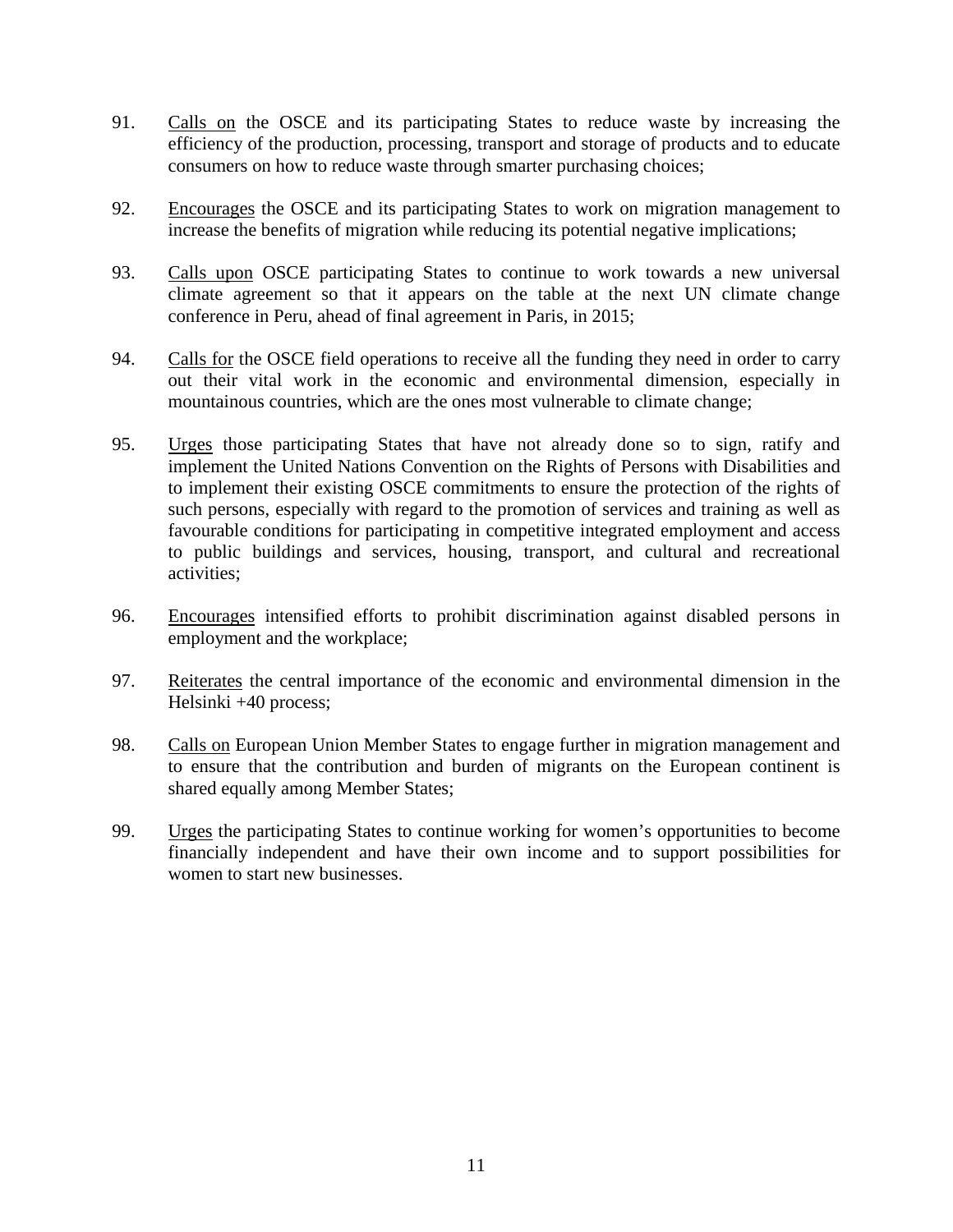#### **CHAPTER III**

#### **DEMOCRACY, HUMAN RIGHTS AND HUMANITARIAN QUESTIONS**

- 100. Welcoming the OSCE's Helsinki +40 process as an opportunity to review the implementation of Human Dimension Commitments, including the regress in whole regions of the OSCE with regard to human rights and fundamental freedoms, such as freedom of assembly, freedom of the media, freedom of expression, democratic commitments, the rule of law, equality and non-discrimination,
- 101. Recalling that the 1975 Helsinki Final Act addressed issues such as the peaceful settlement of disputes, refraining from the threat or use of force, respect for human rights and fundamental freedoms, including the freedom of thought, conscience, religion or belief, for all without distinction as to race, sex, language or religion, as well as other key human security commitments,
- 102. Stressing the crucial significance of upholding the universality, indivisibility and interdependence of human rights in efforts to achieve a security community,
- 103. Deeply concerned that the OSCE's field operations are continuously reduced in their capacity to monitor and report on human rights issues, in particular in participating States which demonstrate non-compliance with their Human Dimension Commitments,
- 104. Welcoming the Swiss Chairmanship's pledge in connection with Helsinki +40 to continue reinforcing co-operation with civil society,
- 105. Recalling the 2013 OSCE PA Istanbul Declaration's call for the OSCE and the OSCE PA to create a civil society board, comprised of representatives of leading NGOs working on OSCE issues,
- 106. Recalling the reaffirmation, contained in the Istanbul Declaration that the rule of law and the independence of the judiciary should be respected,
- 107. Recalling the concern expressed in the 2007 OSCE PA Kyiv Declaration regarding the introduction of new legislation in a number of participating States placing further restrictions and constraints on the activities of human rights defenders, in particular by making them subject to unnecessary bureaucratic burdens,
- 108. Concerned that people have disappeared in Turkmenistan's prisons and that their families have not even been able to find out if they are alive or dead, in some cases for more than a decade,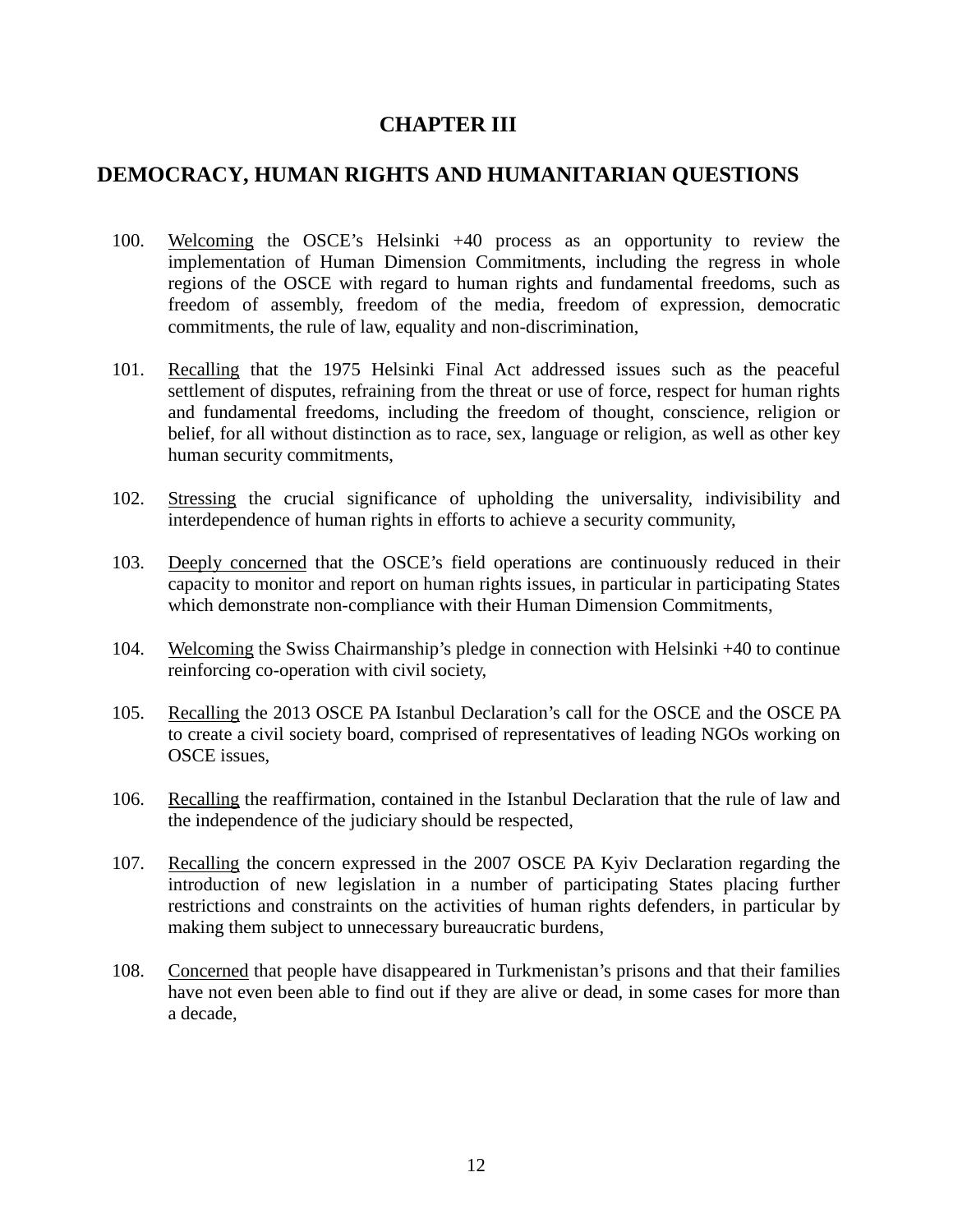- 109. Expressing concern at the rise of nationalistic and xenophobic trends across the political spectrum in the OSCE area, at the impact of socio-economic hardship and at serious shortfalls pertaining to governance, which all exacerbate public indignation and increase citizens' mistrust of and estrangement from national and supranational decision-making centres,
- 110. Deploring discrimination and hate crimes against migrant workers both East and West of Vienna,
- 111. Deeply concerned that, 10 years after the Berlin Declaration, which set out concrete measures to combat anti-Semitism, attacks targeting Jews and their property as well as Jewish religious, educational and communal institutions continue,
- 112. Expressing deep concern that restrictive migration policies in an increasing number of countries in the OSCE area often circumvent and/or violate international human rights standards, show insufficient solidarity and burden-sharing and hinder global efforts to elaborate a comprehensive and effective migration management strategy,

- 113. Endorses the adoption by the Parliamentary Assembly of the Council of Europe of a resolution confirming the definition of political prisoners;
- 114. Calls on OSCE participating States to ensure, through the effective implementation of, and if necessary reform of, national legislation, dignity and security for all asylum seekers and migrant workers;
- 115. Reiterates its call for the safe and dignified return of all internally displaced persons to their places of living, ensuring access to international humanitarian aid when needed, with the goal of gradual rapprochement of the societies of Georgia and Abkhazia, Georgia, and South Ossetia, Georgia;
- 116. Strongly condemns any act of hate crime against any migrant, and calls on participating States to ensure that such crimes are fully investigated and victims protected, regardless of their legal status in the host country, be it East or West of Vienna;
- 117. Calls on the participating States to participate robustly in the commemoration of the tenth anniversary of the Berlin Declaration with a focus on improving implementation of OSCE commitments to combat anti-Semitism, including the collection and reporting of data on hate crimes and the promotion of education about the tragedy of the Holocaust;
- 118. Reaffirms the Berlin Declaration in its unequivocal condemnation of all manifestations of anti-Semitism and its unambiguous statement that international developments or political issues, including those in Israel or elsewhere in the Middle East, never justify anti-Semitism;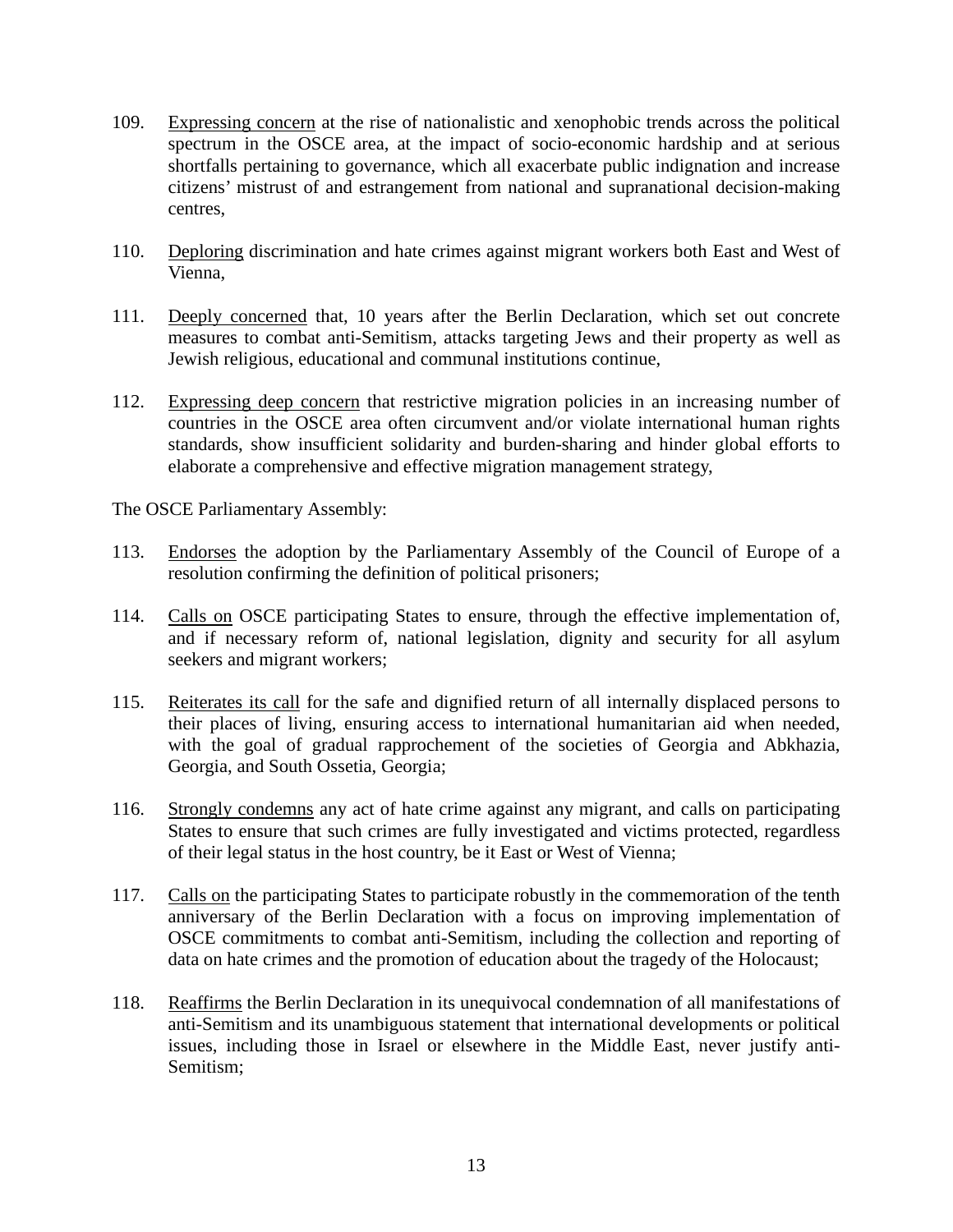- 119. Commends the pioneering anti-trafficking work of the OSCE to date, and stresses the need for stronger cross-dimensional, inclusive and outreaching victims-based action in order to effectively address traffickers' complex modus operandi and the increasing varieties of this threat, including child sexual and/or labour trafficking and organ trafficking, by strengthening national anti-trafficking legislation and further promoting awareness, networking and co-operation at all levels and with civil society;
- 120. Encourages all participating States to follow Ukraine's example in multi-lateral co-operation in hosting the OSCE Special Monitoring Mission as an important tool to monitor and report on human rights in a participating State;
- 121. Reiterates its call on all the OSCE participating States to comply fully with their commitments regarding human rights, fundamental freedoms, democracy and the rule of law;
- 122. Calls upon the authorities of Ukraine to carry out a fact-based, comprehensive and open investigation, with the participation of human rights organizations, of all fatalities during the recent events in Ukraine, in particular the tragedy that took place in Odessa on 2 May 2014;
- 123. Stresses the need to step up efforts, at the level of participating States and the OSCE, to effectively address persisting violence and discrimination against women across the OSCE area and further promote women's participation in political and public life and decision-making, in accordance with the relevant recommendations made at the 2013 OSCE Human Dimension Implementation Meeting, including the early adoption of an OSCE Action Plan on Women, Peace and Security and of an addendum to the 2004 Gender Action Plan for the Promotion of Gender Equality;
- 124. Also stresses the need for participating States to work towards improved access to health services for all, without discrimination;
- 125. Emphasizes that the OSCE should reduce its reliance on the consensus rule, and further develop such human rights protection tools such as the Moscow Mechanism, to *inter alia* monitor gross human rights violations;
- 126. Strongly encourages participating States to benefit from the Helsinki +40 process to promote the Human Dimension values at the core of the Helsinki Final Act;
- 127. Strongly urges participating States to co-operate with international institutions like the OSCE, to help ensure that, in the future, there will be no political prisoners in the OSCE area;
- 128. Urges all OSCE participating States to encourage the reform of INTERPOL to avoid the political use of Red Notices, which are currently being used in some countries to round up political opponents instead of for legitimate law enforcement purposes;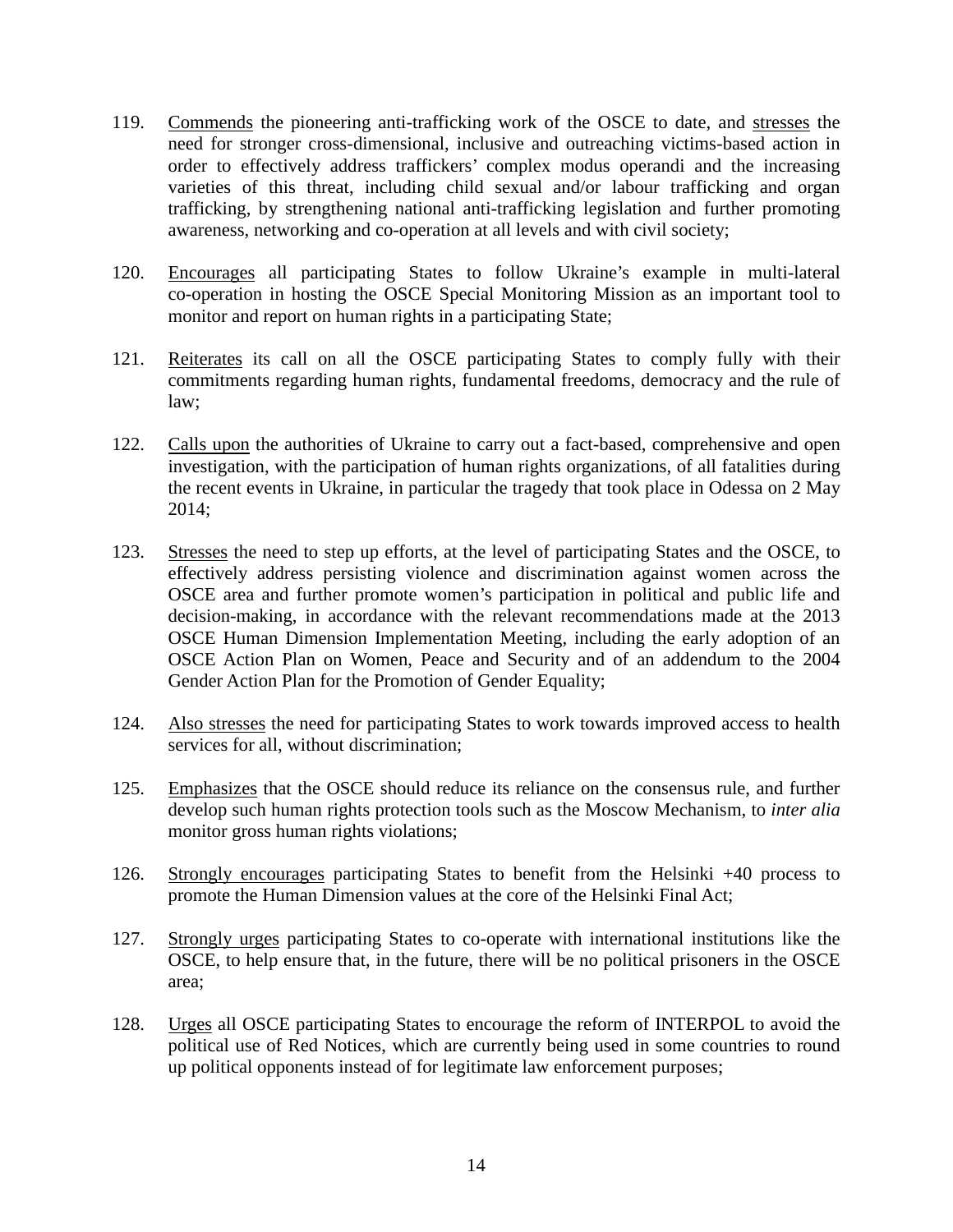- 129. Encourages participating States to develop baseline data and indicators in order to monitor national implementation of the 2004 OSCE Action Plan for the Promotion of Gender Equality;
- 130. Calls on participating States to improve their legislation, administrative procedures and policies in the sphere of economic and social rights and to implement them in such a way that ensures they are effectively enforced;
- 131. Stresses the crucial role of parliaments in ensuring States' strict compliance with international human rights standards, in their efforts to frame comprehensive and effective migration management and integration policies, with a view to maximizing the benefits of legal migration, in accordance with labour market needs, and curbing illegal migration;
- 132. Calls on participating States to ensure access to justice for all those detained, and to ensure that people are not detained indefinitely, under arduous conditions and without adequate legal counsel, and to consider establishing a special rapporteur on cases of indefinite detention or lack of rule of law in the OSCE area;
- 133. Expresses concern at the misuse of administrative procedures and legislation to detain, imprison, intimidate or otherwise silence human rights defenders and critics in numerous OSCE participating States, including Azerbaijan, Belarus, Kazakhstan and the Russian Federation;
- 134. Asks the Government of Turkmenistan to provide information on the health and whereabouts of, and access to, persons who have disappeared in Turkmenistan's prisons, including former Foreign Ministers Boris Shikmuradov and Batyr Berdiev;
- 135. Encourages all participating States to avoid the expulsion, return (*non-refoulement*) and extradition of migrants and asylum seekers to States where there is a consistent pattern of gross, flagrant or mass violations of human rights, or substantial grounds for believing that they would be in danger of being subjected to torture or ill-treatment;
- 136. Strongly urges the Republic of Belarus immediately to release and rehabilitate all political prisoners;
- 137. Repeats its call for the Ministerial Council to adopt full, effective, and long-term mandates for OSCE field operations;
- 138. Strongly urges the Permanent Council to re-open the Field Missions in Belarus and Georgia, and to return the monitoring and reporting mandates to the status of the OSCE field operations in Azerbaijan and Ukraine, and to open an OSCE field mission in Mongolia;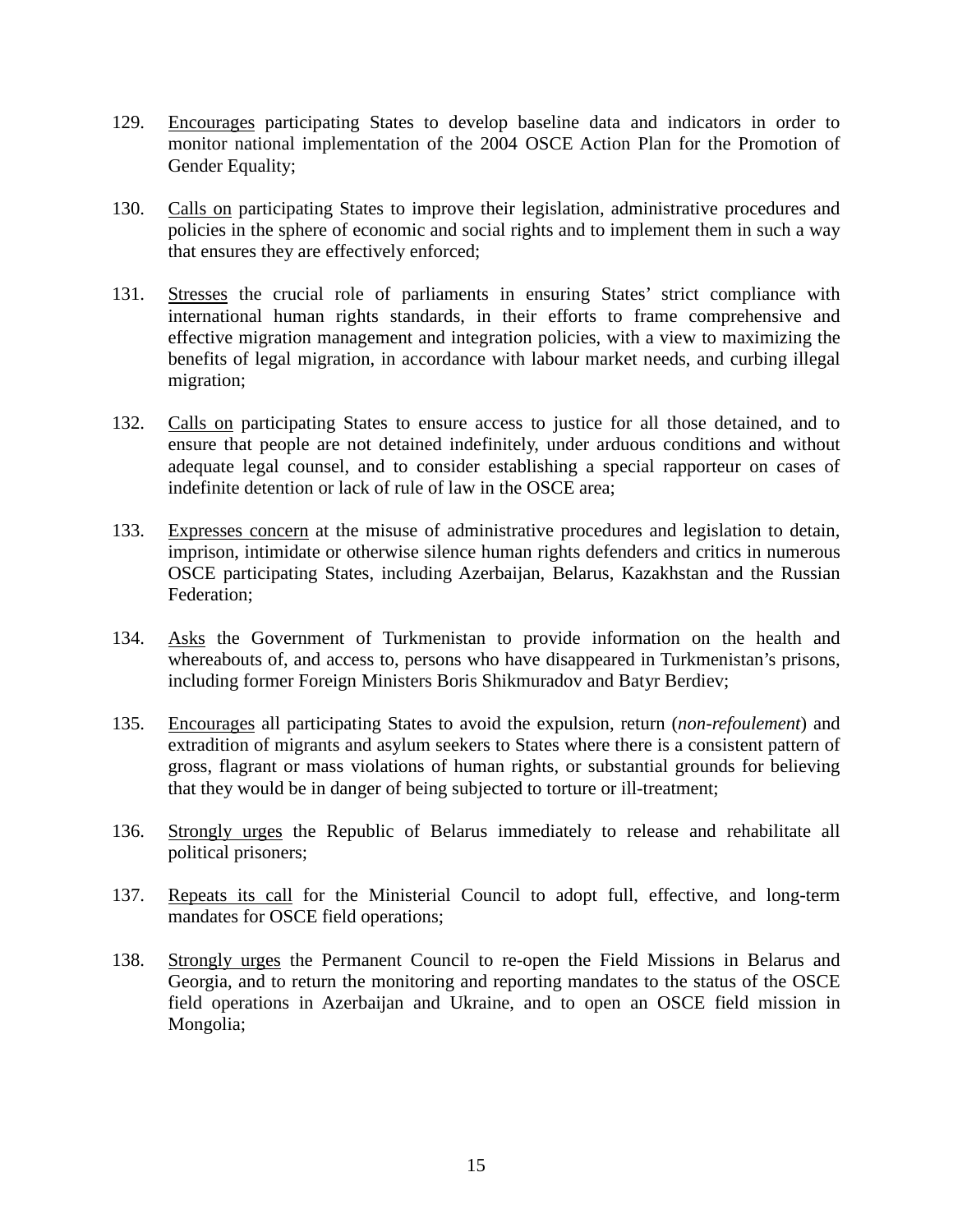- 139. Expresses deep concern at the situation of Mr. Anar Mammadli, an Azerbaijani civil society representative and human rights defender, who was recently sentenced to prison in a court case with clear political overtones, and urges the competent Azerbaijani authorities to seek ways to restore justice for Mr. Mammadli, enabling him and other citizens who have been victims of politicized court cases to continue their work defending human rights and the rule of law;
- 140. Urges the Government of Azerbaijan to once again let the OSCE open an office in Baku, and also urges the Government of Azerbaijan to upgrade the mandate of the Project Co-ordinator in Baku.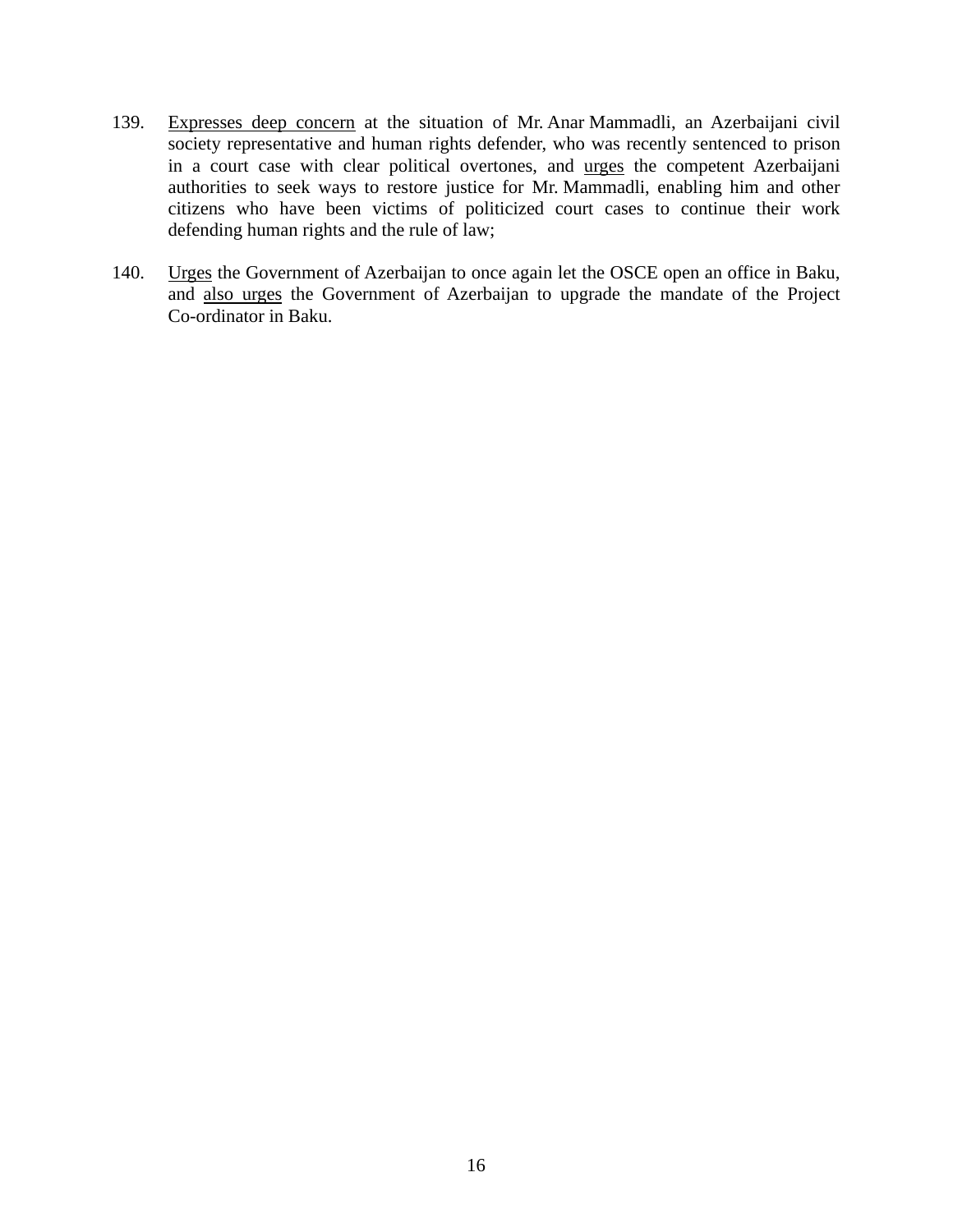#### **CLEAR, GROSS AND UNCORRECTED VIOLATIONS OF HELSINKI PRINCIPLES BY THE RUSSIAN FEDERATION**

- 1. Noting that the Russian Federation is a participating State of the Organization for Security and Co-operation in Europe and has therefore committed itself to respect the Principles guiding relations between participating States as contained in the Helsinki Final Act,
- 2. Recalling that those principles include 1) Sovereign equality, respect for the rights inherent in sovereignty; 2) Refraining from the threat or use of force; 3) Inviolability of frontiers; 4) Territorial integrity of States; 5) Peaceful settlement of disputes; 6) Non-intervention in internal affairs; 7) Respect for human rights and fundamental freedoms; 8) Equal rights and self-determination of peoples; 9) Co-operation among States; and 10) Fulfilment in good faith of obligations under international law,
- 3. Recalling also that the Russian Federation is a signatory, along with the United States of America and the United Kingdom, of the December 1994 Budapest Memorandum on Security Assurances, which was made in connection with Ukraine's accession to the Treaty on Non-Proliferation of Nuclear Weapons,
- 4. Concluding that the Russian Federation has, since February 2014, violated every one of the ten Helsinki principles in its relations with Ukraine, some in a clear, gross and thus far uncorrected manner, and is in violation with the commitments it undertook in the Budapest Memorandum, as well as other international obligations,
- 5. Emphasizing in particular that the 16 March 2014 referendum in Crimea was held in clear violation of the Constitution of Ukraine and the Constitution of Crimea as an autonomous republic within Ukraine, and was further conducted in an environment that could not be considered remotely free and fair,
- 6. Expressing concern that the Russian Federation continues to violate its international commitments in order to make similarly illegitimate claims in the eastern part of Ukraine, as it has done, and threatens to continue to do, in regard to other participating States,
- 7. Asserting that improved democratic practices regarding free and fair elections, adherence to the rule of law and respect for human rights and fundamental freedoms in the Russian Federation would benefit the citizens of that State but also contribute significantly to stability and confidence among its neighbours, as well as enhance security and co-operation among all the participating States,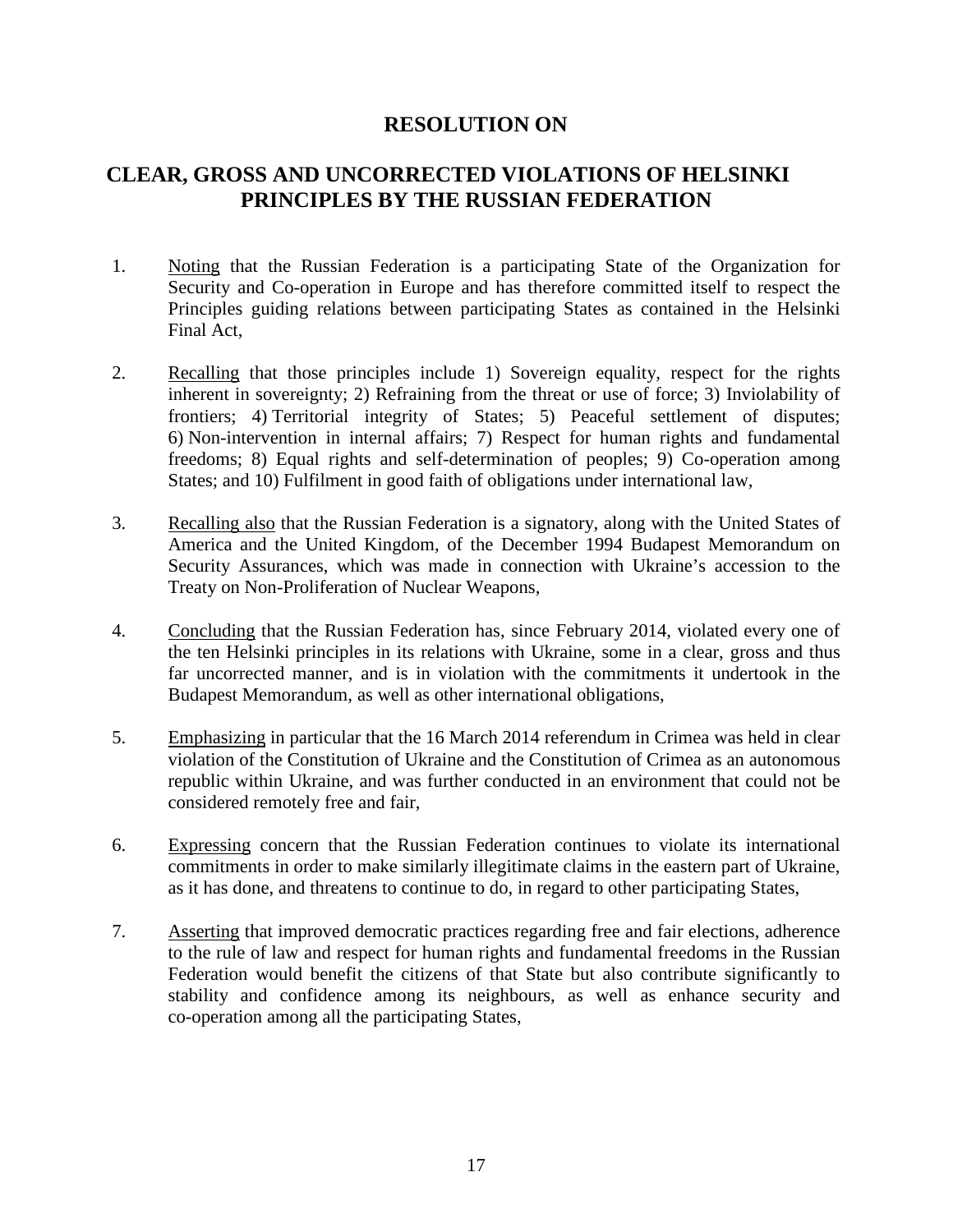- 8. Noting the particular vulnerability of Crimean Tatars, Roma, Jews and other minority groups, along with those Ukrainian citizens opposed to the actions undertaken or supported by the Russian Federation, to attacks, harassment and intimidation by Russian-supported separatist forces,
- 9. Welcoming the efforts and initiatives of the OSCE to develop a presence in Ukraine, including Crimea, that would support de-escalation of the current situation and monitor and encourage respect for the Helsinki principles, including the human rights and fundamental freedoms of all Ukrainian citizens, as well as the work of the OSCE High Commissioner on National Minorities, the OSCE Representative on Freedom of the Media, and the Office for Democratic Institutions and Human Rights (ODIHR),

- 10. Condemns the clear, gross and uncorrected violation of the Helsinki principles by the Russian Federation with respect to Ukraine, including the particularly egregious violation of that country's sovereignty and territorial integrity;
- 11. Condemns the occupation of the territory of Ukraine;
- 12. Considers these actions, which include military aggression as well as various forms of coercion designed to subordinate the rights inherent in Ukraine's sovereignty to the Russian Federation's own interests, to have been unprovoked, and to be based on completely unfounded premises and pretexts;
- 13. Expresses unequivocal support for the sovereignty, political independence, unity and territorial integrity of Ukraine as defined by the country's Constitution and within its internationally recognized borders;
- 14. Affirms the right of Ukraine and all participating States to belong, or not to belong, to international organizations, to be or not to be a party to bilateral or multilateral treaties including the right to be or not to be a party to treaties of alliance, or to neutrality;
- 15. Views the 16 March 2014 referendum in Crimea as an illegitimate and illegal act, the results of which have no validity whatsoever;
- 16. Calls upon all participating States to refuse to recognize the forced annexation of Crimea by the Russian Federation;
- 17. Also calls upon all participating States further to support and adhere to mutually agreed and fully justified international responses to this crisis;
- 18. Deplores the armed intervention by forces under the control of the Russian Federation in Ukraine, and the human rights violations that they continue to cause;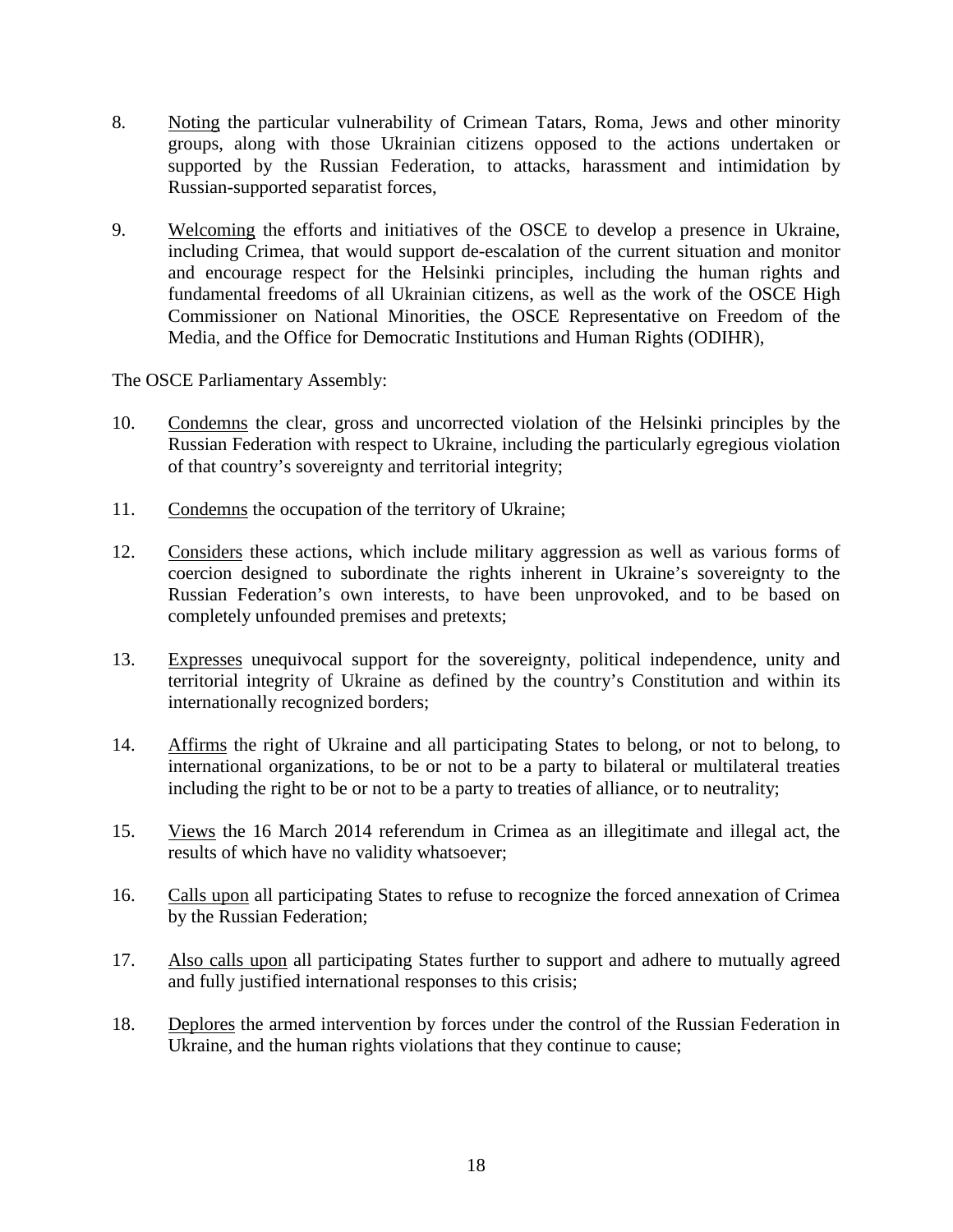- 19. Calls on the Russian Federation to end its intervention in Ukraine and to bring itself into compliance with the Helsinki principles in its relations with Ukraine and with all other participating States;
- 20. Demands that the Russian Federation desist from its provocative military overflights of the Nordic-Baltic region, immediately withdraw its military forces from the borders of the Baltic States and cease its subversive activities within the ethnic Russian populations of Estonia, Latvia and Lithuania;
- 21. Supports continued efforts and initiatives of the OSCE to respond to this crisis, and calls on all OSCE states to provide both resources and political support and to allow the OSCE to work unhindered throughout Ukraine, including Crimea;
- 22. Urges the Russian Federation to contribute to regional stability and confidence, generally enhance security and co-operation by engaging its civil society and all political forces in a discussion leading to liberalization of its restrictive laws, policies and practices regarding freedom of the media, freedom of speech, and freedom of assembly and association, and abide by its other commitments as a participating State of the OSCE;
- 23. Encourages Ukraine to remain committed to OSCE norms regarding the building of democratic institutions, adherence to the rule of law and respect for human rights and fundamental freedoms of all its citizens;
- 24. Exhorts the Russian Federation to fully utilize the expertise and assistance of the OSCE and its institutions, including the Parliamentary Assembly, to enact meaningful improvements in its electoral laws and practices;
- 25. Congratulates the people of Ukraine and commends the authorities of that country for successfully holding presidential elections on 25 May 2014 which were conducted largely in line with international commitments and characterized by a high voter turnout despite a challenging political, economic and, in particular, security environment;
- 26. Expresses a continued willingness to provide the substantial assistance to Ukraine in these and other matters at this critical time.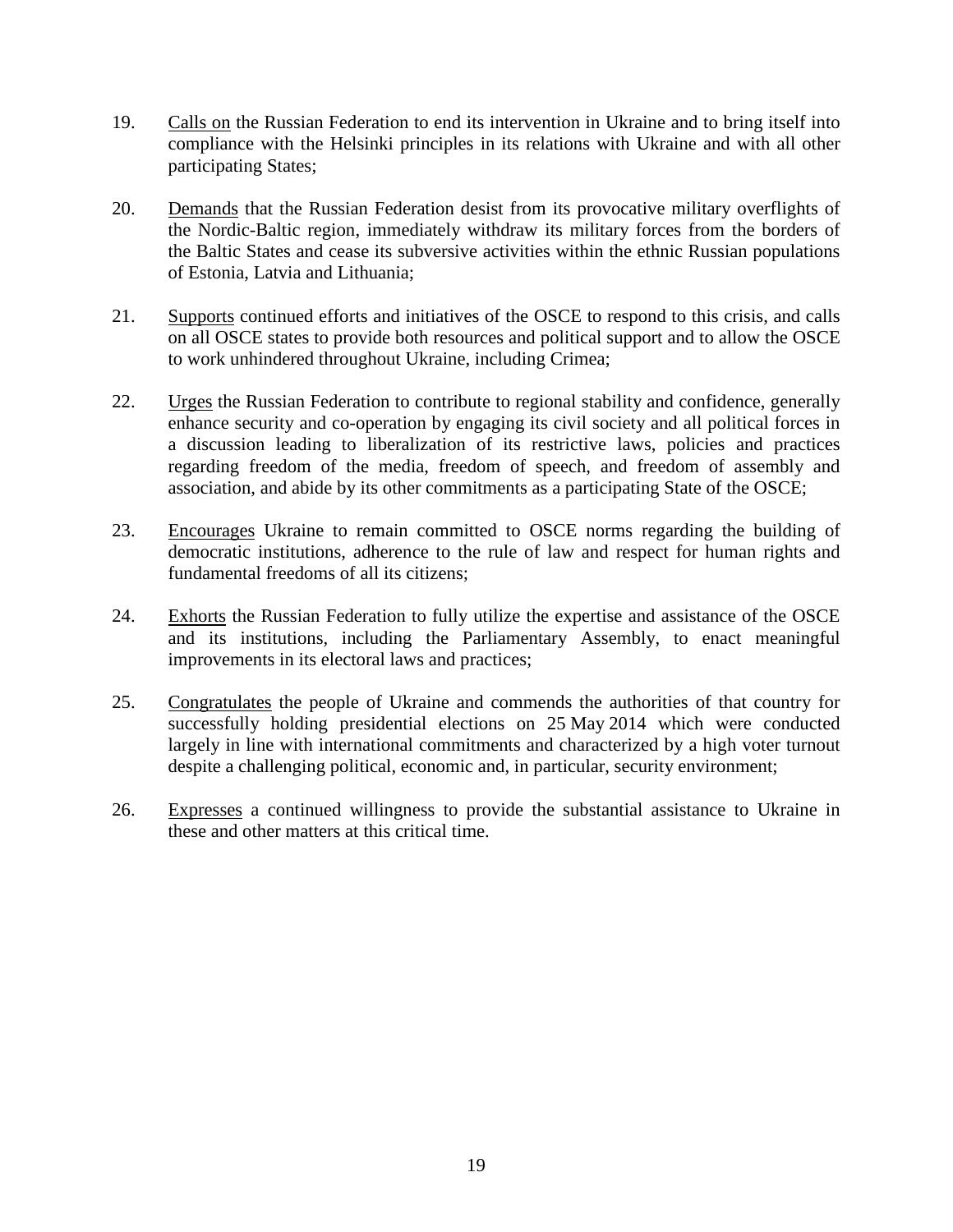#### **THE DEVELOPMENT OF MEDIATION CAPACITY IN THE OSCE AREA**

- 1. Referring to the UN Charter according to which, *inter alia,* all Member States shall refrain in their international relations, from the threat or use of force against the territorial integrity or political independence of any state, or in any other manner inconsistent with the Purposes of the United Nations, the Helsinki Final Act and all OSCE norms, principles and commitments,
- 2. Referring to the close partnership between the OSCE and the UN**,** including the role of the OSCE under Chapter VIII of the UN Charter as a regional organization for the maintenance of international peace and security, acting with the consent of parties to a particular dispute or conflict, as well as the signing of the Framework Agreement for Co-operation and Co-ordination between the United Nations Secretariat and the CSCE in 1993,
- 3. Welcoming the closer co-operation between all OSCE institutions and the United Nations, the European Union and the Council of Europe in their efforts to bring stability by addressing specific severe political crisis situations in participating States,
- 4. Recognizing the historical role of the OSCE in early warning, conflict prevention and resolution, crisis management and post-conflict rehabilitation,
- 5. Referring to the UNGA Resolutions 65/283 of 22 June 2011 and 66/291 of 13 September 2012 on strengthening the role of mediation in the peaceful settlement of disputes, conflict prevention and resolution,
- 6. Referring to OSCE Ministerial Council Decision No. 3/11 on the Conflict Cycle, where, *inter alia,* the Secretary General was tasked with preparing a proposal on how to make better use of the possible contributions of the OSCE Parliamentary Assembly in developing a more effective response to emerging crisis and conflict situations,
- 7. Stressing the importance of mediation activities in peacebuilding and recovery processes, in particular in preventing post-conflict countries from relapsing into conflict,

The Parliamentary Assembly of the OSCE:

8. Supports the priority of the Swiss OSCE Chairmanship to enhance mediation capabilities within the OSCE, and welcomes the initiative of the Swiss Chairmanship to establish an OSCE Friends of Mediation Group, which was spearheaded by Turkey and Finland;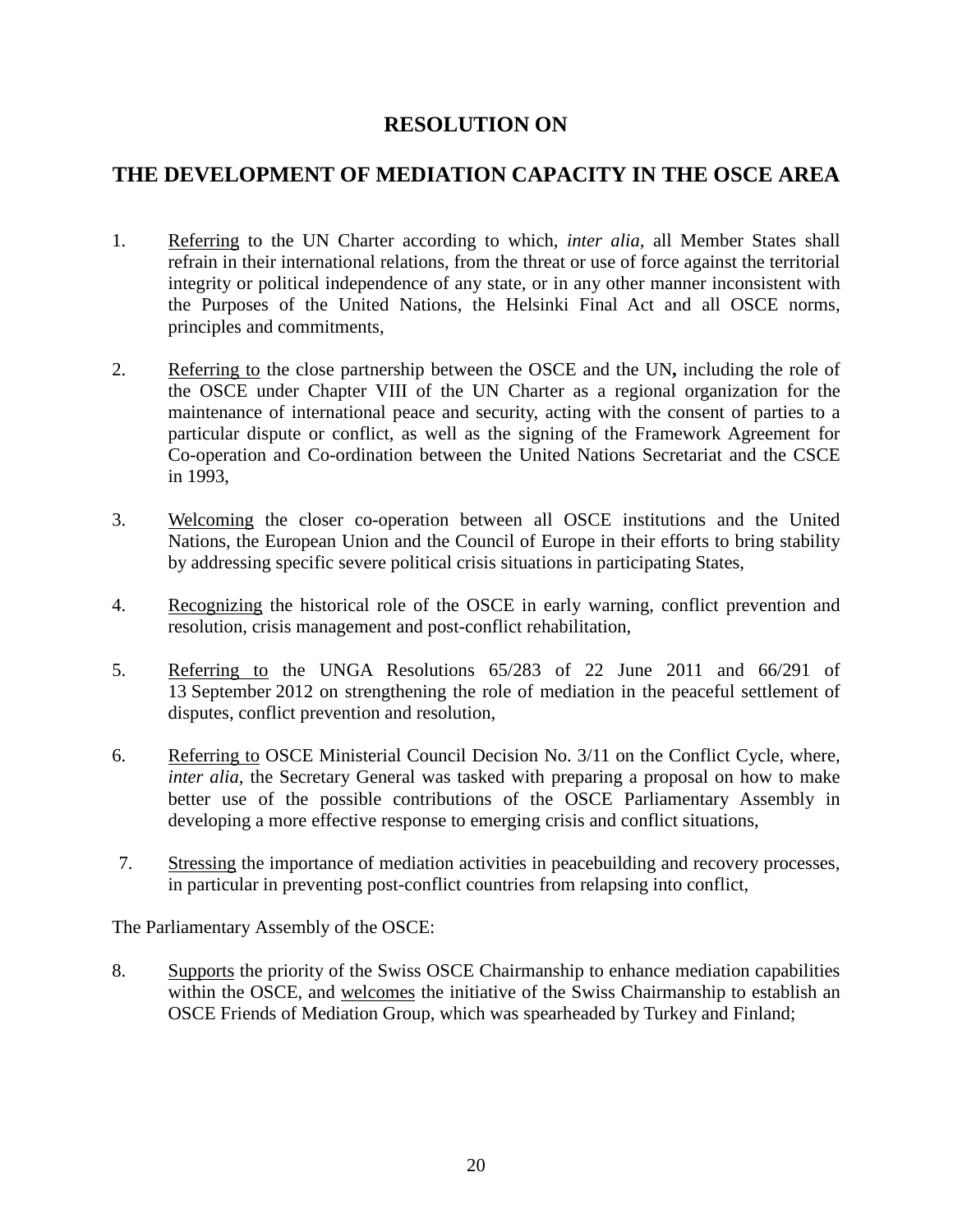- 9. Urges the Swiss Chairmanship and the OSCE executive structures to make better use of the OSCE Parliamentary Assembly in the work of the Friends of Mediation Group and to involve the OSCE PA in activities pertaining to the prevention of future crisis situations and rapid reactions once such situations are evolving;
- 10. Recommends the development of a civilian and reaction capability that could be deployed in times of crisis to supplement the work of the field operations, and that could assist in assessing the situation and the needs, and make policy recommendations to the OSCE executive bodies for future action;
- 11. Welcomes efforts to implement UNSCR 1325 on women as active agents in peace and security by ensuring increased representation of women at all levels in conflict resolution and peace processes;
- 12. Proposes the establishment of an ad hoc contact group on mediation in the OSCE Parliamentary Assembly for co-operation with the relevant OSCE executives.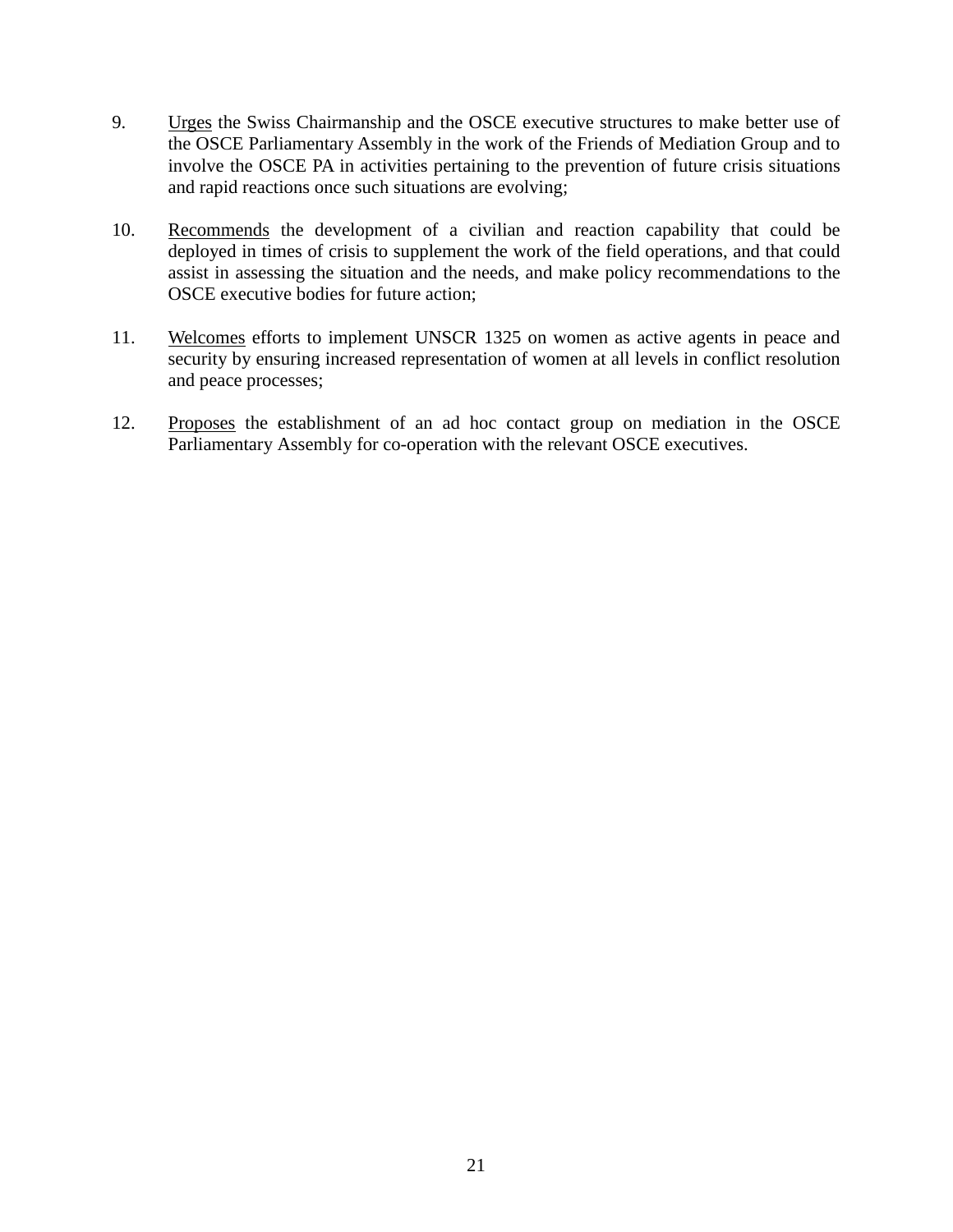#### **REGIONAL CO-OPERATION IN SOUTH EAST EUROPE**

- 1. Praising the progress achieved by the South East European countries towards sustaining regional co-operation and shared interests, and strongly supporting the collective goal of integration of Bosnia and Herzegovina, the former Yugoslav Republic of Macedonia, Montenegro, Serbia and Albania into the European Union,
- 2. Recalling the Thessaloniki Summit of 2003, whereby the European Union reiterated its unequivocal support for the European perspective of the Western Balkan countries,
- 3. Appreciating Croatia's accession to the European Union as the 28th Member State on 1 July 2013 as well the accession-related progress made by other countries aspiring to become Member States,
- 4. Welcoming the advances made by the South East European countries in fostering regional co-operation and reconciliation as well as the historic agreement reached by Belgrade and Pristina on 19 April 2013,
- 5. Expressing full support for the work of the South-East European Co-operation Process (SEECP) and appreciating the initiatives undertaken on the occasion of the Annual Meetings of the Speakers of Parliaments of the SEECP,
- 6. Welcoming other regional parliamentary initiatives and conferences, such as the Cetinje Parliamentary Forum which regularly brings together Members of Parliament in order to achieve closer parliamentary co-operation,
- 7. Praising the work of the Regional Cooperation Council (RCC) as an all-inclusive platform for overall regional co-operation in South East Europe, including parliamentary co-operation and emphasizing the role of the RCC in the process of co-ordinating and monitoring the implementation of the South East Europe 2020 Strategy,
- 8. Welcoming the role of the Parliamentary Assembly of the South-East European Cooperation Process, which met for the first time in May 2014 after years of preparation, as an important catalyst in enhancing parliamentary co-operation among parliaments of the South-East European Cooperation Process, as well as to serve as a focal point for co-operation with the Parliamentary Assembly of the OSCE and other parliamentary assemblies and international and regional organizations,
- 9. Reaffirming the OSCE's continued commitment to the Western Balkans, also reflected by the share of its Unified Budget dedicated to the region as well as the valuable support provided by its field operations,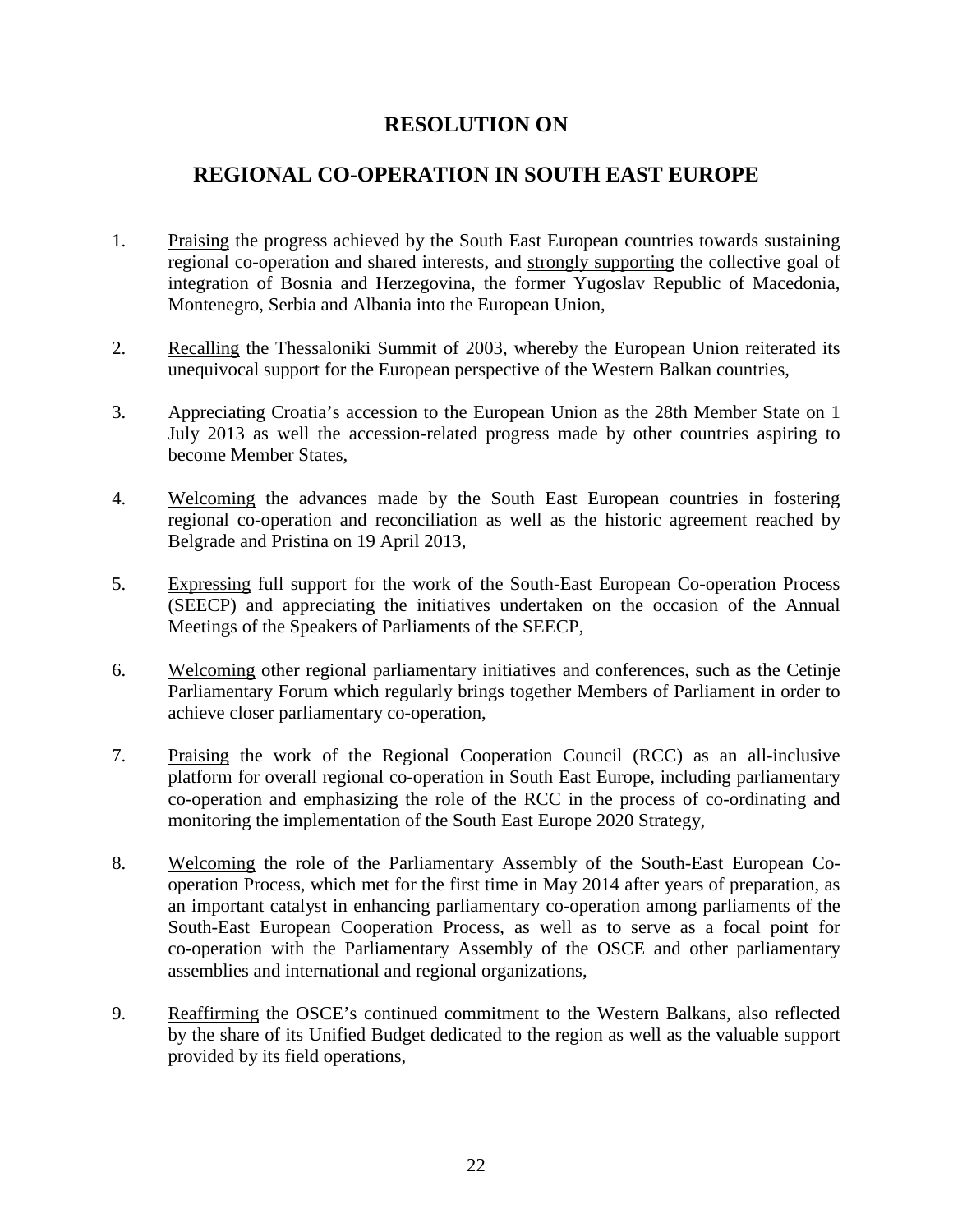- 10. Noting the 2014 Swiss Chairmanship's priority of reconciliation and co-operation in the Western Balkans, including through the appointment of a Special Representative of the Chairperson-in-Office to support regional co-operation in the Western Balkans as well as the normalization of relations between Belgrade and Pristina,
- 11. Attaching great importance to the OSCE's substantial expertise, including that of its field operations, and its support for the reform processes which are also preconditions for the European Union's enlargement policy and a means to retain momentum behind reform and regional co-operation,
- 12. Recalling the OSCE PA's commitment to serving as a platform for inter-parliamentary dialogue and co-operation in the region, including through its Special Representative on South East Europe,
- 13. Praising the economic progress achieved by the countries of the region, despite their economic interdependence with countries affected by the global financial and economic challenges,
- 14. Welcoming the consolidated trend of peaceful transitions in governments, demonstrating general progress in fulfilling the OSCE's election-related commitments,
- 15. Noting that issues pertinent to war crimes, missing persons, and refugees as well as the protection of minorities remain challenges on the path towards regional reconciliation and co-operation,
- 16. Underscoring that the rule of law, independence of the judiciary, and the fight against corruption and organized crime are issues of particular concern to the OSCE and the European Union,
- 17. Praising the South East European countries for developing regionally-owned initiatives in the fields of economic development, cross-border co-operation, arms control, law enforcement, and risk disaster management,

- 18. Encourages participating States to support the countries of the region in their efforts to consolidate the overall positive developments witnessed over the past year;
- 19. Criticizes the periodic recurrence of episodes demonstrating unconstructive prejudices both within and towards the region;
- 20. Urges those participating States that are already members of the European Union, NATO or both to respond quickly, positively and consistently when Western Balkan countries aspiring to membership make sufficient progress in their reform efforts and satisfy the criteria for moving to the next step in the integration process;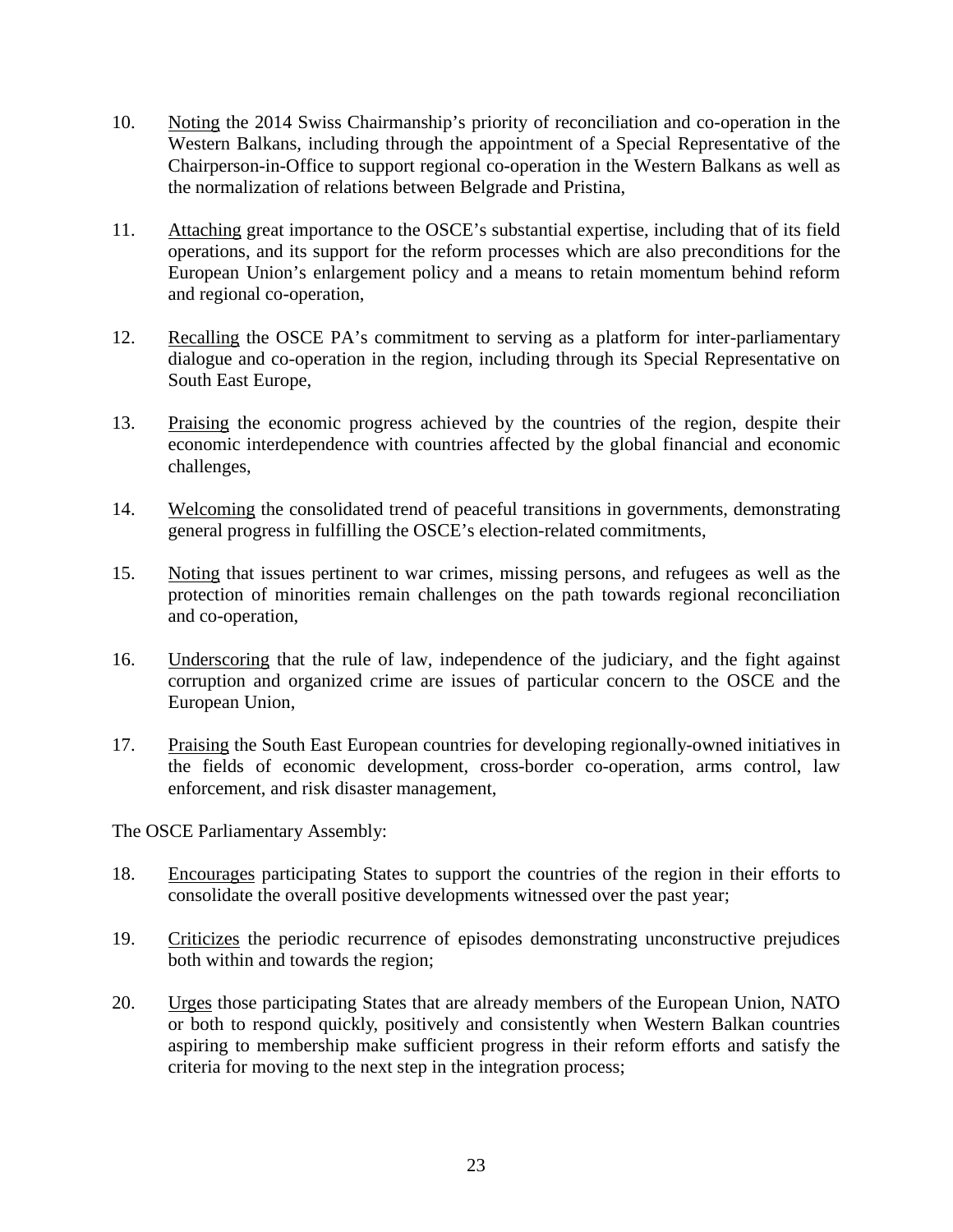- 21. Calls upon the European Union, in particular, to avoid creating artificial obstacles along the accession track;
- 22. Encourages the countries of the region to continue to engage in regional co-operation processes and fostering good neighbourly relations;
- 23. Supports domestic and regional activities and efforts aimed at safeguarding the principle of the rule of law, including the independence of the judiciary, as well as enhancing freedom of the media and the fight against corruption and organized crime;
- 24. Offers its co-operation on outstanding issues pertinent to war crimes, missing persons, refugees and the protection of minorities including Roma;
- 25. Looks forward to a continuation of a genuine and constructive dialogue between Belgrade and Pristina on the basis of the landmark agreement reached on 19 April 2013;
- 26. Reaffirms the need to address potential bilateral disputes in accordance with international law and established principles, including through the formulation and implementation of legally binding agreements, and offers its mediation wherever necessary and appropriate;
- 27. Welcomes the increasing contribution of parliamentarians, officials and citizens of the Western Balkan countries to security and co-operation not only in South East Europe but throughout the OSCE region, including the sharing of experience and expertise with post-conflict recovery and democratic development;
- 28. Encourages the region to continue to make the best use of the OSCE, including the Chairperson-in-Office's Special Representative for the Western Balkans as well as the Parliamentary Assembly and its Special Representative on South East Europe and its field operations, as valuable tools to support the region's ambitions and reform processes;
- 29. Commends the overall good co-operation with the field operations and pledges to retain the same level and quality of co-operation.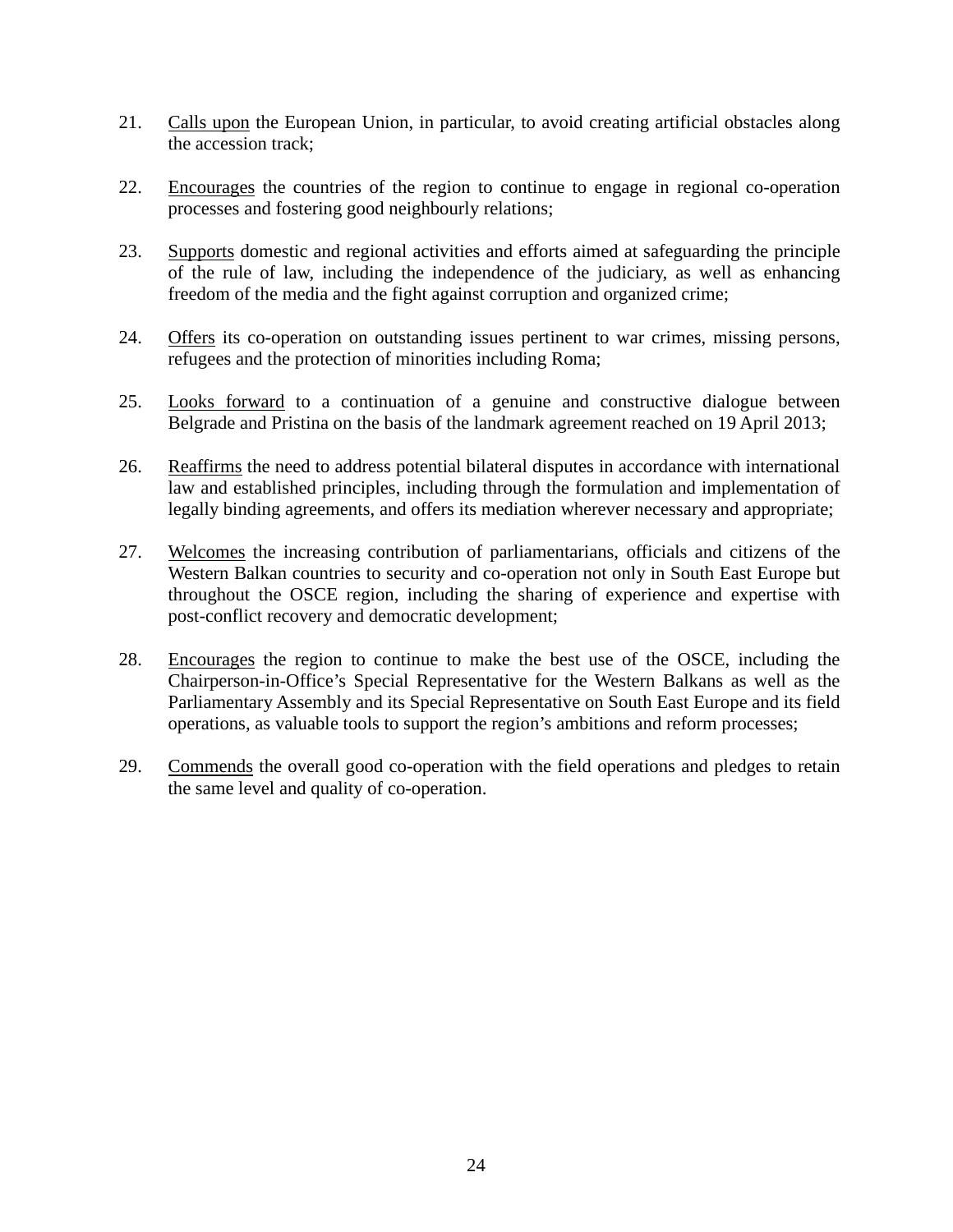#### **THE FIGHT AGAINST TERRORISM**

- 1. Recognizing the leading role played by the United Nations in international efforts to combat terrorism,
- 2. Supporting the norms, principles and obligations adopted in the framework of the OSCE, starting with the Helsinki Final Act and including the OSCE Bucharest Plan of Action for Combating Terrorism (2001), the OSCE Charter on Preventing and Combating Terrorism (2002), the Ministerial Statement on Supporting the United Nations Global Counter-Terrorism Strategy (2007), Ministerial Decision No. 10/08 on Further Promoting the OSCE's Action in Countering Terrorism, the OSCE Consolidated Framework for the Fight against Terrorism (2012) and other OSCE documents in this area,
- 3. Reaffirming the OSCE Strategy to Address Threats to Security and Stability in the Twenty-First Century (2003), in which terrorism is termed one of the most important causes of instability in the security environment,
- 4. Having regard to the Astana Commemorative Declaration (2010), in which Heads of State and Government of the OSCE participating States committed themselves to achieving greater unity of purpose and action in facing new and emerging transnational threats, as well as Ministerial Decision No. 2/09 on Further OSCE Efforts to Address Transnational Threats and Challenges to Security and Stability,
- 5. Noting in particular the concept adopted by the OSCE of comprehensive, co-operative, equal and indivisible security and its topicality in the context of the fight against terrorism,
- 6. Reiterating its unequivocal condemnation of terrorism in all its forms and manifestations as well as its categorical rejection of the identification of terrorism with any race, ethnicity, nationality or religion,
- 7. Underscoring the need for all measures taken to combat terrorism to comply with the principle of the rule of law and the obligations of international law, including international human rights law, refugee law and humanitarian law,
- 8. Expressing support for a resumption of the United Nations negotiation process on the elaboration of a comprehensive convention on international terrorism,
- 9. Also expressing concern at the growing threats of terrorism and a radicalization of public opinion in connection with the return of foreign terrorist combatants to their homes from areas of armed conflict,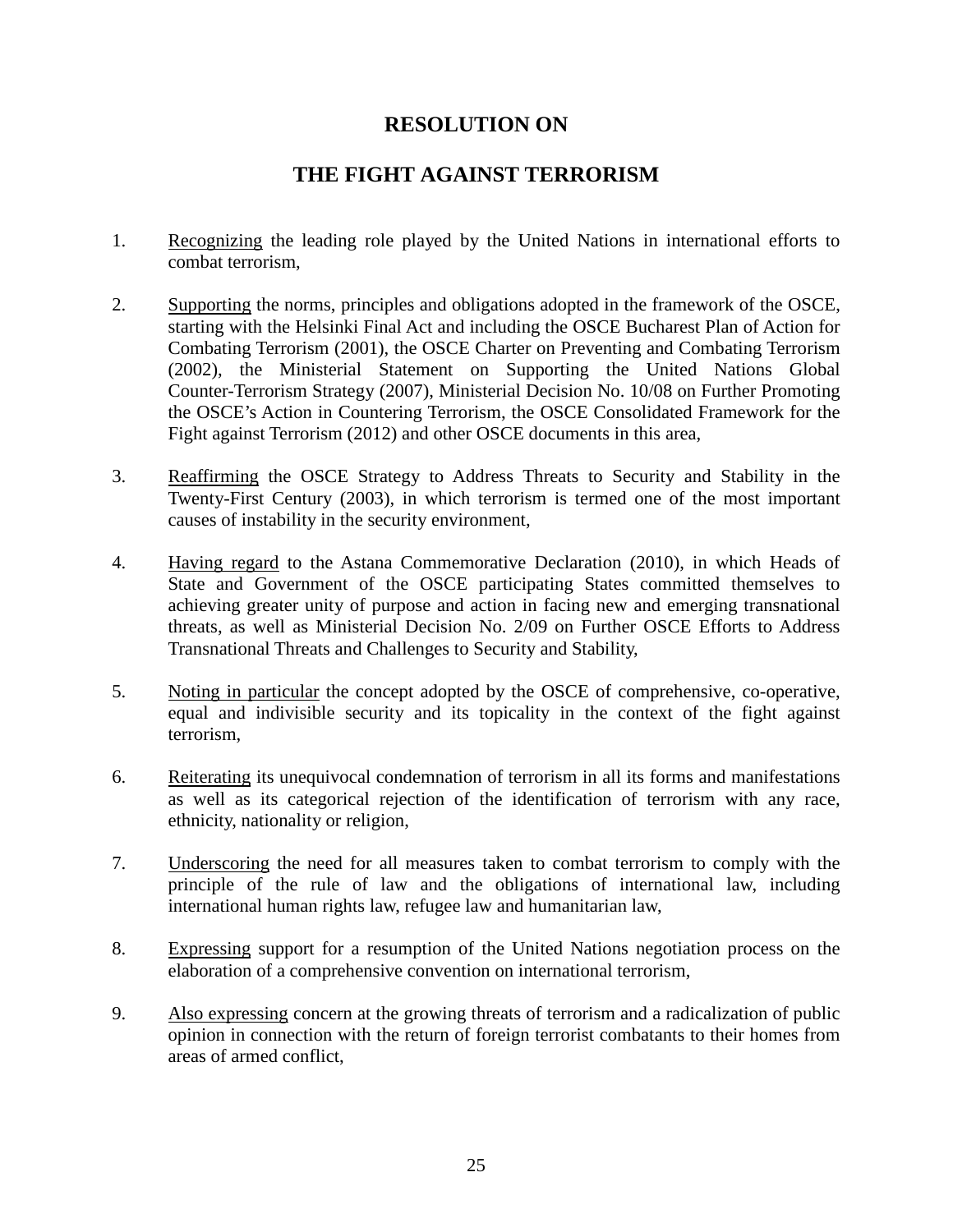- 10. Also expressing concern at the growing threats of terrorism and a radicalization of public opinion in connection with the upsurge of ultra-nationalist and neo-Nazi movements and their involvement in the removal of lawful authorities in the participating States of the OSCE,
- 11. Also expressing concern about the growing tendency to use information and telecommunication technologies, including the Internet and social media, for terrorist purposes, including incitement and financing of terrorism and the recruitment of terrorists,

- 12. Declares its determination to combat terrorism, the most serious threat to international peace and security;
- 13. Calls on the OSCE participating States to bring their national anti-terrorism legislation into line with their international obligations in this area, in accordance with United Nations Security Council resolutions on combating terrorism, comprehensive terrorism conventions and protocols, the United Nations Convention against Transnational Organized Crime and, where appropriate, the protocols thereto;
- 14. Calls on the OSCE participating States to promote co-operation with a view to preventing, suppressing, investigating and punishing acts of terrorism, including through the implementation of comprehensive terrorism conventions and protocols thereto, as well as United Nations resolutions and OSCE obligations concerning the fight against terrorism;
- 15. Recommends that the OSCE participating States should consider the possibility of taking additional measures to intensify OSCE efforts to combat the threats of terrorism and a radicalization of public opinion in connection with the return of foreign terrorist combatants to their homes from areas of armed conflict as well as the upsurge of ultra-nationalist and neo-Nazi movements;
- 16. Calls on the OSCE participating States to continue to take all necessary measures to prevent the use of information and communication technologies for terrorist purposes, including the incitement, planning, preparation, financing or commission of terrorist acts, while ensuring that those measures are in line with national legislation, international law and the political obligations entered into previously in the framework of the OSCE;
- 17. Calls for a strengthening of the role of the OSCE in combating terrorism, in accordance with and on the basis of decisions adopted by the Ministerial Council, the Permanent Council and the Forum for Security Co-operation in a wide variety of areas of relevance to the fight against terrorism;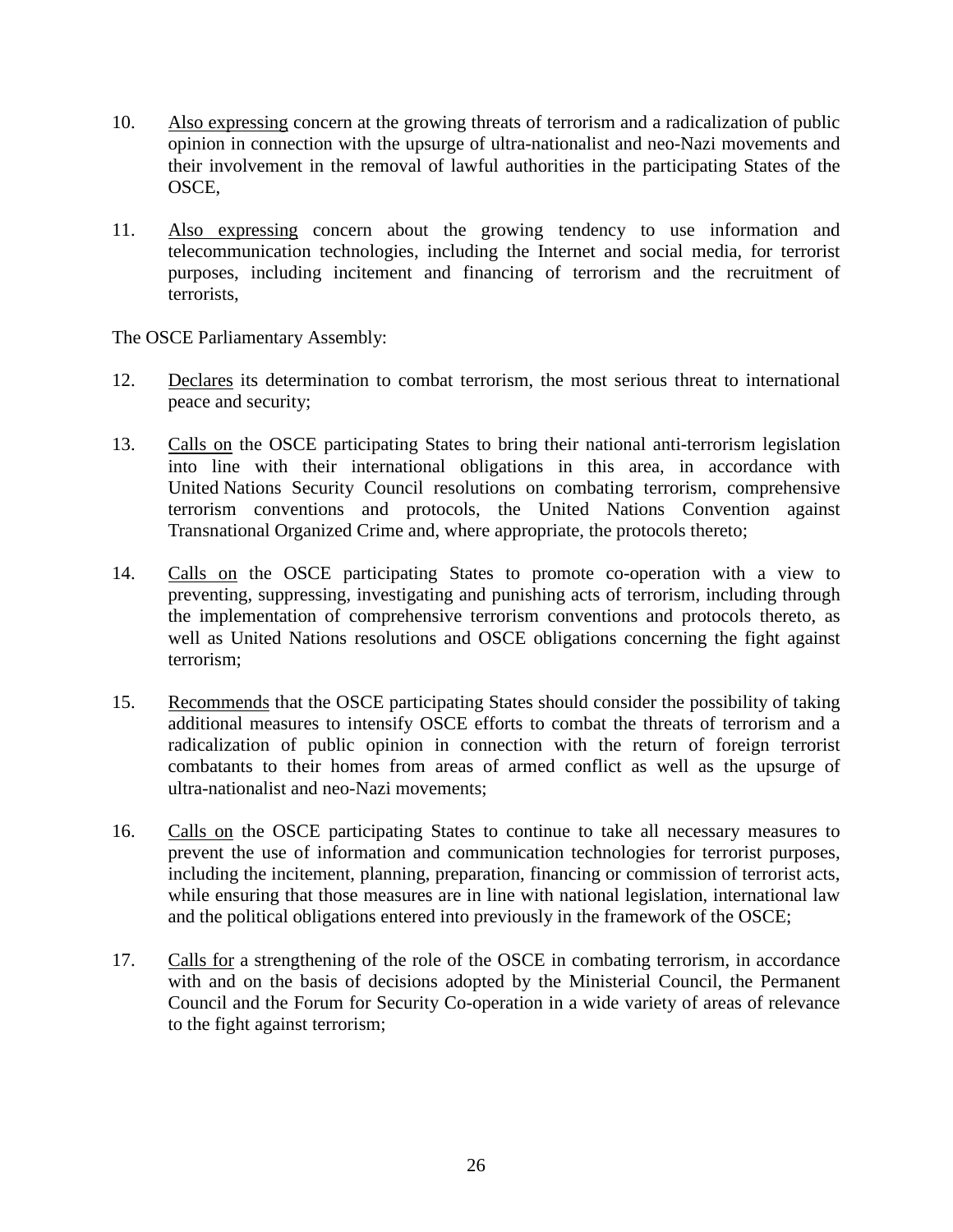- 18. Calls on the OSCE participating States to continue the practice of convening annual OSCE conferences on the fight against terrorism, ensuring that they are properly funded from the OSCE's overall budget;
- 19. Calls on the OSCE participating States to devote the next such conference to the issue of combating the threats of terrorism and a radicalization of public opinion in connection with the upsurge of ultra-nationalist and neo-Nazi movements.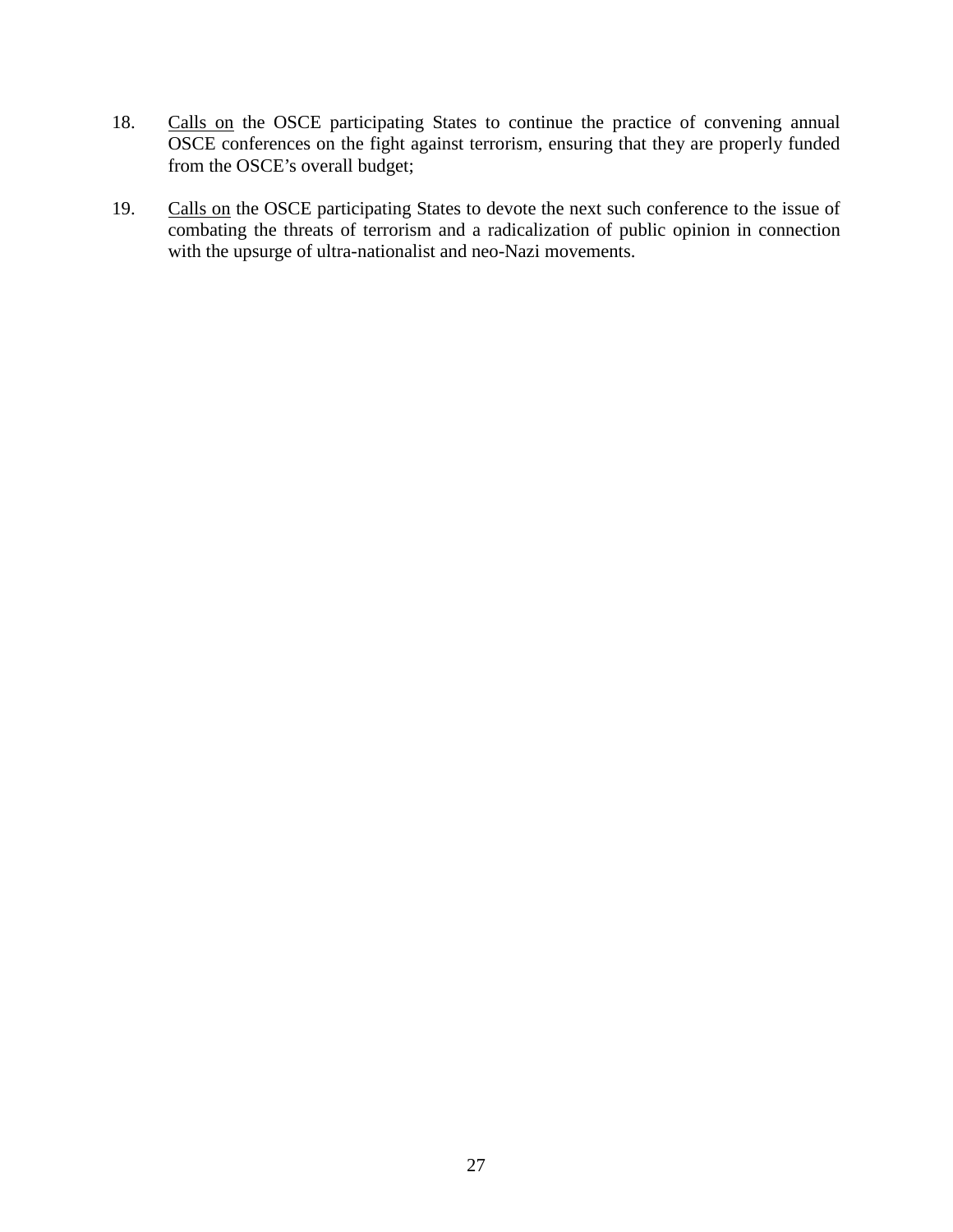#### **THE OSCE'S FURTHER ENGAGEMENT WITH AFGHANISTAN**

- 1. Guided by the OSCE's comprehensive concept of common, inclusive, co-operative and indivisible security, and its multidimensional approach thereto, as well as its previous Ministerial Council Decisions on Afghanistan,
- 2. Bearing in mind that Afghanistan is an OSCE Partner for Co-operation and shares common borders with OSCE participating States, that new security challenges recognize no borders and thus constitute issues of concern for all participating States, and that therefore efforts towards addressing these challenges in Afghanistan should remain high on the agenda of the Organization,
- 3. Recognizing the central role of Afghanistan in regional peace and security,
- 4. Convinced that lasting stability in Afghanistan can only be possible within a regional framework which combines the co-operation efforts of its neighbours with those of the international community,
- 5. Reaffirming that all OSCE efforts and endeavours towards Afghanistan should be tailored in a way that is consistent with the priorities of the Afghan Government and complements existing national, regional and international initiatives and programmes,
- 6. Noting that the problems that plague Afghanistan are of a trans-boundary nature, and that the spread of terrorism, organized crime and the production and trafficking of all kinds of narcotics pose veritable threats to the rule of law and to the basic rights and fundamental freedoms of individuals across the OSCE geographical area,
- 7. Stressing the crucial importance of advancing regional co-operation as an effective means to promote security, stability and economic and social development in Afghanistan,
- 8. Reaffirming support to the ongoing Afghan-led regional efforts within the framework of the "Istanbul Process on Regional Security and Cooperation for a Secure and Stable Afghanistan",
- 9. Emphasizing the importance of full participation of women in the reconstruction, political and economic processes of Afghanistan,
- 10. Welcoming the holding of the historic presidential and provincial council elections between 5 April and 14 June 2014, reiterating the importance of the elections for the country's future, and commending the participation of the Afghan people and their determination to cast their votes despite terrorist threats,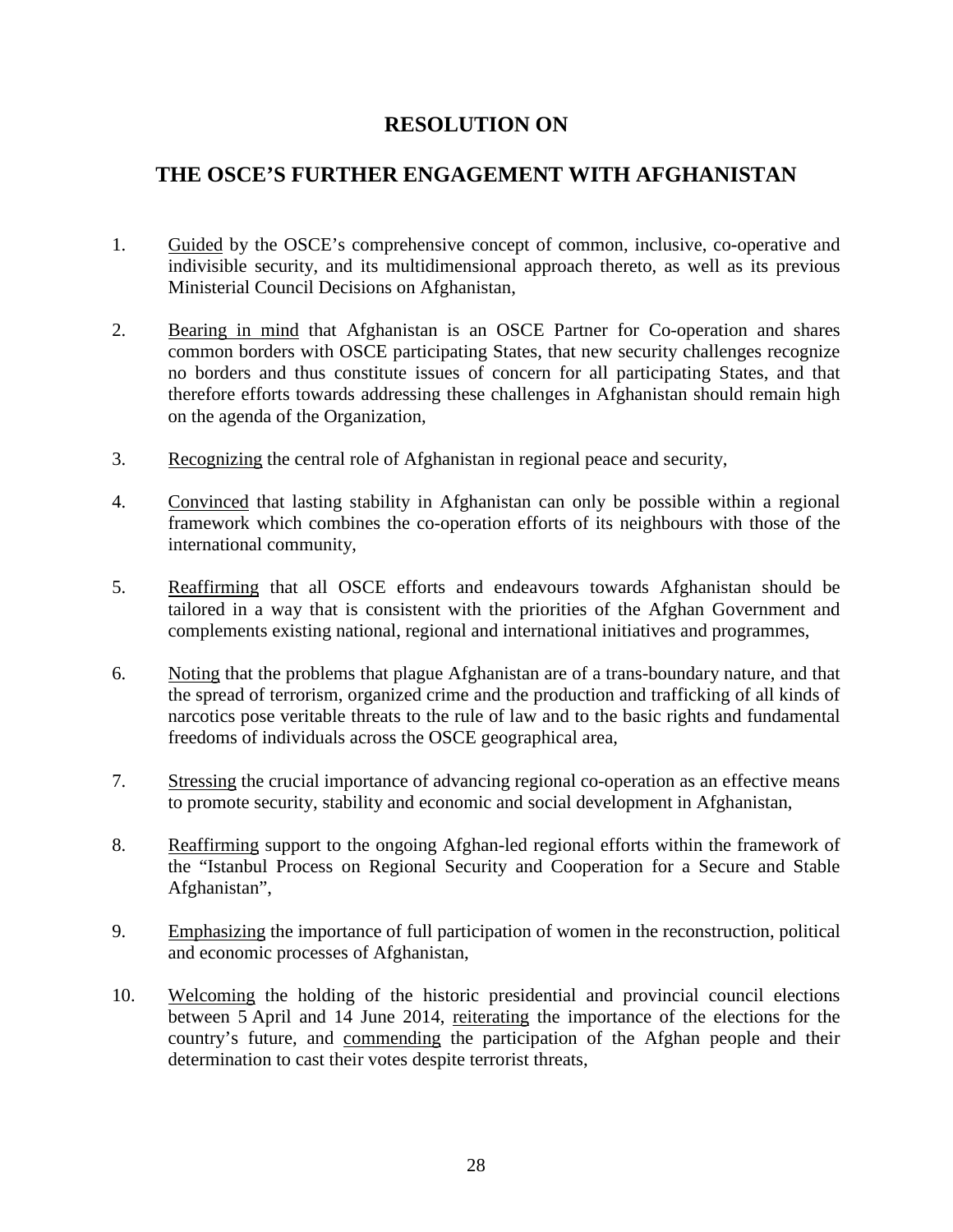- 11. Applauding the Afghan-led efforts to prepare for and hold these elections and, in that regard, recognizing the crucial role of the Afghan electoral institutions, expressing the importance of their continued efforts in the rest of the election process in ensuring an unequivocal result that is accepted by the entire Afghan people, and commending the valuable assistance provided by the Election Support Team deployed by the OSCE Office for Democratic Institutions and Human Rights (ODIHR),
- 12. Recognizing the crucial role of the Afghan electoral institutions, as well as the valuable assistance provided by the OSCE Office for Democratic Institutions and Human Rights Election Support Team,
- 13. Commending the performance of the Afghan National Security Forces (ANSF) in providing the necessary security conditions at the polls,
- 14. Noting with satisfaction the progress of the transition of lead responsibility for security in Afghanistan from the International Security Assistance Force (ISAF) to the ANSF, and underlining the importance of the continued support of the international community in the sustainment of the ANSF for enduring stability in Afghanistan,
- 15. Taking note of the positive results of the "Resolution on the Development of OSCE Co-operation with Afghanistan by 2014 and Beyond" which called upon OSCE participating States and other OSCE Partners for Co-operation to strengthen their political dialogue, engagement and consultations with Afghanistan,

- 16. Calls upon the OSCE participating States and Partners for Co-operation to increase their contributions in all three dimensions of the OSCE as well as in cross-dimensional issues to serve the well-being, peace and prosperity of the Afghan people, and for the promotion of OSCE values, standards and commitments, notably through the OSCE Border Management Staff College in Dushanbe, Tajikistan, the OSCE Academy in Bishkek, Kyrgyzstan, and in the training centres of the participating States and Partners for Co-operation;
- 17. Recommends the adoption and implementation of all necessary measures to ensure effective control of OSCE participating States' borders with Afghanistan;
- 18. Expresses its conviction to continue to support Afghanistan beyond 2014, through the Decade of Transformation, with a view to expanding and consolidating the achievements of the last 12 years on the ground;
- 19. Supports regional co-operation between and among law enforcement agencies and nongovernmental organizations in combating terrorism and transnational crime and bolstering law enforcement action against the production and trafficking of narcotics originating in Afghanistan;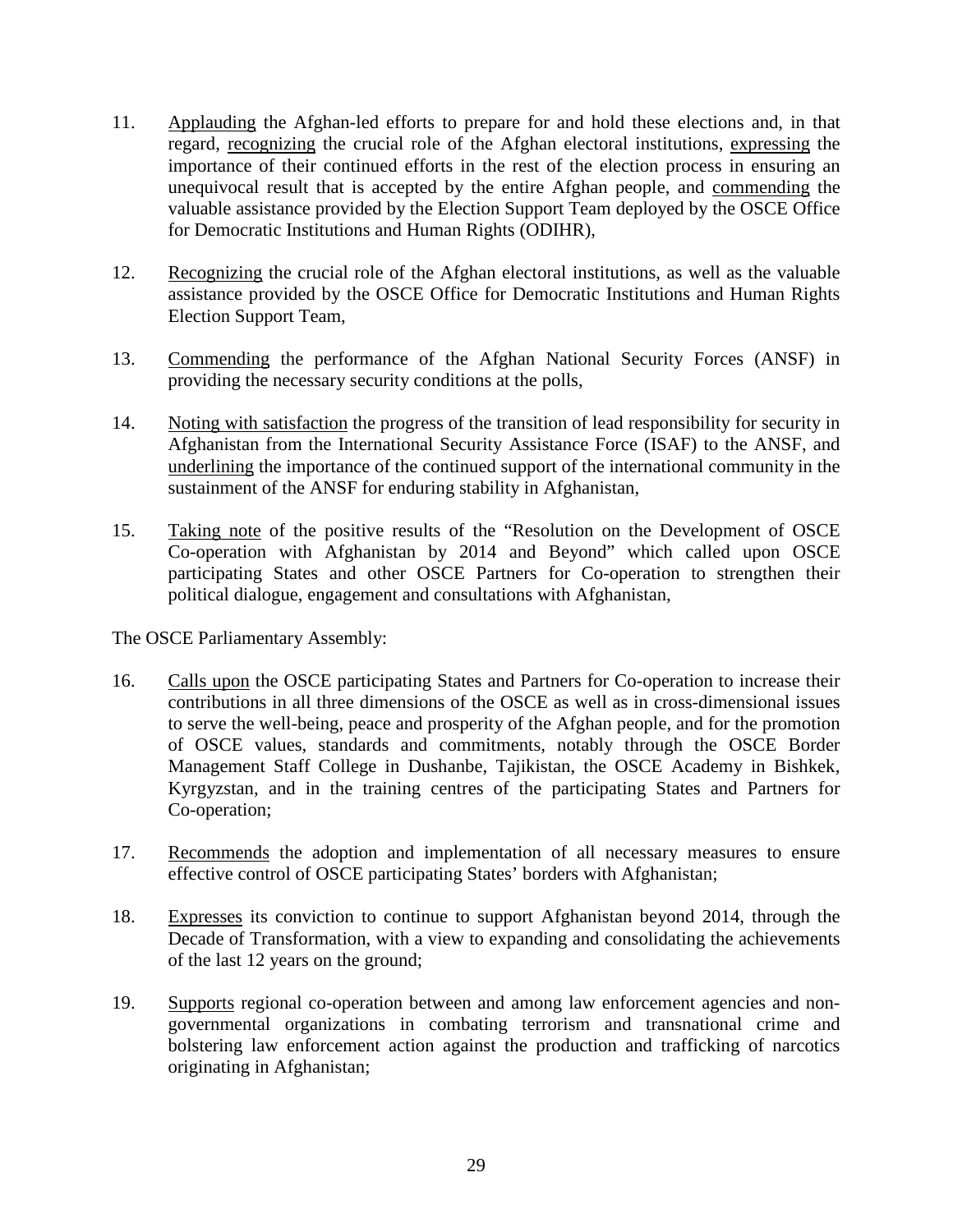- 20. Emphasizes the importance of preventing the production and marketing of substances used in the production process of opiates, and the contribution the international community may bring to efforts to this end, including taking all possible measures to reduce the demand for psychotropic substances;
- 21. Calls upon the relevant OSCE executive structures, in accordance with their mandates, to develop concrete proposals in the fulfilment of the OSCE's declared support for the implementation of the "counter-narcotics", "counter-terrorism" and "education" Confidence-Building Measures within the framework of the Istanbul Process;
- 22. Encourages the Government of Afghanistan to further reinforce its already existing efforts to enhance capacity-building activities to the benefit of all Afghan security forces and public employees;
- 23. Also encourages Afghanistan, OSCE participating States, Partners for Co-operation and OSCE Executive Structures, in line with relevant OSCE decisions and declarations, to ensure that the elimination of discrimination against women, women's participation in all sectors – social, political and economic – of public life, women's empowerment and the protection of women's rights remains a priority on the agenda of engagement across all three dimensions;
- 24. Urgently recommends all participating States and Partners for Co-operation to continue their humanitarian assistance to Afghanistan through established channels and mechanisms pursuant to Afghan requests in the aftermath of the natural disasters that affected the Jawzjan, Faryab, Sar-i Pul and Badakhshan provinces.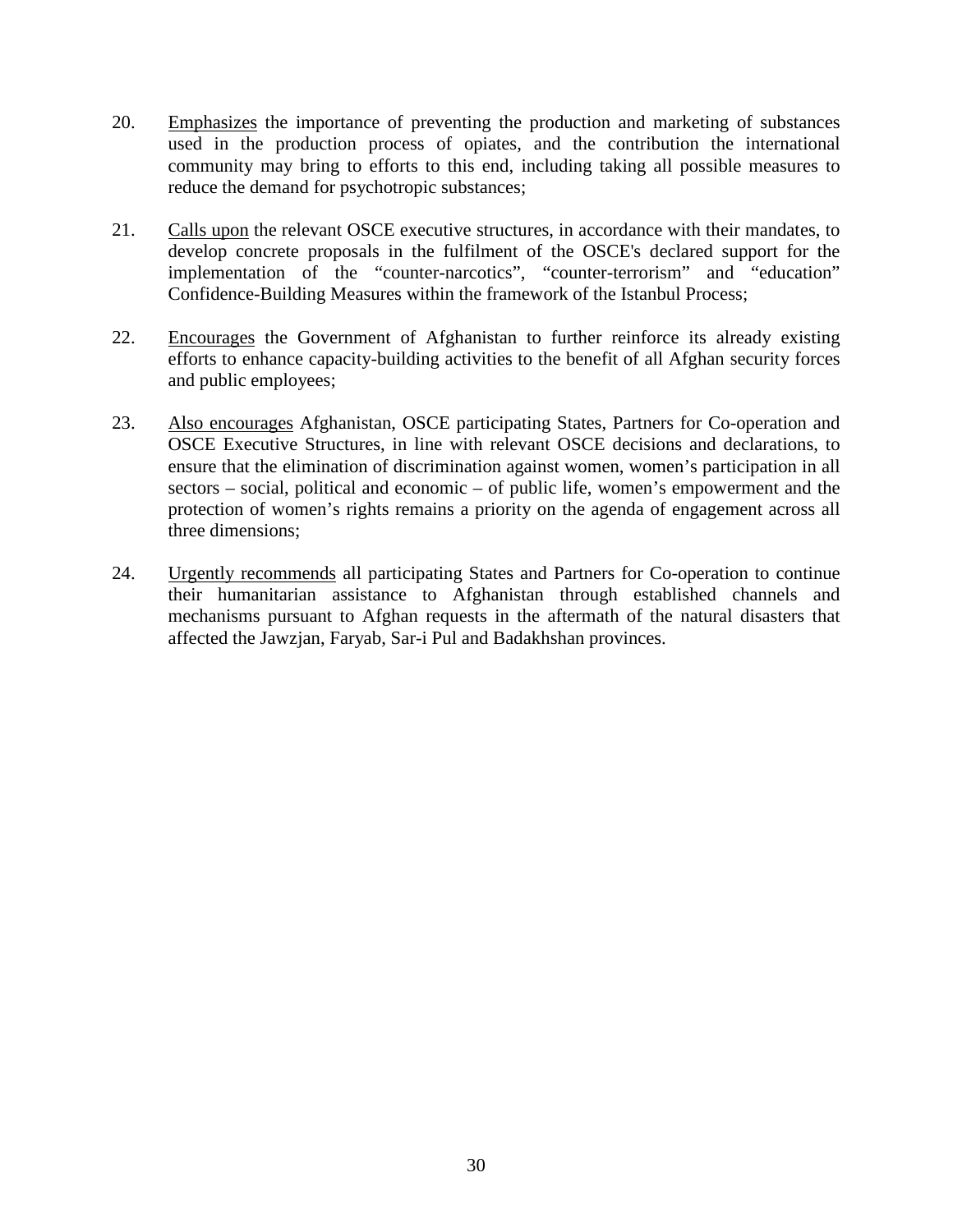#### **PROTECTION AND PROMOTION OF SOCIO-ECONOMIC RIGHTS IN THE OSCE REGION**

- 1. Recognizing that the changes which have taken place in recent decades in the socio-economic situation in the OSCE region have not only had a positive effect, but have also contributed to a deepening of socio-economic inequality, the spread of corruption and an increase in unemployment,
- 2. Stressing that these socio-economic factors are a threat to the stability, security and prosperity of the participating States and the exercise of the economic, social and other rights and freedoms of their citizens, in particular against the background of the financial and economic crisis,
- 3. Bearing in mind the provisions of the International Covenant on Economic, Social and Cultural Rights (1966),
- 4. Taking into account that not only economic, social and cultural rights but also civil and political rights are universal, indivisible and interdependent and interrelated, as set out in the Vienna Declaration and Programme of Action of the 1993 United Nations World Conference on Human Rights (UN doc. A/CONF.157/23, Part 1, para. 5),
- 5. Having regard to the obligations of the participating States set out in the Helsinki Final Act (1975) to promote and encourage the effective exercise of economic, social and other rights and freedoms,
- 6. Recalling the obligations under the Document of the Bonn Conference on Economic Co-operation in Europe (1990), in which the participating States expressed the intention to achieve or maintain policies that promote social justice and improve living and working conditions,
- 7. Noting the provisions of the OSCE Strategy Document for the Economic and Environmental Dimension (2003) concerning co-operation on developing human resources, improving social conditions and ensuring sustainable development,
- 8. Recognizing that the OSCE, which has the requisite normative and organizational potential, could promote more effective implementation by the participating States of obligations in the socio-economic sphere and could contribute to the development of a dialogue and the strengthening of regional and global co-operation on protecting and promoting socio-economic rights,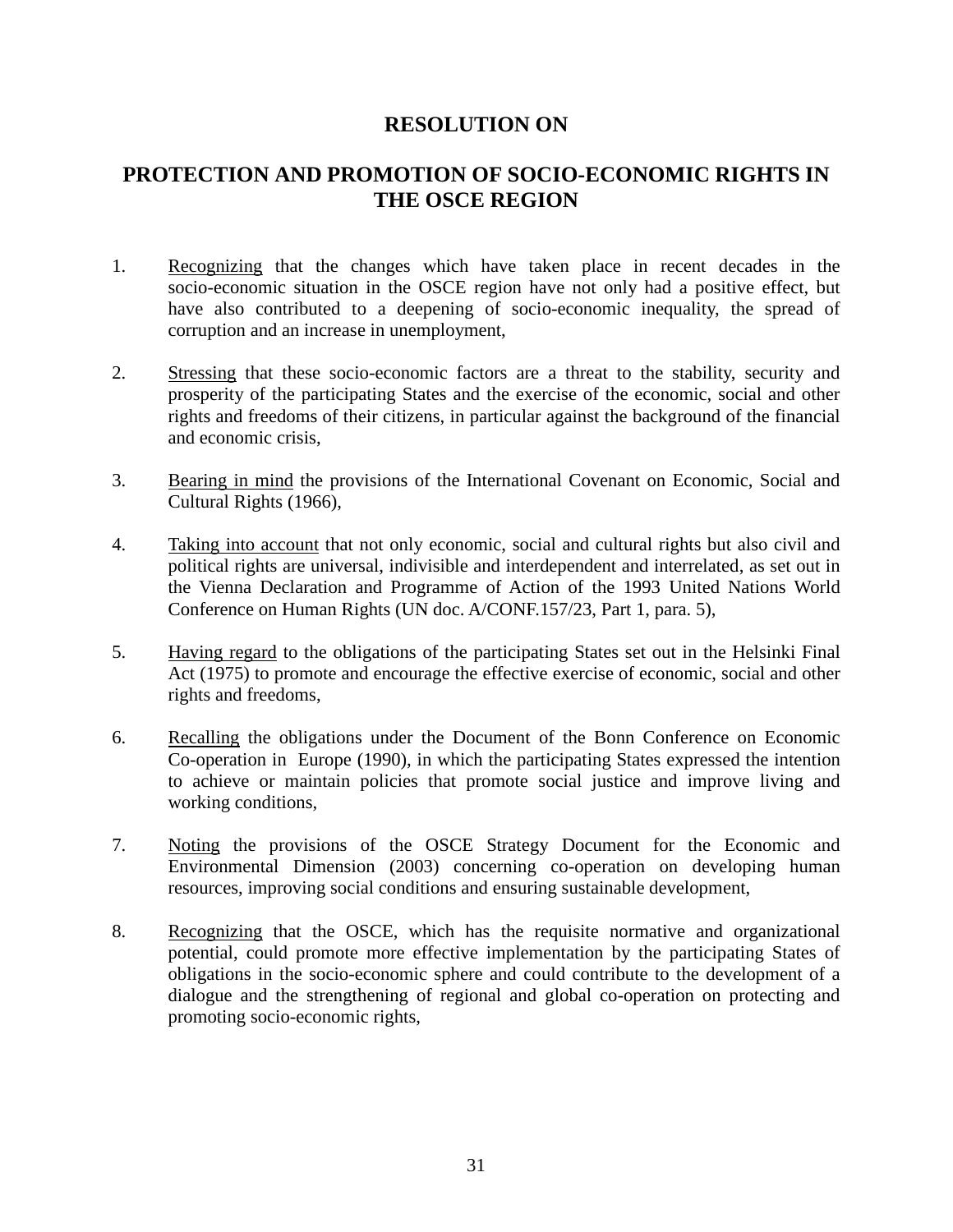- 9. Recalling the United Nations Millennium Declaration, which formulated development goals directed at eradicating poverty and hunger, improving health, reducing maternal and child mortality, achieving gender equality, ensuring basic education for all, protecting the environment, providing access to drinking water and sanitation, and promoting partnerships,
- 10. Bearing in mind the co-operation between the OSCE and the United Nations Economic Commission for Europe on the basis of the Memorandum of Understanding signed in 2004, pursuant to which a thorough and comprehensive examination shall be conducted of economic, environmental and social factors that have a direct impact on stability and security in the OSCE region,
- 11. Noting the contribution of the OSCE Parliamentary Assembly, and in particular the General Committee on Economic Affairs, Science, Technology and the Environment, in examining current socio-economic problems and promoting socio-economic rights in the OSCE region in the framework of the annual sessions of the Assembly and regular economic conferences held under the auspices of the OSCE PA,

- 12. Underscores the fundamental significance of economic and social rights as integral parts of the concept of human rights, as well as the importance of their full realization by all appropriate means;
- 13. Calls on the OSCE, together with Governments, parliaments, the private sector, civil society and other partners, to contribute to achieving the Millennium Development Goals and to drafting a development agenda for the period following 2015;
- 14. Calls on participating States to improve their legislation, administrative procedures and policies in the area of economic and social rights and to put them into practice so as to guarantee their effective realization;
- 15. Calls on the participating States to take specific measures to improve social conditions, including through targeted support for socially vulnerable groups in society, through the prevention of social isolation, and through broader access to basic social services, such as medical care, education, pensions and employment opportunities, and rehabilitation programmes;
- 16. Supports efforts by the participating States to carry out poverty reduction policies and to ensure sustainable development;
- 17. Calls on the OSCE, based on its expert potential and the resources of its executive structures, institutions and field missions, to assist participating States on matters relating to the due protection of socio-economic rights;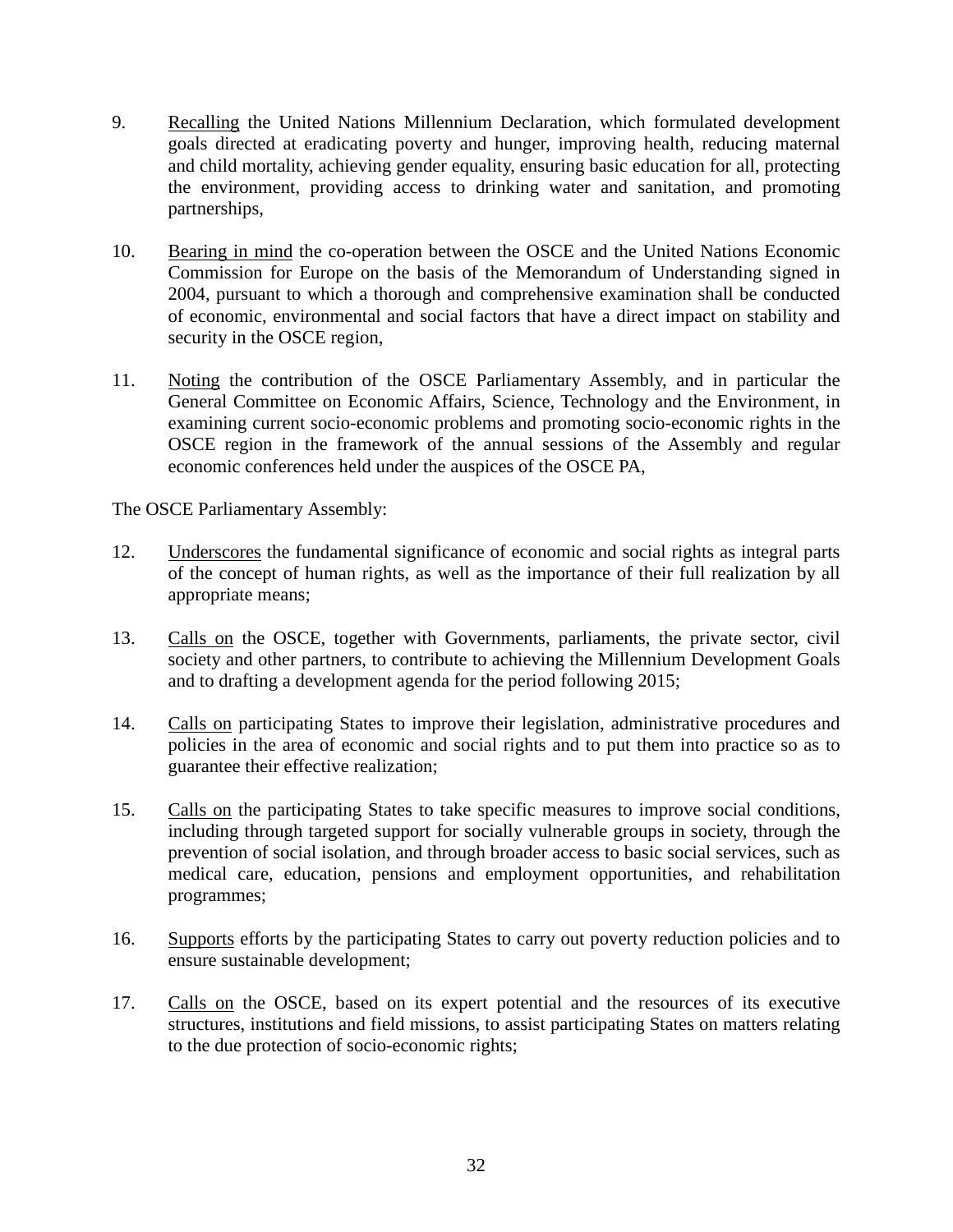- 18. Calls on the OSCE, in line with the Platform for Co-operative Security (1999), to continue to develop and build upon interaction with international institutions and organizations on the subject of the protection of socio-economic rights with a view to contributing to regional and global co-operation and the exchange of experience and best practices in this area;
- 19. Recommends that, within the framework of an OSCE Parliamentary Assembly initiative, consideration be given to questions relating to the realization and promotion of socio-economic rights in the OSCE region.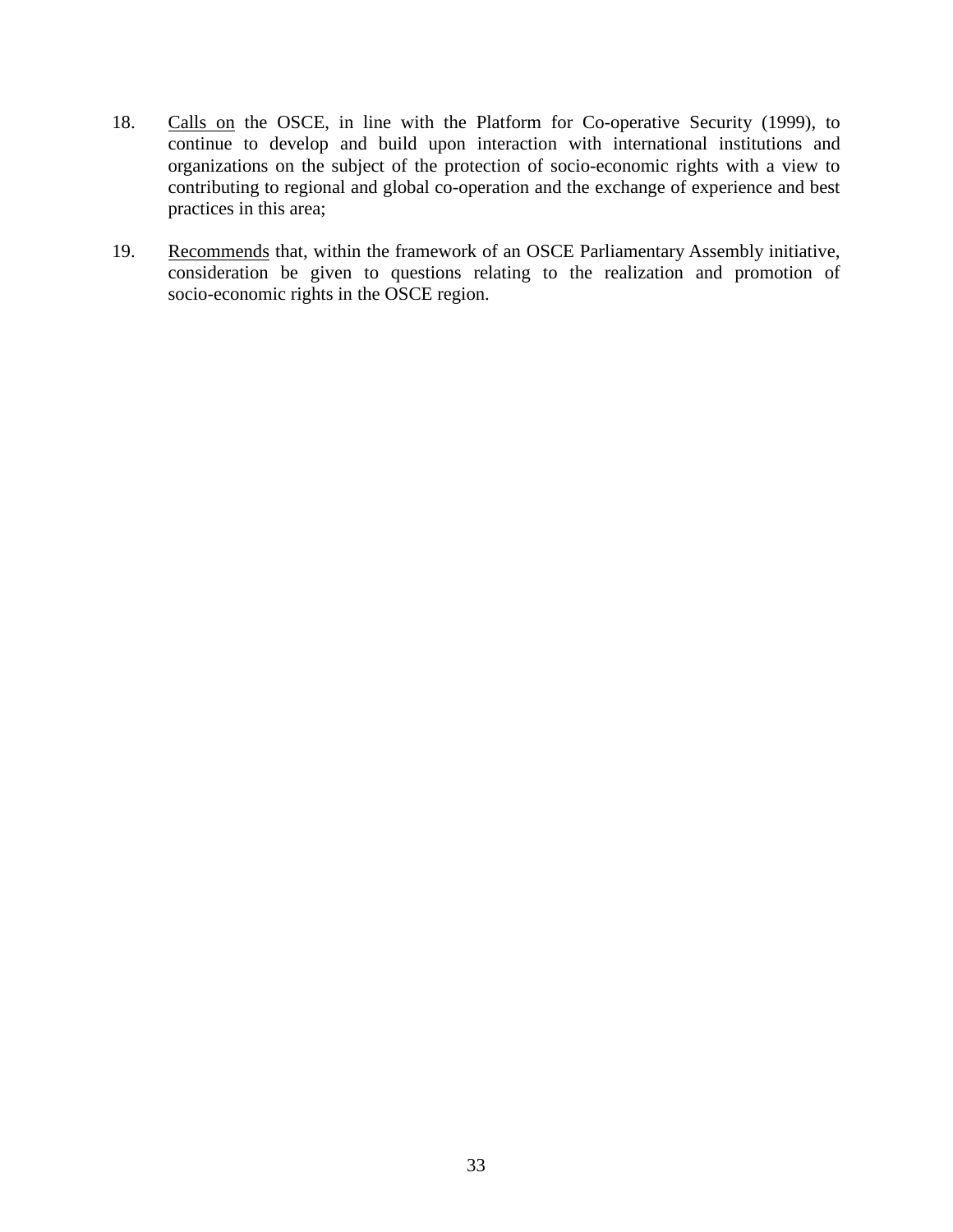#### **THE OSCE AT 40 YEARS – A REGION OF TRUST AND MUTUALLY BENEFICIAL CO-EXISTENCE**

- 1. Striving with energy and perseverance for peace and human rights,
- 2. Working without compromise in the interest of healthy and environmentally sound growth for our respective countries,
- 3. Struggling for good conditions and robust social rights for working people,
- 4. Expressing deep concern at persisting distortions in the financial system and in the functioning of free market economies resulting from high-risk speculation and inadequate governance, which threaten world stability and security by further widening discrepancies, exacerbating social inequality and fuelling tensions on a national, regional and global scale,
- 5. Refusing to avert our eyes from the terrible and daily recurring images of desperate refugees along Europe's borders and raising our voices in protest of their treatment,
- 6. Calling for an OSCE that protects the people/inhabitants of its participating States as parents, as children, as working and as unemployed persons, as seniors, as consumers, as savers and investors, and as citizens,
- 7. Believing that it now falls upon us, as members of this Parliamentary Assembly, to give our Organization a new direction, and in this regard commending the launch by the OSCE PA of a Helsinki +40 colloquium to be held in June 2015, to mark the 40th anniversary of the Helsinki Final Act,
- 8. Seeking more transparency, diversity, and intellectual growth in place of secrecy, bureaucracy and elitism,
- 9. Determined that citizens and their parliaments and not technocrats or financial interests must have the final and decisive word,
- 10. Believing that we must ensure that the decisions which we make enter into the policies of our own countries and that they give added value to the lives of our peoples – whether as social rights, protection for the environment, or in the form of regional diversity,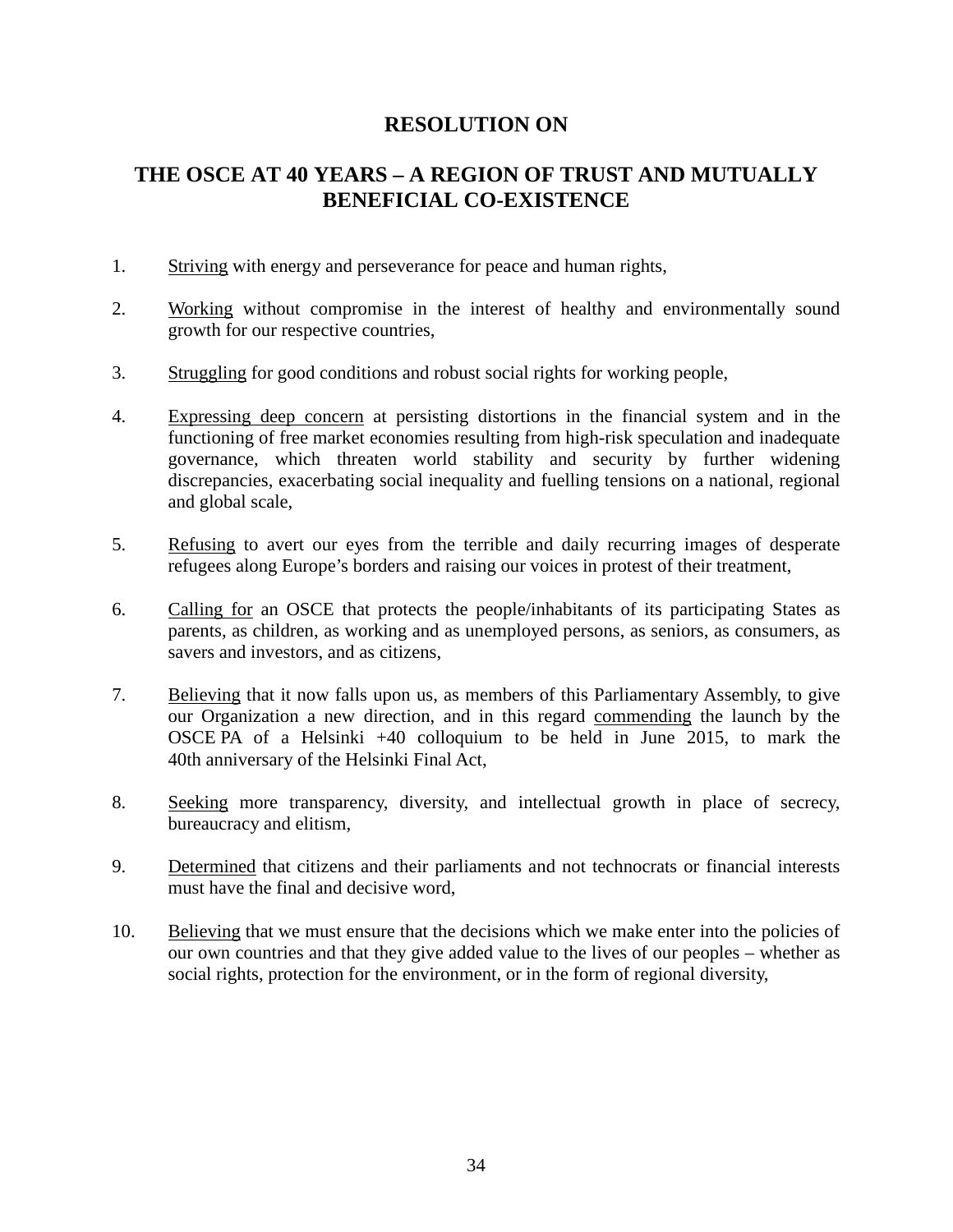- 11. Seeking for the entire OSCE region a just, democratic social order (the aim of which is prosperity for every person rather than merely wealth for the few) as continued gross inequality can only lead to stresses which damage the social fabric, recognizing that the broader OSСE region includes the Mediterranean Partners for Co-operation, which contributed to the deliberations of the Conference on Security and Co-operation in Europe as non-participating Mediterranean States,
- 12. Convinced that this can only be achieved through equal educational opportunities for all, fair competition, sound ideas, boldness, and faith in the values upon which our Organization is based and which continue to be the bedrock and safeguard of our common future,
- 13. Wishing for an OSCE that respects diversity and promotes it wherever possible,
- 14. Embracing the diversity of culture and language, and of our cities, towns and regions which reflects the cultural richness of the OSCE region which stretches from Vancouver in the west to Vladivostok in the east,
- 15. Convinced that this diversity represents strength and leads us to experiences that bring us closer and provide us with a panoply of new lessons, offering a wealth of experience upon which to base cosmopolitanism, tolerance and democracy in our societies,
- 16. Seeking to strengthen co-operation between parliamentarians so that the work of the OSCE PA can be translated into action in our respective national parliaments,
- 17. Resolved not to abandon the OSCE to radicals and populists who seek to re-erect old battlements and trample democracy,
- 18. (a) Concerned by unemployment, especially among young persons, which has reached such dramatic levels in many of our countries,
	- (b) Remaining firm in our commitment not to fail these people, above all those in the younger generations whose access to education, qualified vocational training and good jobs will determine the futures of our countries,
- 19. Stressing the need for Helsinki +40 to reflect a strong parliamentary dimension that will add to the relevance, democratic legitimacy and outreach of the process by making best use of the OSCE PA's field experience and substantial role in parliamentary diplomacy in efforts to bridge divergent security perceptions and achieve a security community,

20. Calls upon all participating States to actively contribute to the Helsinki +40 colloquium to be held in June 2015 to mark the 40th anniversary of the Helsinki Final Act;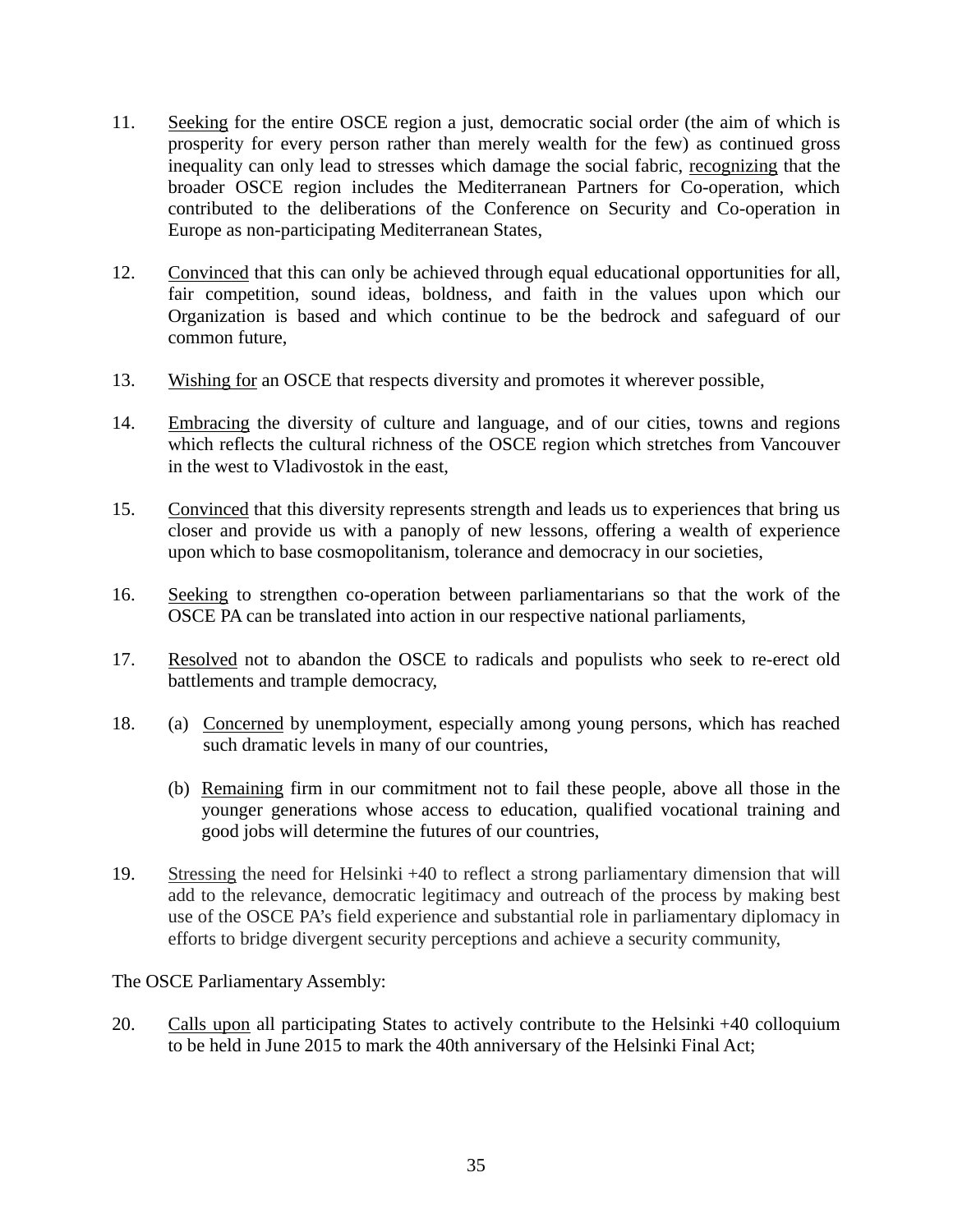- 21. Believes that when business activity extends across and beyond national borders, the rights of working people cannot end at the customs house;
- 22. (a) Asserts that the playing field must be level for labour and capital, for employers and employees throughout the OSCE and seeks to promote market economies in which the focus is on the individual;
	- (b) Recognizes this means protecting our citizens from exploitation and abusive working conditions, for there can be no place in any of our countries for wage dumping and the erosion of social rights;
- 23. Rejects the idea that basic rights are subordinate to market freedoms;
- 24. Asserts that a unified OSCE social region and economic dynamism are not contradictory but rather that the one predicates the other, particularly as both are preconditions for the aspirations and self-realization of every individual, for lack of opportunity does not motivate but paralyses and frightens; insecurity does not bring people closer but promotes mistrust and prejudice;
- 25. Recognizes that a good education from kindergarten through schooling to vocational training and academic qualification is the key to equal opportunity for every individual to make the most of their life;
- 26. Understands gender equality to be a central interdisciplinary task in all of our countries, for those worst affected by the recent economic crises were women;
- 27. Posits that our goal must be to advance equality between men and women effectively and definitively by achieving equal pay for equal work and equal job opportunities by bringing more women into leadership positions and by improving the work-family balance for both women and men;
- 28. Reaffirms the social welfare state as a model which has proven itself successful in many of our countries and which can provide a model in the 21st century for those states that are seeking to strengthen social cohesion, because economic prosperity and social participation are not opposites but rather predicate and reinforce each other;
- 29. Confirms the commitment of its members to the welfare of senior citizens, as dignity in old age must remain one of our constant concerns, particularly in light of the demographic realities in many of our countries;
- 30. Explicitly condemns all forms of discrimination, whether because of gender, race, ethnic origin, religion or creed, handicap, age or sexual orientation, because we seek to realize the OSCE region as a space free of discrimination with equal opportunity for all;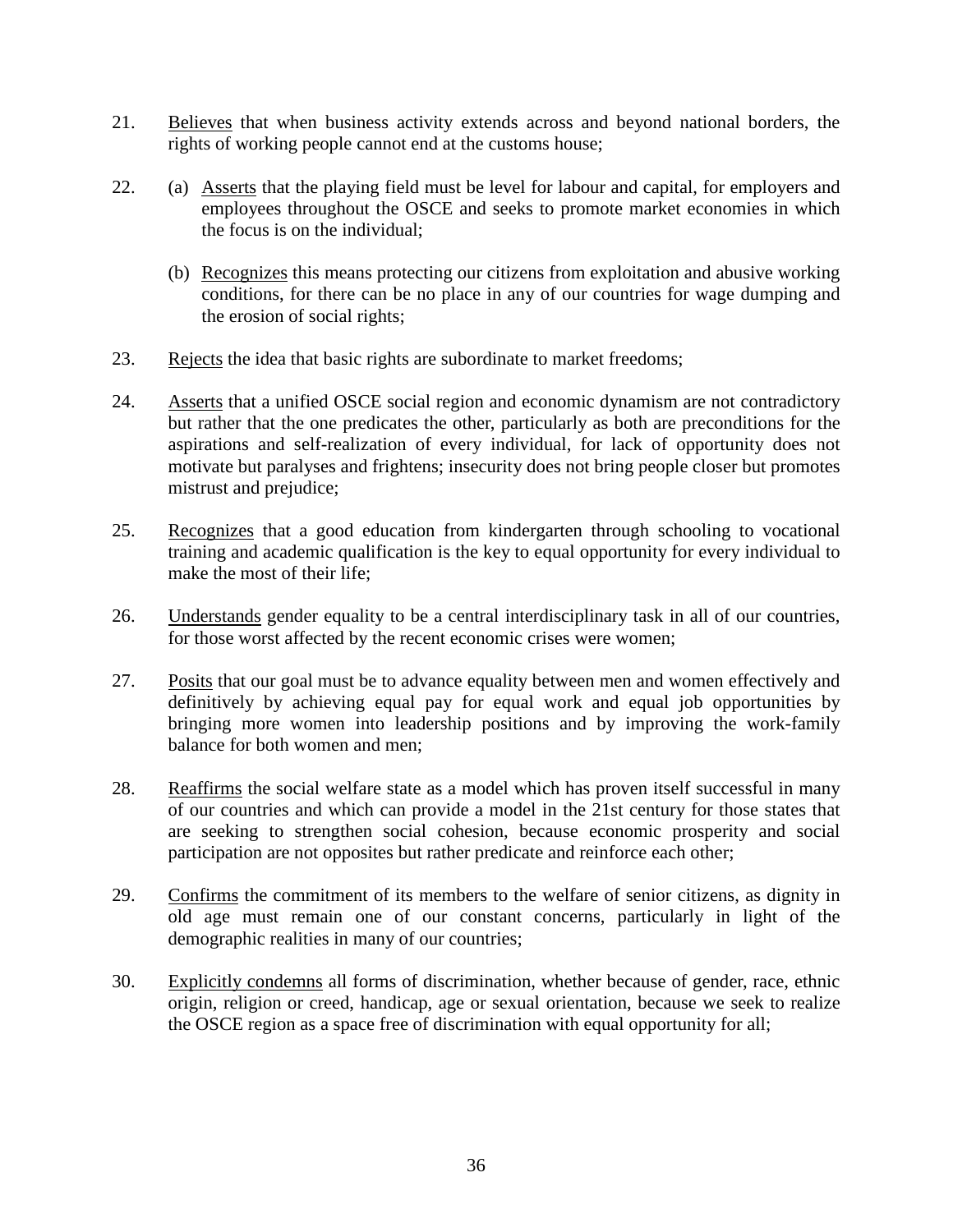- 31. Calls for ambitious environmental and energy policies reflecting our understanding that protections for climate, environment and nature are not incompatible with commitments to economic growth and jobs but rather complement them, particularly as we seek to promote the growth of alternate energy sources and improvements to energy efficiency;
- 32. Notes that increased diversification of the energy supply and more innovation in the development of all energy resources can also make energy more affordable to consumers, including families and small businesses;
- 33. Supports efforts in our countries to improve security and limit armaments, and reiterates our faith in policies of good neighbourliness which promote co-operation and the process of democratic transformation;
- 34. Reaffirms its commitment to further engage the OSCE Mediterranean Partners for Co-operation in the work of the Parliamentary Assembly in all three dimensions, and takes this opportunity to commend Tunisia on the adoption of its new Constitution;
- 35. Affirms our commitment to work well with others, not only within the OSCE but also with those States with which we share borders, for we cannot reduce the pressures on our external borders without addressing poverty and the need for widespread and sustainable growth which may also help to alleviate rampant social inequality;
- 36. Emphasizes its commitment to the continuous hard work which is required to redefine our hopes and aspirations and realize a prosperous future for the OSCE region.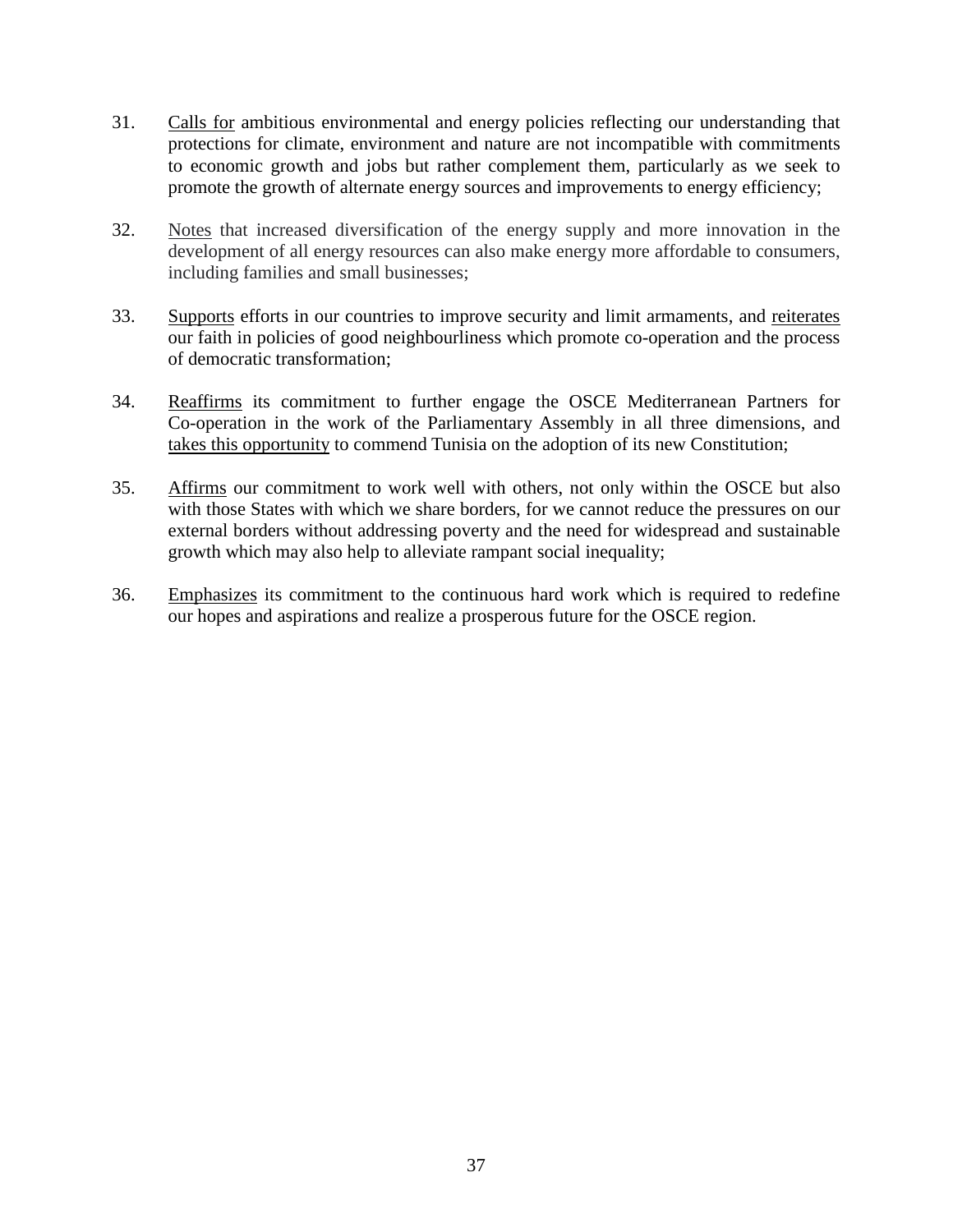#### **FOOD SECURITY, LIMITED WATER RESOURCES AND STABILITY IN THE OSCE AREA**

- 1. Underlining that security is indivisible and that, as a result, in the case of food security it represents a global question and that the interests of any State may not be defended to the detriment of another,
- 2. Noting that the indivisibility of security implies that common values also require a shared effort and a joint commitment to food security, i.e., to the availability of, and populations' access to safe, wholesome food, primarily locally produced,
- 3. Recognizing that indivisibility means that we are all producers and consumers of food security in the same manner and that it is therefore becoming increasingly necessary to talk not only of security in the OSCE area but also security of the OSCE area in its relationships with third parties,
- 4. Emphasizing, as a result, the fact that the indivisibility of security must be considered in two contexts: on the one hand, that of violations of international law and fundamental human rights committed by one State against another State and, on the other hand, that of cross-cutting global challenges which confront all OSCE participating States without exception as a result of globalisation, global population growth and the increasing scarcity of natural resources,
- 5. Also emphasizing the fact that the prevention of conflicts and the peaceful settlement of disputes based on the principles of the Helsinki Final Act of 1975 through dialogue between peoples and governments are also essential to ensuring food security,
- 6. Underlining that, although the right to food is specifically mentioned in article 25 of the Universal Declaration of Human Rights, it is nevertheless the case that international and local food security is becoming increasingly important and is becoming a factor of political and economic security and stability in the OSCE area,
- 7. Noting that following the steep increase in the price of staple foods also due to the speculation on raw materials – which occurred internationally from 2008 onwards, the populations of several countries are no longer able to meet their food requirements, which has caused political problems in some cases,
- 8. Also noting that given its growth and changing consumption patterns, the world population is significantly increasing the demand for food, while the changing climate and the resulting scarcity of land and water resources make production increasingly difficult,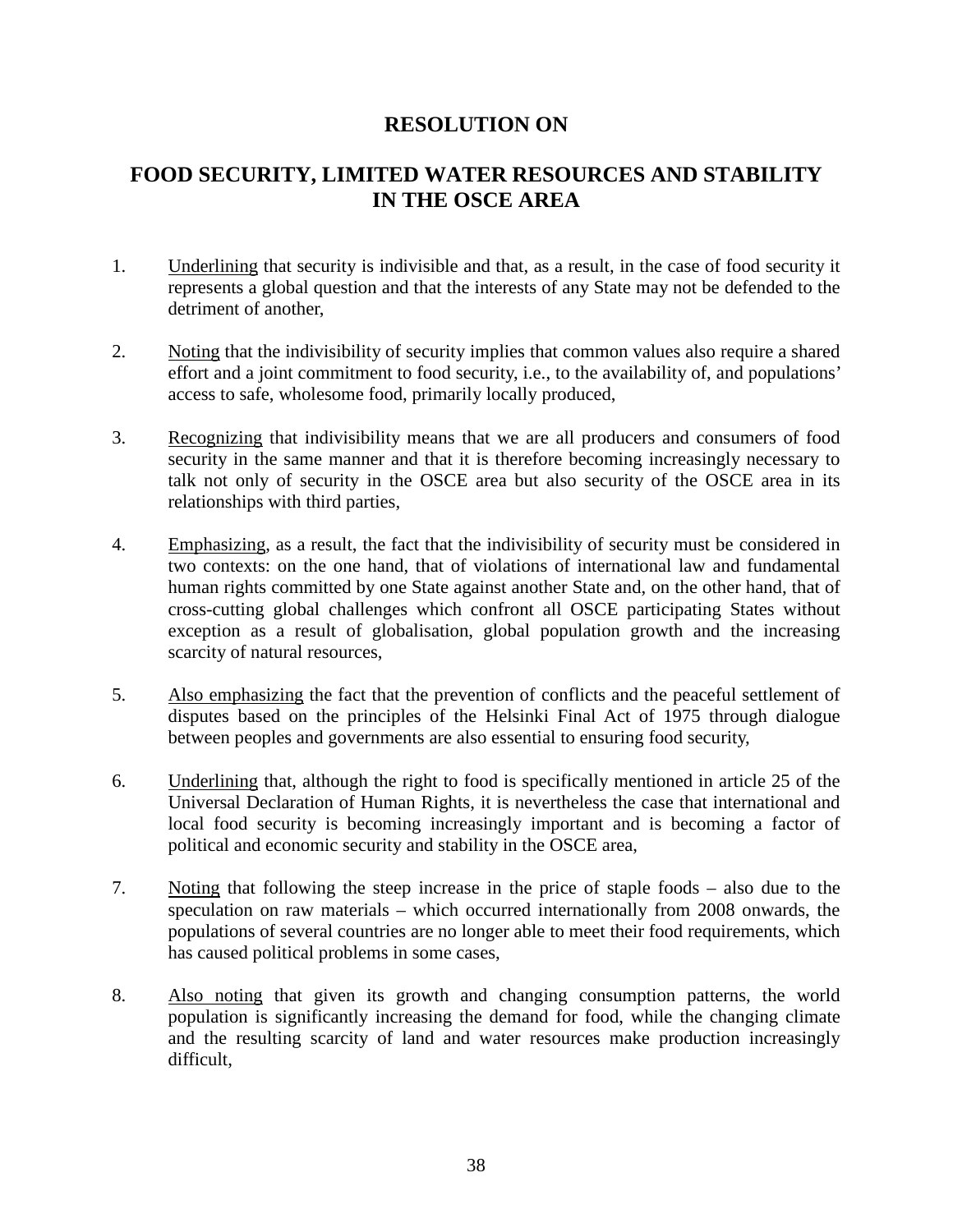- 9. Also noting that the emerging scarcity of resources is inciting private and public investors to acquire vast areas of land and rights to water worldwide, which could lead to a breakdown of social and economic structures in the countries concerned and which increases the risk of food insecurity,
- 10. Also noting that for some time now we have seen food exporting States unilaterally restricting their exports in order to guarantee the supply to their own population to fight against the lack of food and price increases in the internal market, but at the risk of compromising food security in States dependent on food imports,
- 11. Recalling that with the resolution entitled "The Food Crisis and Security in the OSCE Area" adopted in the Vilnius Declaration of 2009, OSCE participating States have already made food security a priority of their agenda, demanding greater engagement in the Organization's three areas of activity which are the prevention of conflicts, co-operation in the fields of economics and of the environment, and human rights, because the right to food must be considered a right inextricably linked to other fundamental human rights and political rights,
- 12. Also recalling that in the resolution mentioned above, the OSCE Parliamentary Assembly welcomed and approved the Statement of the Madrid High-Level Meeting on Food Security for All which was adopted by 126 countries on 27 January 2009,

- 13. Reiterates that ensuring local and international food security is a major challenge which will become yet more important for security inside and outside the OSCE area;
- 14. Emphasizes the fact that it is necessary to recognize the principle of food sovereignty as a necessary prerequisite for international and local food security;
- 15. Underlines emphatically that water resources, which are set to decrease, play a key role in guaranteeing food security and that the struggle to allocate these resources presents an enormous risk of conflict of which the OSCE must take greater account in its future efforts;
- 16. Asks that it be family farms, the services of which are highlighted in the 2014 International Year of Family Farming, which continue to guarantee the sustainable supply of food to the world's growing population and that policy should create the general conditions required for this important task;
- 17. Also asks that participating States immediately improve conditions of life and infrastructure in rural areas with sufficient policy and financial measures and, by doing so, consolidate the population of rural regions, agricultural production and the value creation chain in upstream and downstream agricultural sectors;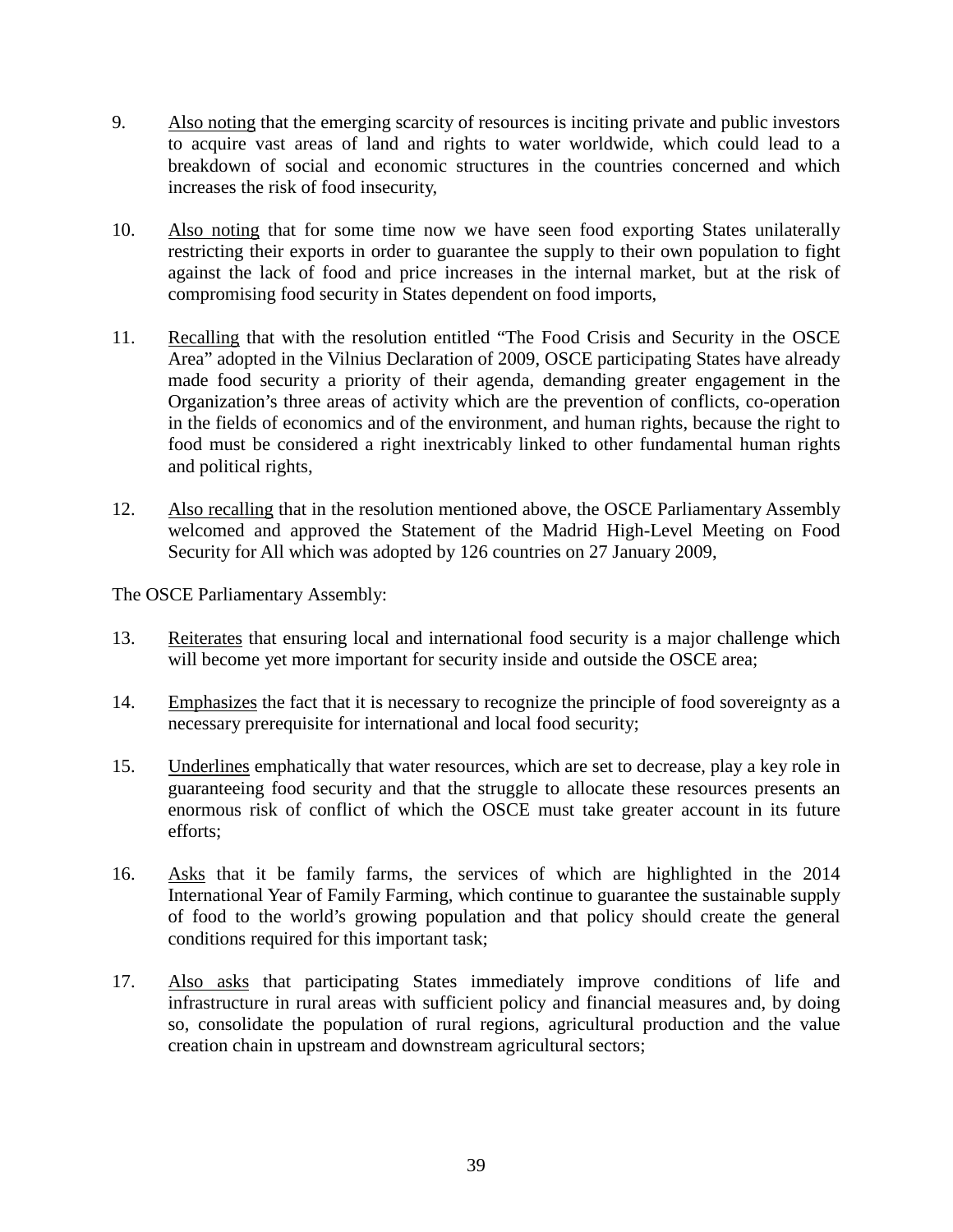- 18. Also asks that participating States immediately strengthen the security of the right to use land and water resources for the benefit of agriculture and rural populations;
- 19. Underlines the necessity of pursuing, systematically and beyond 2015, the UN's sustainable development goals to fight against hunger and malnutrition and to strengthen these efforts, particularly in rural regions where the vast majority of people suffering from hunger in the world live;
- 20. Asks that participating States immediately strengthen, at local and international level, producer organizations and co-operatives which are based on the principles of grass-roots democracy, and involve them in the conception of opportunities for training, outreach and research;
- 21. Requests greater coherence in the sometimes contradictory strategies of the United Nations and the World Trade Organization on local and international food security.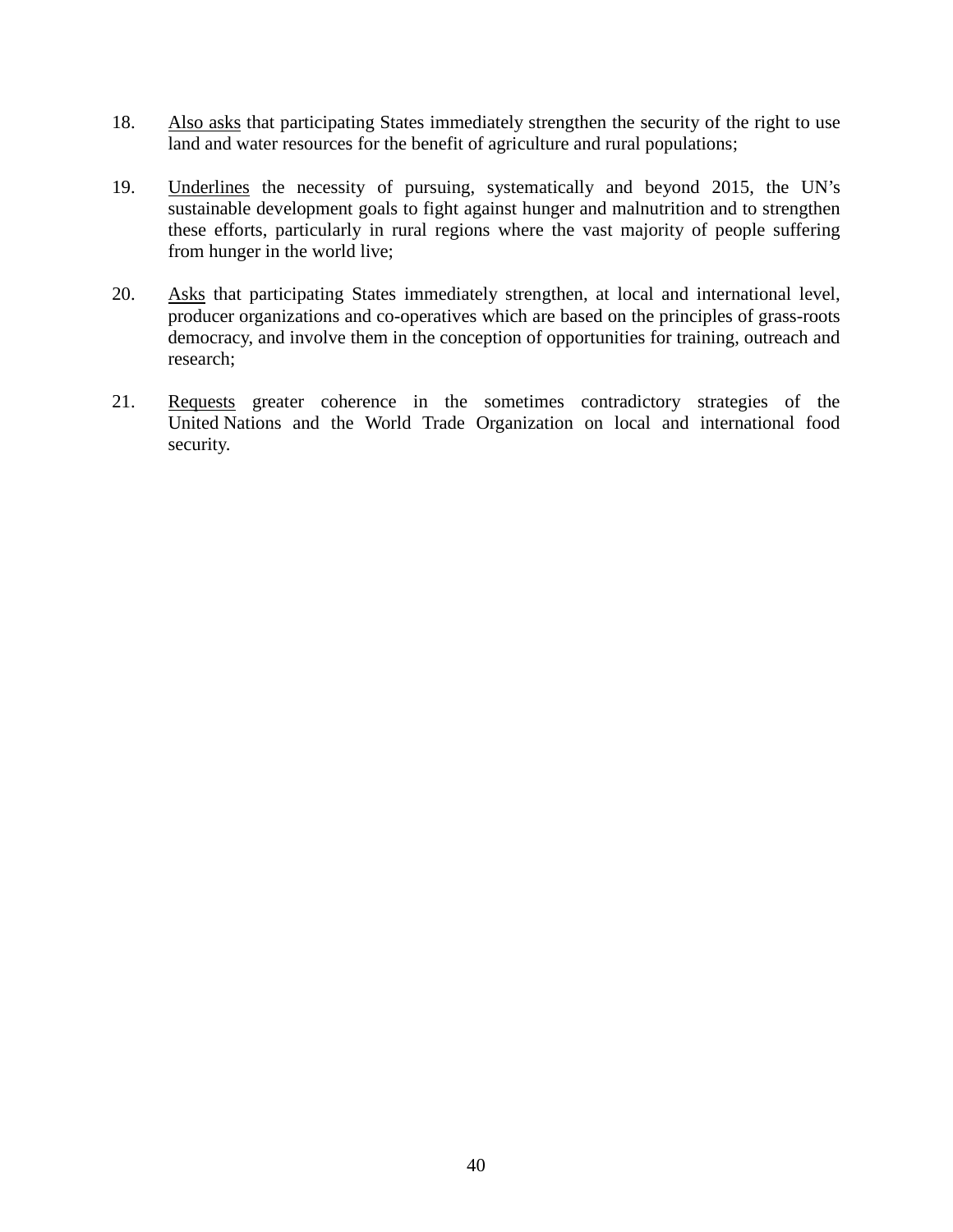#### **COMPREHENSIVE IMMIGRATION REFORM**

#### 1. Considering that:

- (a) Dignity and equality are fundamental rights and key principles of both the OSCE and the European Union,
- (b) Comprehensive immigration reform is essential to achieving strategic objectives in terms of social and economic cohesion,
- (c) Discrimination on the grounds of nationality is detrimental to society as a whole and undermines support for, and confidence in, the value of equality and the rule of law,
- (d) Equality of opportunity for Mediterranean people and the protection of their human rights are essential to security, peace, stability and sustainable democracy, and hence to economic growth in the OSCE area,
- (e) International actors like the OSCE and the European Union cannot ignore the humanitarian consequences of the Mediterranean crises,
- (f) It is still difficult to enter the European Union legally,
- (g) In the EU, the so-called "Dublin system" should be revised due to the following reasons:
	- i. In EU Regulation No. 604/2013 of 26 June 2013, the innovations are marginal compared to D II (Council Regulation EC No. 343/2003 of 18 February 2003),
	- ii. In particular, the safeguards defined in article 33 are still not enough and do not represent a long-term solution,
	- iii. People receiving international protection almost always remain stuck in the country of first asylum,
- (h) A new, fair, comprehensive immigration and asylum policy at the European level is necessary to prevent future tragedies in the OSCE area,
- 2. Taking into account the Geneva Convention relating to the Status of Refugees of 28 July 1951, as supplemented by the New York Protocol of 31 January 1967 ("The Geneva Convention"), which ensures that no one is sent back to their country of origin to face persecution, maintaining the principle of "*non-refoulement*",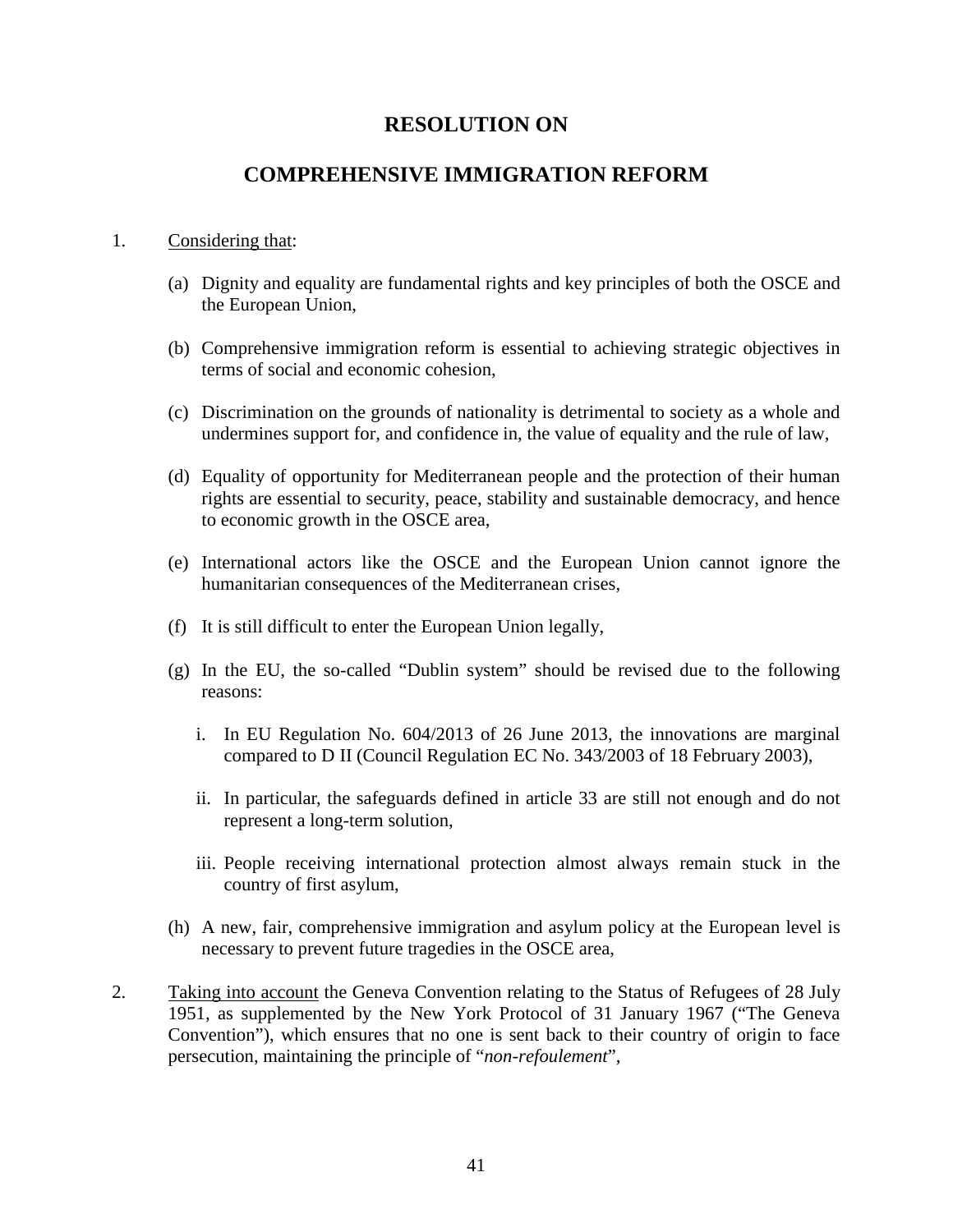- 3. Recalling the European Convention for the Protection of Human Rights and Fundamental Freedoms and the Charter of Fundamental Rights of the European Union,
- 4. Remembering the 1990 United Nations International Convention on the Protection of the Rights of all Migrants,
- 5. Referring to the Stockholm Programme in which the European Council reiterated its commitment to establish a common area of protection and solidarity for those granted international protection in accordance with Article 78 of the Treaty on the Functioning of the European Union (TFEU),
- 6. Recalling EU Regulation No. 604/2013 which established the criteria and mechanisms for determining the Member State responsible for examining an application for international protection petitioned in one of the Member States by a third-country national or a stateless person,
- 7. Having regard for the European Parliament's Resolution of 23 October 2013 on migratory flows in the Mediterranean, with particular reference to the tragic events off the coast of Lampedusa in October of 2013 (2013/2827 RSP),
- 8. Referencing the conclusions of the European Council (19/20 December 2013), Part. IV "Migration Flows",
- 9. Having regard to the European Commission communication entitled "The Global Approach to Migration and Mobility" dated 18.11.2011,
- 10. Welcoming the decision to establish the Task Force Mediterranean, set up following the Justice and Home Affairs Council of 7-8 October 2013 in order to identify tools which could be used in a more effective way to keep human tragedies, such as the events that occurred off the coast of Lampedusa, from happening again,
- 11. Considering the communication from the European Commission on the work of the Task Force Mediterranean,
- 12. Emphasizing that the European Commission has suggested that migrants should be able to apply for asylum in the EU from abroad to discourage them from undertaking often perilous journeys to reach Europe,
- 13. Taking into account the fact that women immigrants face much more serious and multiple types of discrimination than men in a myriad of ways, immigration regulations in the OSCE area should take account of the social protection and inclusion of socially vulnerable people, e.g. women, children and young people,
- 14. Believing that there is a serious need in the OSCE area for renewed efforts to apply the most innovative aspects of national legislation and policy, such as unconditional assistance and projects for social inclusion,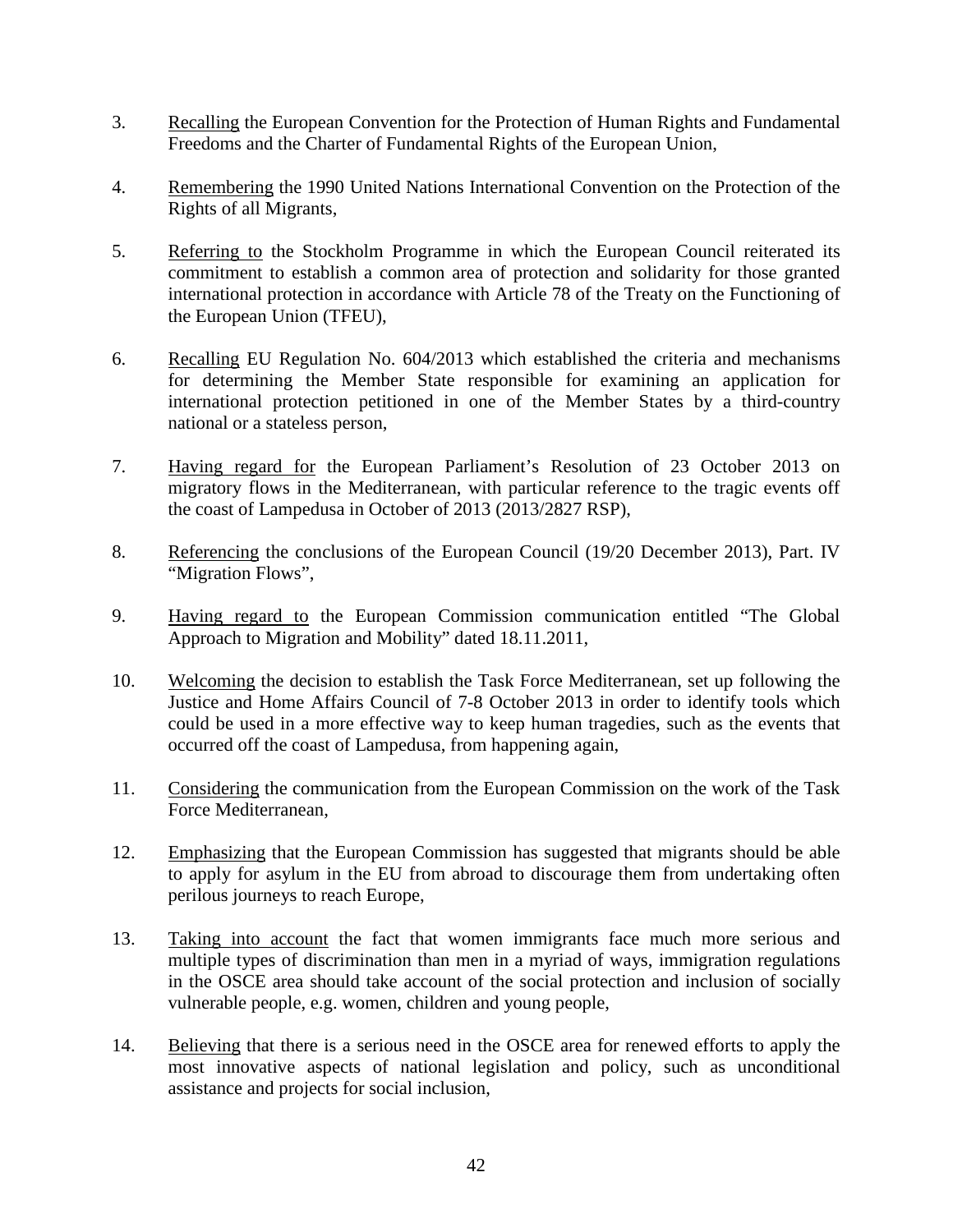- 15. Remaining fully committed to working in close collaboration with global and regional partners,
- 16. Acting in accordance with ordinary legislative procedures,

- 17. Asks the participating States to reinforce dialogue with countries of origin and transit as part of broader OSCE actions on migration;
- 18. Asks the participating States to call for a comprehensive immigration reform at the national and European level;
- 19. In particular asks the participating Member States of the EU:
	- (a) To explore new legal channels to safely access the European Union;
	- (b) To commit to a solidarity policy on asylum, so that the burden of responsibility will not fall on those countries whose borders are most exposed;
	- (c) To ensure greater financial compensation for Member States that face the pressure of mass inflows of asylum seekers;
	- (d) To totally revise the so-called "Dublin system" and in particular EU Regulation No. 604/2013 of 26 June 2013;
- 20. Recommends that, in accordance with the European Commission's evaluation, immediate measures are taken by means of long-term programmes and initiatives aimed at addressing the root causes of irregular migration working in close co-operation with third countries especially countries of origin and transit;
- 21. Encourages the further development of co-operation, information exchange and synergies between participating States in the fields of migration and border control ensuring a sustainable return of irregular migrants;
- 22. Encourages the participating States to promote assistance and to offer fair educational opportunities to the children of immigrants in their territory;
- 23. Encourages the sponsoring of measures to facilitate the incorporation of legal immigrants in the labour market, as well as promoting more legal mobility opportunities to study and work;
- 24. Further asks the participating States to establish opportunities for raising awareness about immigration supporting activities that contribute to improving the health and education of immigrants;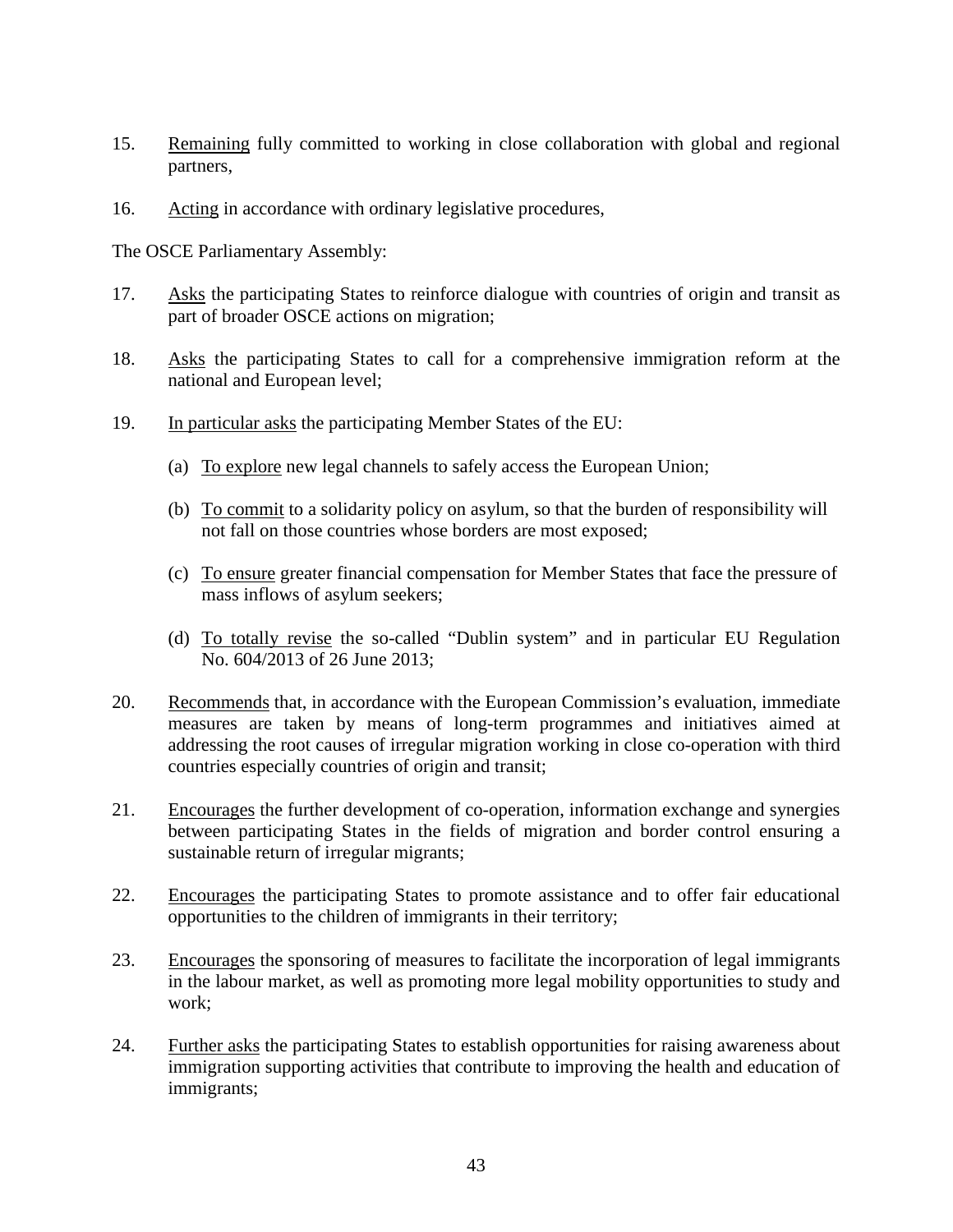- 25. Further requests that the participating States evaluate the opportunity to establish a permanent Observatory on immigration in the OSCE area;
- 26. Invites the OSCE institutions to report on progress made in meeting the commitments set out in this resolution.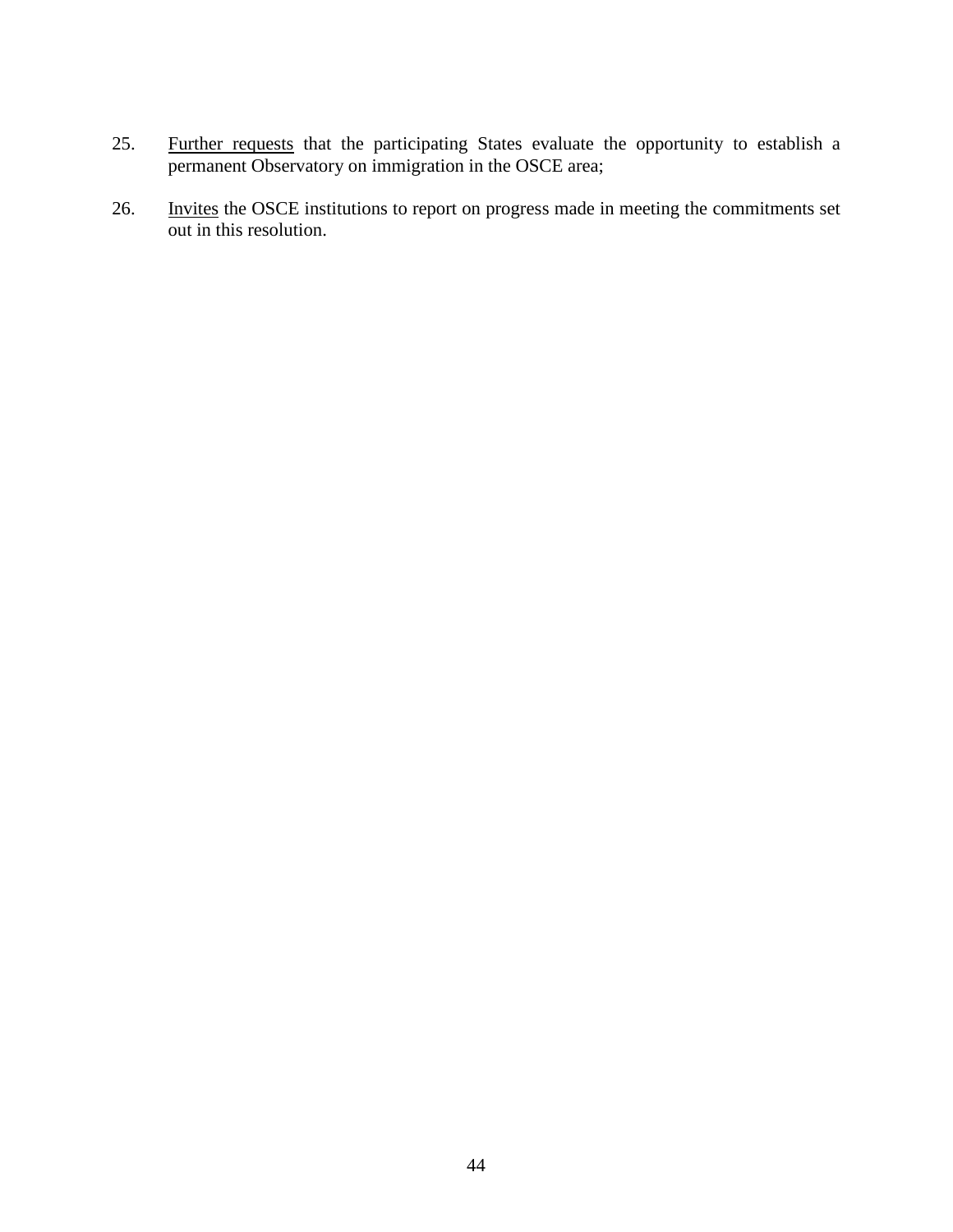#### **THE SITUATION OF REFUGEES IN THE OSCE AREA**

- 1. Considering recent events that have revealed the heightening drama suffered by those seeking asylum in the OSCE region,
- 2. Recognizing the need to alleviate the misery and physical and psychological suffering of those who, seeing themselves forced to leave their countries and sever their family and social ties because of serious events such as armed conflict, natural and environmental disasters, or famine, are seeking asylum,
- 3. Noting the responsibility of lawmakers in the debate about refugees and the asylum system, both in countries of origin and host countries, and their role in developing appropriate legislative tools,
- 4. Highlighting the commitments made in the United Nations Charter, the Universal Declaration of Human Rights, the Convention Relating to the Status of Refugees (1951) and the Helsinki Final Act,
- 5. Considering that the participating States have an obligation to defend and uphold human dignity in all circumstances, even when dealing with illegal migration and asylum seekers,
- 6. Bearing in mind the historical evolution and growing diversity of situations that have led to requests for asylum, clearly contrasting with the increasingly restrictive interpretations of the concepts of the Convention Relating to the Status of Refugees (1951) adopted by some countries,
- 7. Mindful of the fact that asylum seekers often find themselves forced to live in inhumane conditions – especially in poorer host countries or where the economic crisis has created living conditions that are tending to worsen – because their right to work is either not recognised or is impeded, a situation that makes them particularly vulnerable to exploitation,
- 8. Stressing the importance of providing asylum seekers information on their rights and duties and the legal provisions of the country in which they are seeking hospitality, and the need to constantly strive to improve procedures and conditions of access to various official bodies in order to avoid situations of discrimination and abuse by any agent,
- 9. Aware of the need for victims of human trafficking to have adequate time to recover from trauma and to have a reflection delay and temporary or, where applicable, permanent residence permits, as well as the possibility of obtaining work permits during their stay,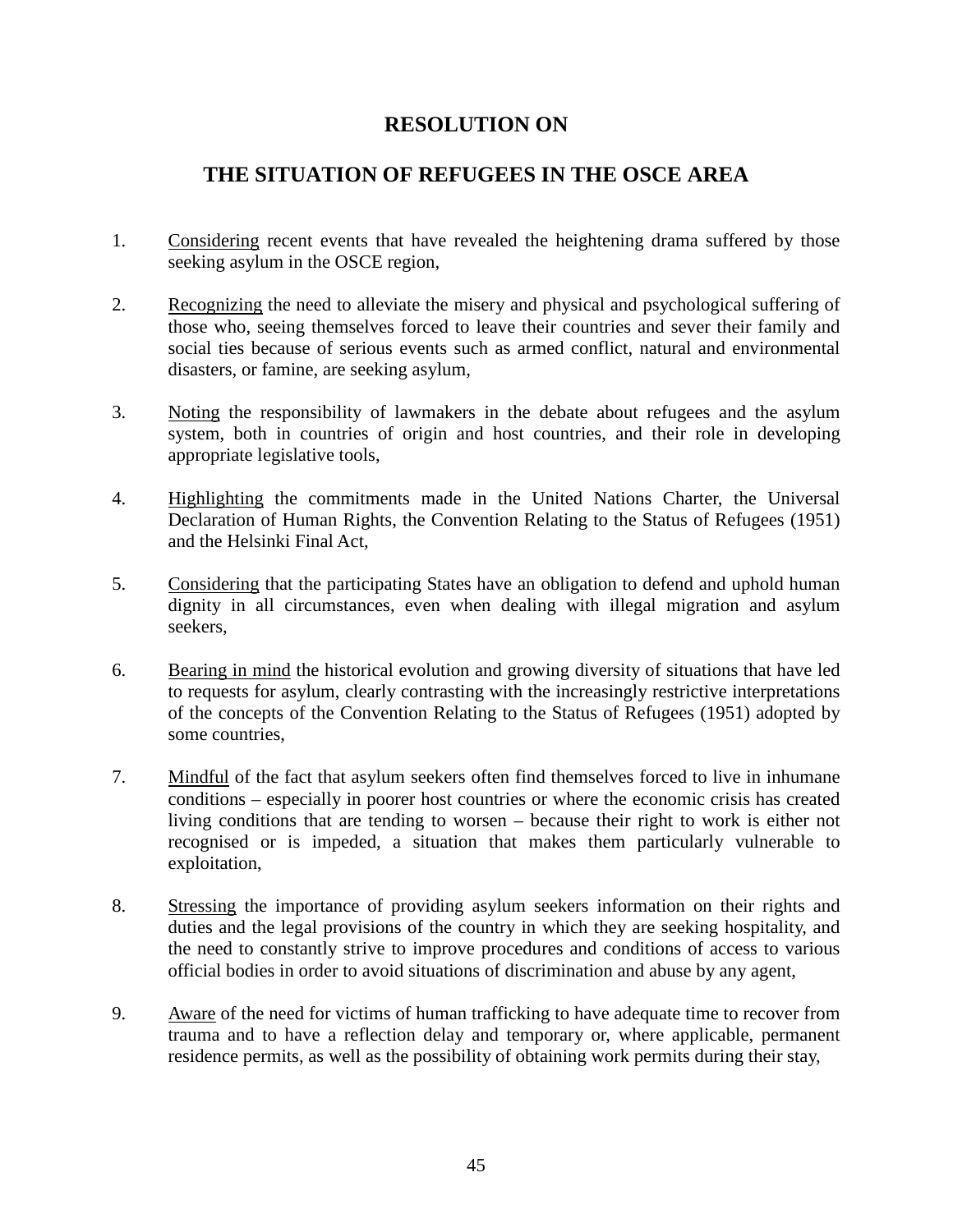- 10. Noting that some countries' geographical positions make them easier to reach, which leads to imbalances that can result in saturation of the capacity to integrate those seeking asylum,
- 11. Bearing in mind the importance of ensuring a balance between all the countries in the OSCE area in the reception effort,
- 12. Mindful of the need to constantly monitor and combat all types of discrimination of which refugees are or may be victims, and to ensure their access on equal terms with nationals of the host country to work, health, education and social protection,
- 13. Aware of the usefulness of the OSCE and its Parliamentary Assembly as a place for dialogue, co-operation and the reconciliation of policies designed to foster the peace, security and development of the entire region, as well as acknowledging the importance of continuous concerted efforts, dialogue and co-operation with other international bodies, including the UN High Commissioner for Refugees, the International Labour Organization, the International Committee of the Red Cross and national and international NGOs,
- 14. Mindful of the importance of dialogue and the reconciliation of positions intended to foster the development and implementation of a common policy line with regard to the admission, granting of asylum to, and integration of refugees,

- 15. Invites OSCE participating States, mindful of the commitments already made under the European Union, to develop a common policy on receiving refugees, particularly with regard to admission, reception conditions, procedures and funding;
- 16. Urges OSCE participating States to negotiate between themselves agreements and procedures for:
	- (a) a more equitable sharing of the flow of refugees who have been or are to be admitted, also taking into account criteria such as geographical or cultural proximity to the country of origin and the population density of the destination country, to ensure the best prospects of life for all, including the population of host countries;
	- (b) allowing the possibility of asylum seekers or refugees returning to their homeland as soon as possible, in safe conditions, taking precautions against any act of persecution or discrimination, safeguarding respect for their fundamental rights and ensuring optimal conditions for economic, social and cultural integration;
- 17. Calls on OSCE participating States to intensify efforts to combat human trafficking and to strengthen international co-operation in this area, specifically between national police forces;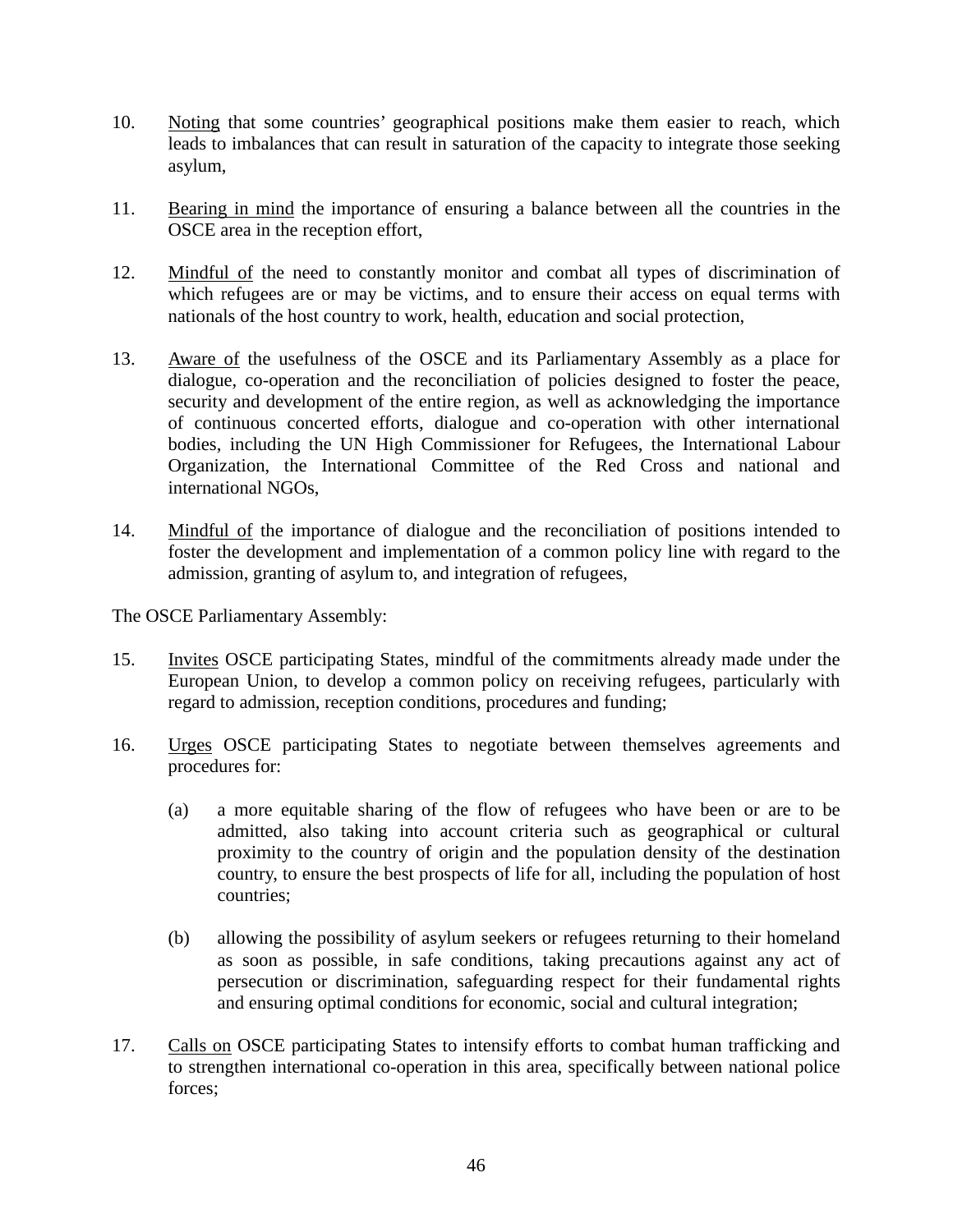- 18. Urges OSCE participating States to adopt specific legislation with regard to family reunification measures, particularly with regard to the spouse, or similar, and minor children, to allow a stable and complete integration with access to education, vocational training, employment, health and social security;
- 19. Calls on OSCE participating States to strengthen co-operation with key stakeholders in the field of migration and asylum, in particular the UN High Commissioner for Refugees, the International Labour Organization, the International Committee of the Red Cross and national and international NGOs and to provide unhindered international humanitarian access;
- 20. Urges the fast-track recognition of refugee status to ensure the recognition of their rights so that, once the emergency that gave rise to the process is remedied, they have fast access to their places of origin and their traditional way of life;
- 21. Encourages the adoption of necessary measures to secure conditions for the survival and social integration of refugees, specifically regarding access to employment, housing, health, education and social assistance;
- 22. Reaffirms the obligation to respect the principle of *non-refoulement* and urges the development of legislation and the promotion of education and training programmes for border officials to prevent abuse;
- 23. Calls on participating States to develop mechanisms to ensure efficient access by those seeking asylum to information about their rights and duties, and the legal provisions of the country in which they are seeking hospitality;
- 24. Asks participating States to work towards the continuous improvement of procedures and conditions for access to various official bodies and the transparency of decisions so as to avoid situations of discrimination and abuse;
- 25. Urges participating States to establish appropriate legal frameworks to combat and prevent intolerance, racism and xenophobia, and to develop public awareness campaigns;
- 26. Calls on participating States to implement protocols designed to protect the most vulnerable groups among refugees – unaccompanied children, women and the elderly – and to develop strategies to combat sexual and gender-based violence;
- 27. Urges participating States to strengthen the fight against and punishment of the crime of human trafficking and to develop holistic policies for the protection of victims of human trafficking, including a delay for reflection and temporary or, where applicable, permanent residence permits with the possibility of obtaining work permits;
- 28. Underlines the responsibility of States to protect their citizens and, in this context, to protect and assimilate internally displaced persons;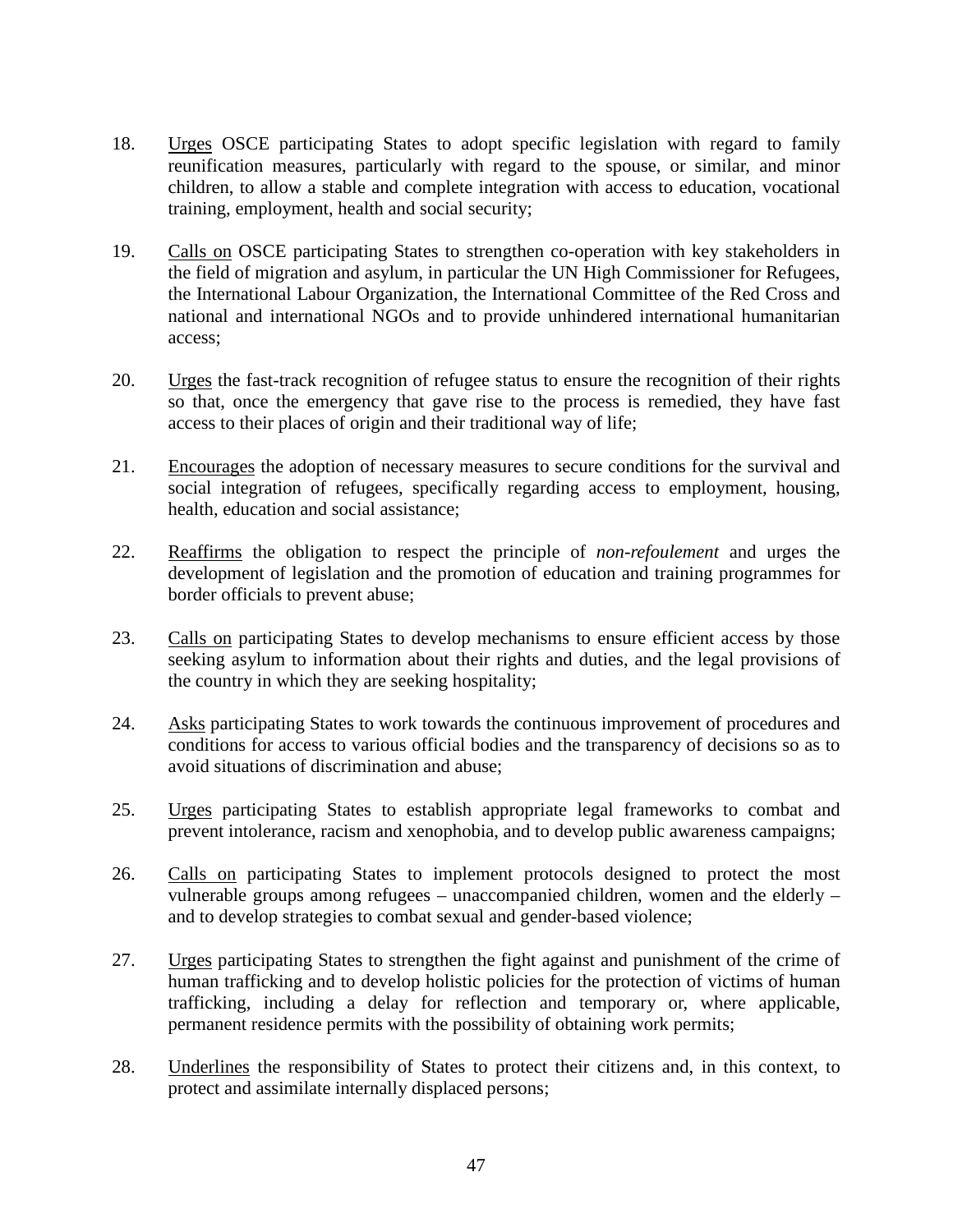- 29. Urges participating States to adopt a plan to manage borders in the event of humanitarian crises involving population movements in search of refuge and protection, which must cover:
	- (a) Pre-established protocols and early warning mechanisms for rapid intervention to facilitate the processes of mass entry;
	- (b) Referencing of possible sites to install camps, taking into account the issues related to defence against potential attacks from the country of origin;
	- (c) Special training of border personnel to be mobilized in such crisis situations;
	- (d) Specific protocols for the entry of unaccompanied minors;
	- (e) Information and awareness actions for neighbouring populations with particular emphasis on local authorities;
	- (f) Implementation of confidence-building measures to prevent conflicts with neighbouring States which would tend to increase the flow of refugees or internally displaced persons;
- 30. Urges participating States to forestall the militarization by direct and personal treatment of refugees, which ideally should be the responsibility of specialist NGOs and civilian personnel of the host country;
- 31. Calls on OSCE participating States to pursue sound and effective policies geared to institution building with other States, taking advantage of the OSCE and its three dimensions, and its experience on the ground, to promote their economic, social and political development and so prevent unregulated flows of refugees.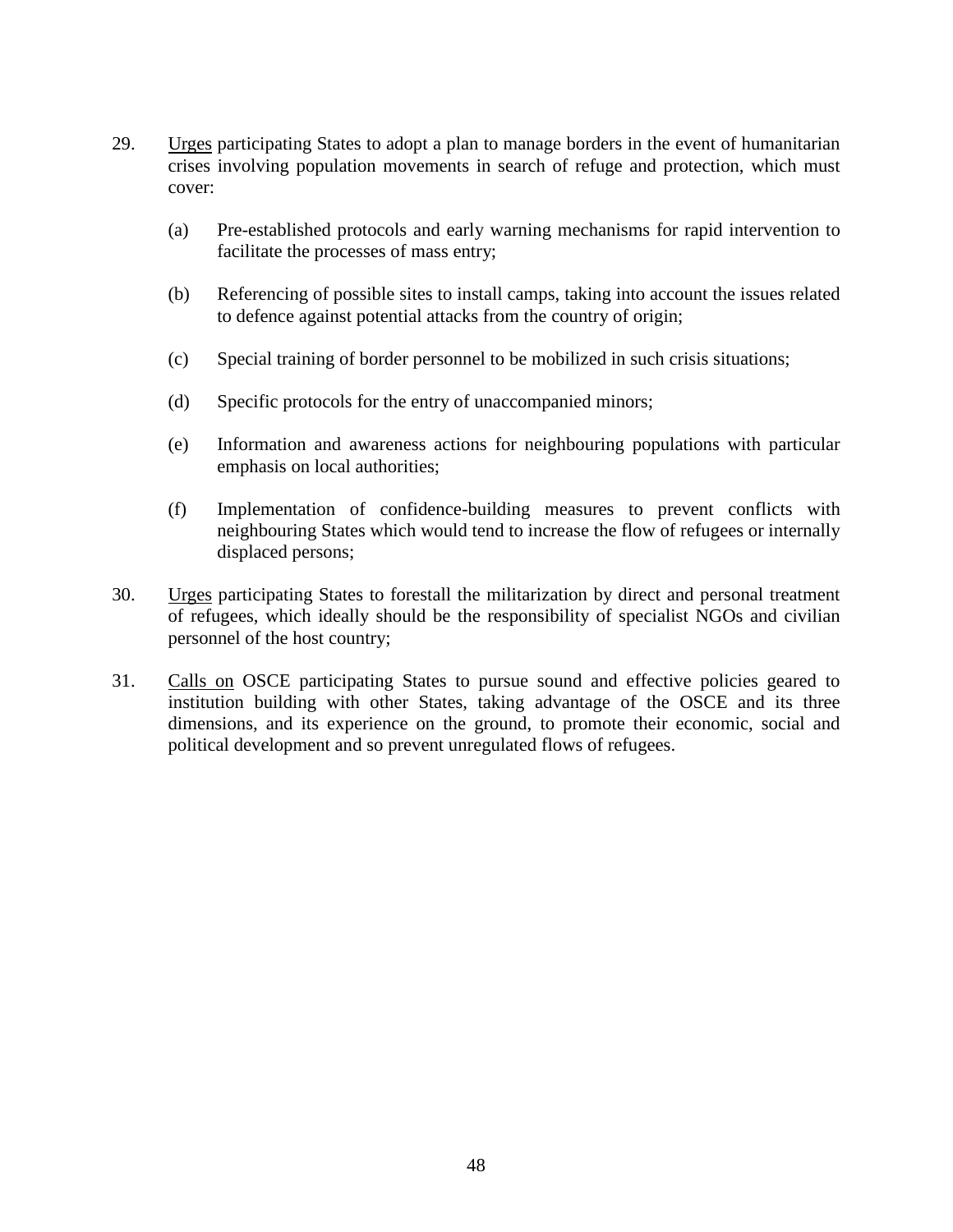#### **PROTECTION OF CULTURAL PROPERTY IN THE OSCE AREA**

- 1. Reaffirming that all activities related to cultural property should be in full conformity with the purposes and principles of the UN Charter, in particular the principles of sovereign equality and territorial integrity of States,
- 2. Recalling the principles on the protection of cultural heritage in the event of armed conflict established in the 1899 and 1907 Hague Conventions and, in particular, Articles 27 and 56 of the Regulations of the 1907 Fourth Hague Convention as well as other relevant international instruments,
- 3. Reiterating the UNESCO Convention Concerning the Protection of the World Cultural and Natural Heritage, the 1954 Hague Convention for the Protection of Cultural Property in the Event of Armed Conflict and its protocols,
- 4. Reaffirming that one of the fundamental principles of the Preamble of the 1954 Hague Convention for the Protection of Cultural Property in the Event of Armed Conflict provides that damage to cultural property belonging to any people whatsoever means damage to the cultural heritage of all mankind, since each people makes its contribution to the culture of the world,
- 5. Reiterating the relevant provision on protection of cultural property of the Helsinki Final Act of 1975, which encourages the participating States to implement joint projects for conserving, restoring and showing to their advantage works of art, historical and archaeological monuments and sites of cultural interest,
- 6. Emphasizing the Kyiv Ministerial Council Decision 3/13 on Freedom of Thought, Conscience, Religion or Belief which calls on participating States to adopt policies to promote respect for and protection of places of worship and religious sites, religious monuments, cemeteries and shrines against vandalism and destruction,
- 7. Recalling paragraph 12 of the Document of the Cracow Symposium on the Cultural Heritage of the CSCE Participating States of 1991, which states, "The complete and lasting documentation of sites, structures, cultural landscapes, objects and cultural systems, including historical, religious and cultural monuments … is one of the most important legacies to the cultural heritage that can be provided for future generations",
- 8. Reiterating paragraph 31 of the Cracow Document which emphasizes, "The participating States will strive to preserve and protect those monuments and sites of remembrance, including most notably extermination camps, and the related archives, which are themselves testimonials to tragic experiences in their common past",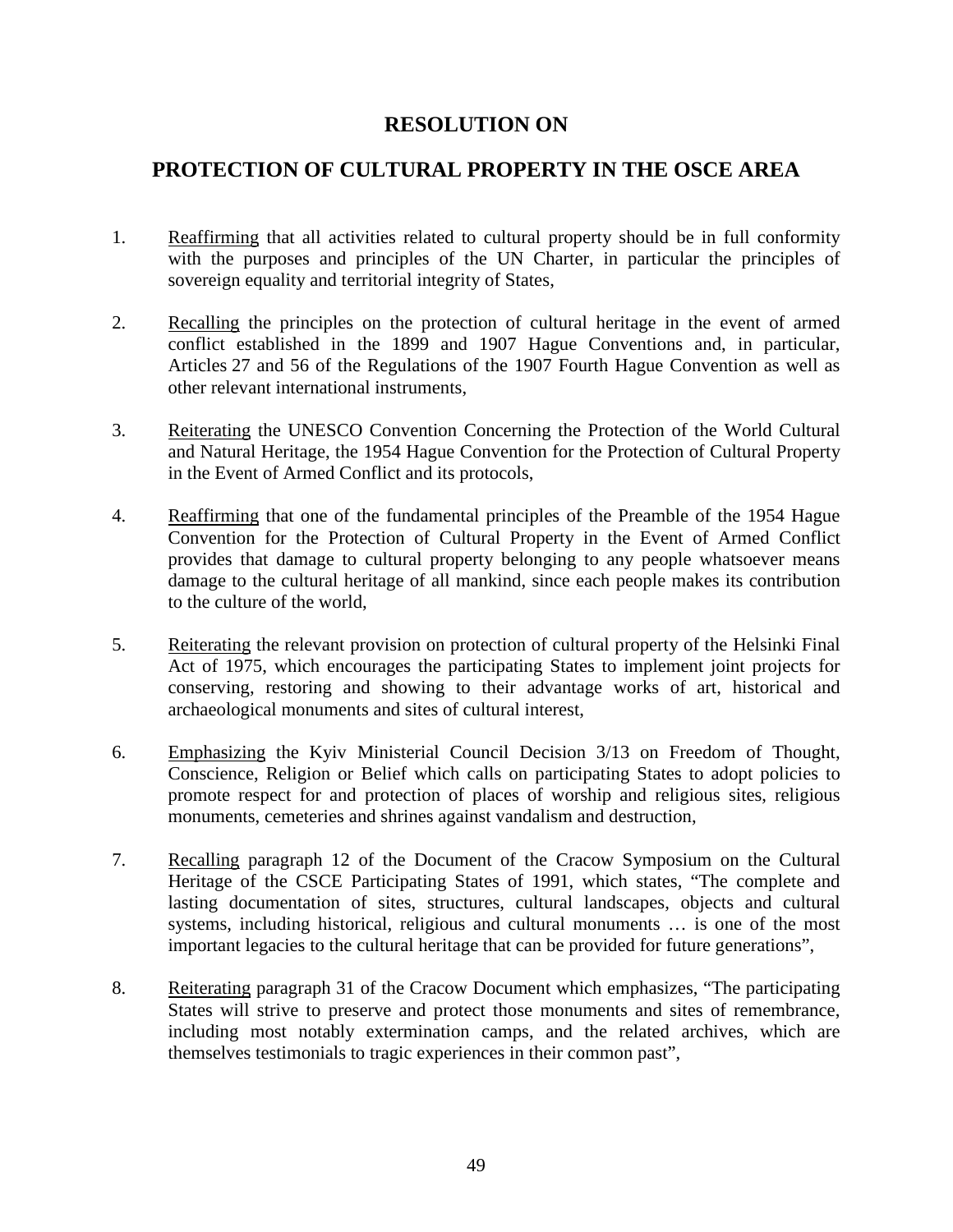- 9. Mindful that cultural heritage is an important component of the cultural identity of communities, groups and individuals and of social cohesion, and its intentional destruction may therefore have adverse consequences for human dignity and human rights,
- 10. Expressing serious concern at the systematic destruction and pillaging of cultural and religious monuments and artefacts, often used as a tool to serve geopolitical goals in conflict situations and in areas inaccessible to their lawful inhabitants, and condemning those who purposefully commit such acts against the cultural heritage of other nations,

- 11. Emphasizes the importance of preserving the status of monuments and sites related to history and culture, wherever they are located, which constitutes an integral part of the overall efforts within the CSCE for the preservation and protection of the common cultural heritage (paragraph 31 of 1991 Cracow Document);
- 12. Acknowledges that the illicit import, export and transfer of ownership of cultural property is one of the main causes of the impoverishment of the cultural heritage of the countries of origin of such property and that international co-operation constitutes one of the most efficient means of protecting each country's cultural property against all the dangers resulting therefrom;
- 13. Stresses the importance of addressing trafficking of cultural property and commends the considerable progress achieved within other relevant international organizations, such as UNODC;
- 14. Stresses the need for greater efforts to be made in the OSCE area to adopt appropriate domestic legislation and agree on common standards, in line with relevant international instruments, that will encourage and facilitate the prompt return of artistic, historical and cultural national treasures to the State owner, and encourages participating States to work in synergy and with other competent international partners in this direction;
- 15. Reiterates that when involved in an armed conflict, be it of an international or non-international character, including cases of occupation, States should take all appropriate measures to conduct their activities in such a manner as to protect cultural heritage, in conformity with customary international law and the principles and objectives of international agreements and UNESCO recommendations concerning the protection of such heritage during hostilities;
- 16. Recognizes that the intentional destruction of cultural heritage may be tantamount to advocating and inciting national, racial or religious hatred and thereby violates the fundamental principles of international human rights law;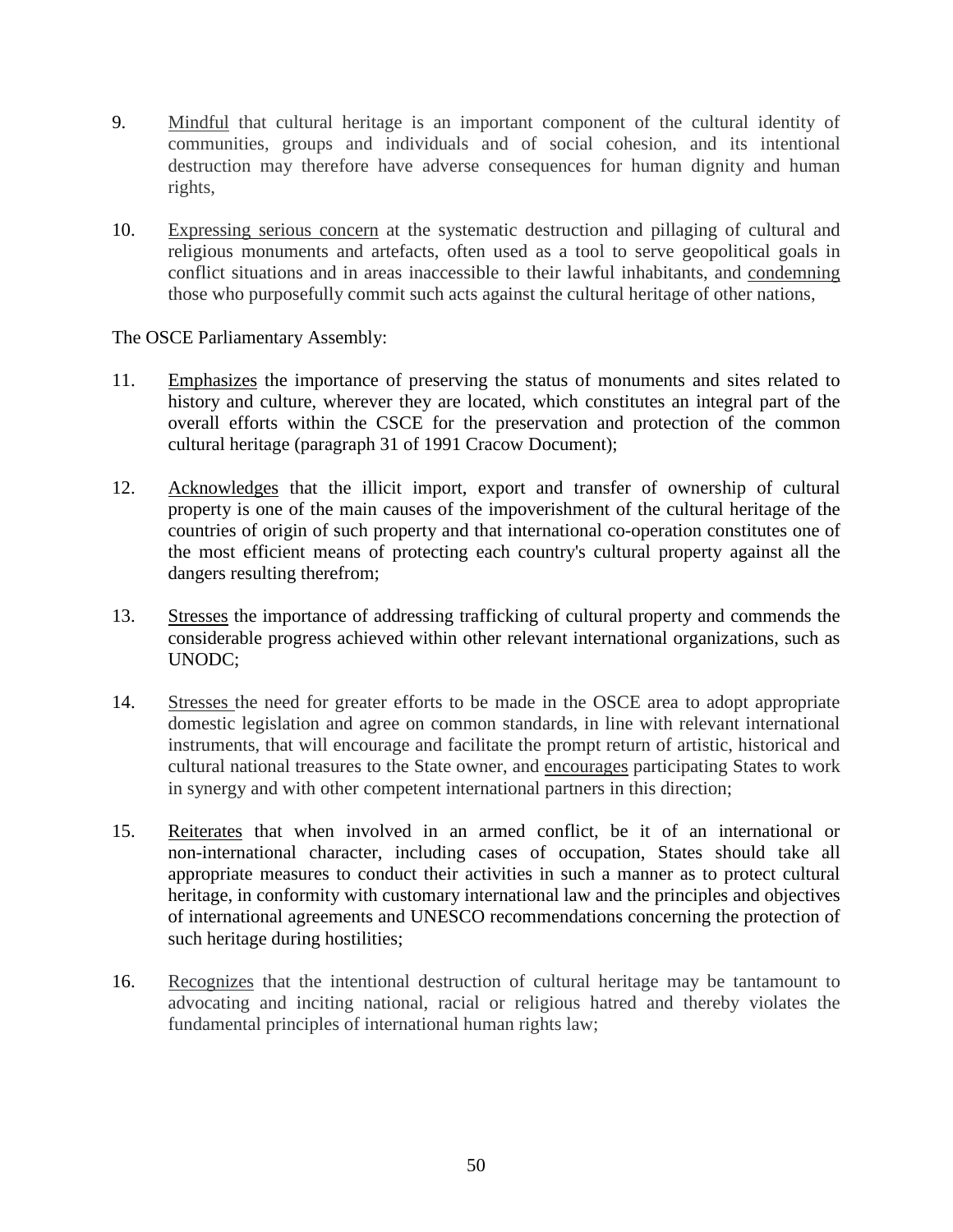- 17. Emphasizes that a participating State that intentionally destroys or intentionally fails to take appropriate measures to prohibit, prevent, stop, and punish any intentional destruction of cultural heritage of great importance, whether or not it is inscribed on a list maintained by UNESCO or another international organization, bears the responsibility for such destruction, to the extent provided for by international law;
- 18. Requests the participating States to take all appropriate measures, in accordance with international law, including the Second Protocol to the Hague Convention of 1954 for the Protection of Cultural Property in the Event of Armed Conflict, to provide effective criminal sanctions against perpetrators and inciters, as well as administrative sanctions against cultural institutions, professional collectors and web-based auctioneers, involved in acts against cultural property of great importance, whether or not it is inscribed on a list maintained by UNESCO or other international organizations;
- 19. Invites participating States to introduce in their national legislation provisions prohibiting illicit economic, commercial, research as well as other activities in cultural sites and to encourage public-private partnership aimed at the preservation of cultural property;
- 20. Encourages the participating States to exchange information on their national policies regarding the preservation and protection of, and measures in addressing illicit acts against, cultural property;
- 21. Calls upon participating States to provide access to their territories by the international fact-finding missions aimed at verifying the possible destruction of cultural heritage;
- 22. Requests the OSCE participating States to establish an OSCE mechanism to prohibit and prevent within conflict zones any illicit export, other removal or transfer of ownership of cultural property, or archaeological excavation, any alteration to, or change of use of, cultural property which is intended to conceal or destroy cultural, historical or scientific evidence, any form of theft, pillage or misappropriation of, and any acts of vandalism directed against cultural property.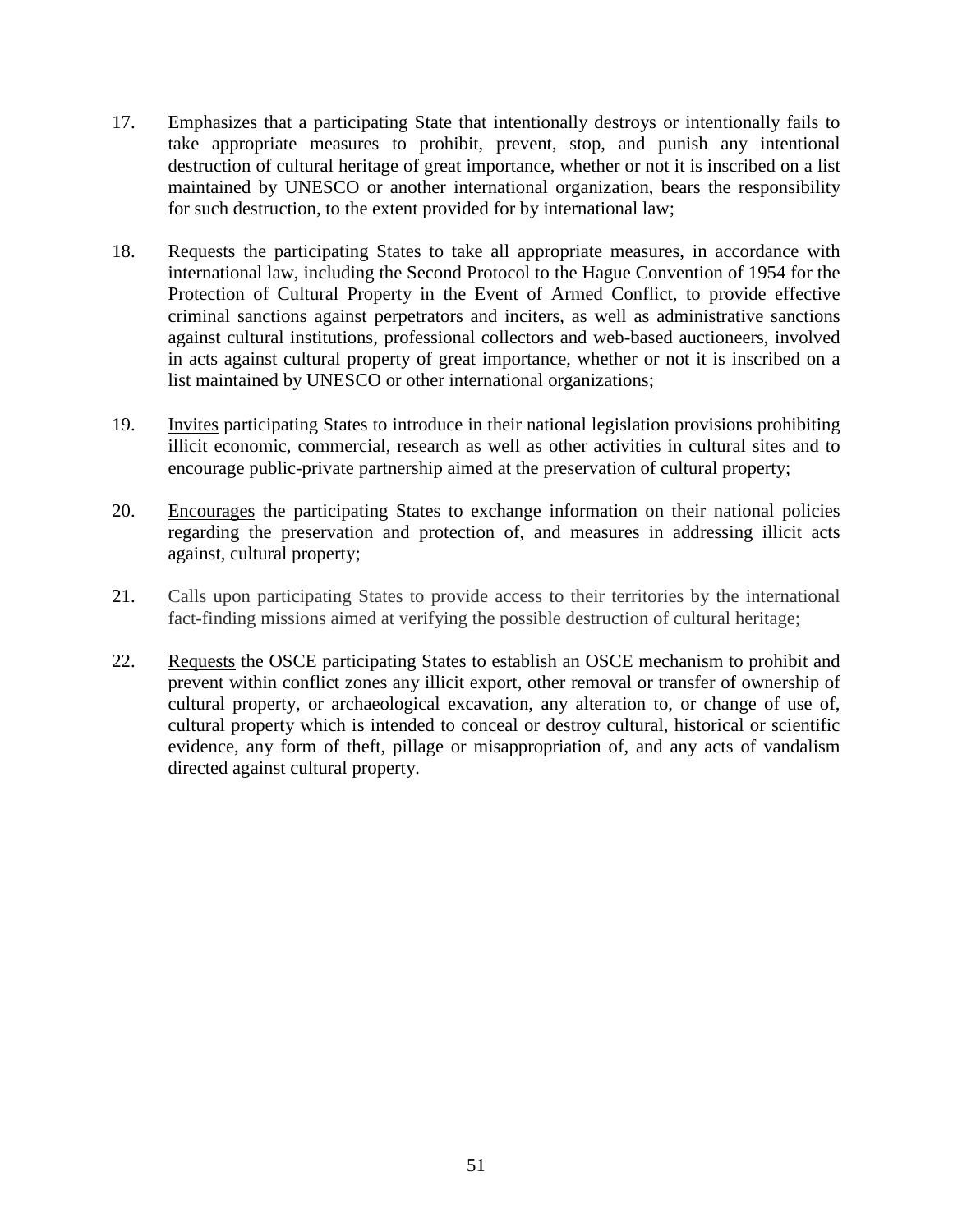#### **PREVENTION AND PROSECUTION OF CHILD SEX TRAFFICKING**

- 1. Recalling the resolutions on human trafficking adopted by the OSCE Parliamentary Assembly in St. Petersburg (1999), Brussels (2006), Oslo (2010), Belgrade (2011), Monaco (2012), and Istanbul (2013) as well as efforts by participating States to implement the OSCE Action Plan to Combat Trafficking in Human Beings (2003 and 2005), and all OSCE commitments related to combating human trafficking,
- 2. Recognizing that according to the International Labour Organization, nearly 21 million people are enslaved at any given time, most of whom are women and children,
- 3. Alarmed that commercial sexual exploitation, begging, domestic servitude and other forms of forced labour can result in serious lifelong consequences for the physical, psychological, spiritual development and well-being of a child,
- 4. Expressing deep concern at increasing incidents of child pornography, solicitation for sexual purposes and other forms of sexual abuse and exploitation of children through the use of new technologies and the Internet, and stressing the urgent need to place the fight against these threats at the core of cyber-security-related efforts by the OSCE and participating States,
- 5. Recognizing that children in institutions/orphanages, children in alternative care, runaway youth, unaccompanied and separated children, children with disabilities, children belonging to national minorities, children without any citizenship, children without birth registration, child asylum-seekers, refugees and IDPs, and children left behind by migrating parents are especially vulnerable to being trafficked and require special care and protection,
- 6. Aware that child sex tourism, which includes the travel of a person to a foreign destination where he or she engages in commercial sexual activity with a child, is a form of human trafficking,
- 7. Alarmed by numerous media reports that persons convicted of sex crimes against children in one State are traveling to other States where they sexually exploit children with anonymity and impunity,
- 8. Aware that the 2013 Addendum to the OSCE Action Plan to Combat Trafficking in Human Beings calls on participating States to develop and implement policies and actions, including law enforcement co-operation between participating States, to prevent the tourism industry from being used for all forms of trafficking in human beings, in particular for sexual exploitation of children,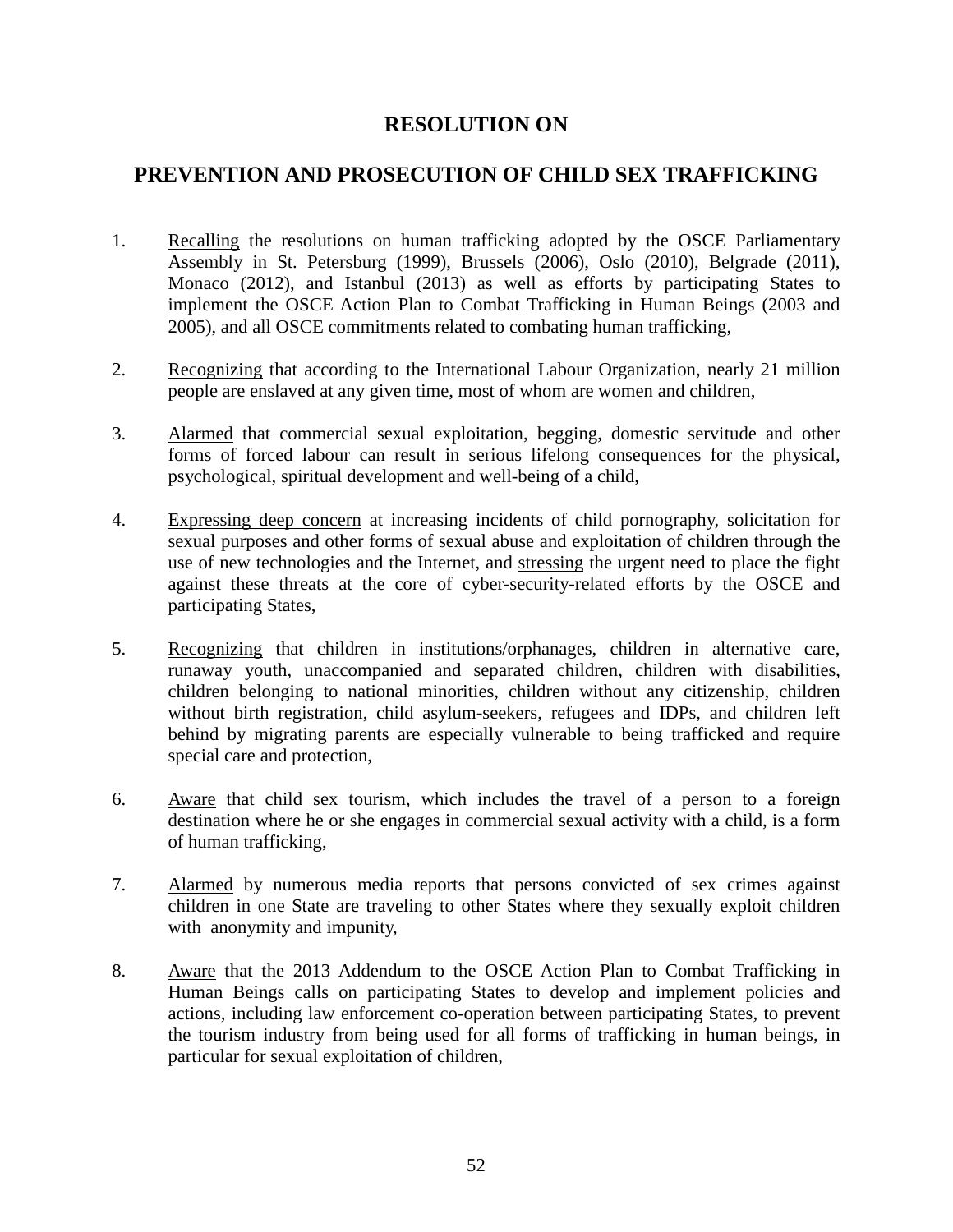- 9. Commending participating States that are working with the travel and tourism industry to prevent child sex tourism and to ensure proper reporting of suspected child sex tourism,
- 10. Recognizing that effective prevention of child sex tourism can be enhanced by co-ordination and notification between law enforcement of participating States and other destination countries, including destination countries outside the OSCE region, of intended travel by individuals convicted of sex crimes against children,
- 11. Commending participating States whose laws allow the criminal prosecution of citizens, legal permanent residents, government contractors, and government employees who return to the participating State after sexually exploiting children abroad,
- 12. Aware that child victims of human trafficking require adequate time to recover from trauma, practical rehabilitative assistance, and, when participating in prosecution, special accommodation in trial procedure to be protected from re-traumatization,

- 13. Calls upon participating States to step up efforts to achieve the universal recognition and consolidation of the civil, economic, social and cultural rights and individual freedoms of children of any status and of their right to effective protection against all forms of violence and exploitation, in line with the United Nations Convention on the Rights of the Child and its protocols and other relevant international legal instruments;
- 14. Also calls on OSCE participating States to ensure that child trafficking victims are not required to participate in the prosecution of their traffickers in order to receive assistance or rehabilitative counselling;
- 15. Also calls on OSCE participating States to create special accommodation in trial procedures so that child victims who choose to participate in prosecution of their traffickers are not re-traumatized;
- 16. Encourages the OSCE Special Representative and Co-ordinator for Combating Trafficking in Human Beings, with input from the OSCE Strategic Police Matters Unit as appropriate, to call on participating States to share best practices in special accommodation in trial procedure for child victims of human trafficking;
- 17. Calls on OSCE participating States which have not already done so to clarify or establish laws that will allow prosecution of citizens and legal permanent residents who participate in child sex tourism or other forms of child trafficking while abroad;
- 18. Also calls on OSCE participating States to facilitate appropriate law enforcement co-ordination and notification procedures between participating States, as well as with other destination States, so that States are aware in advance of travel by individuals previously convicted of serious sex crimes against children;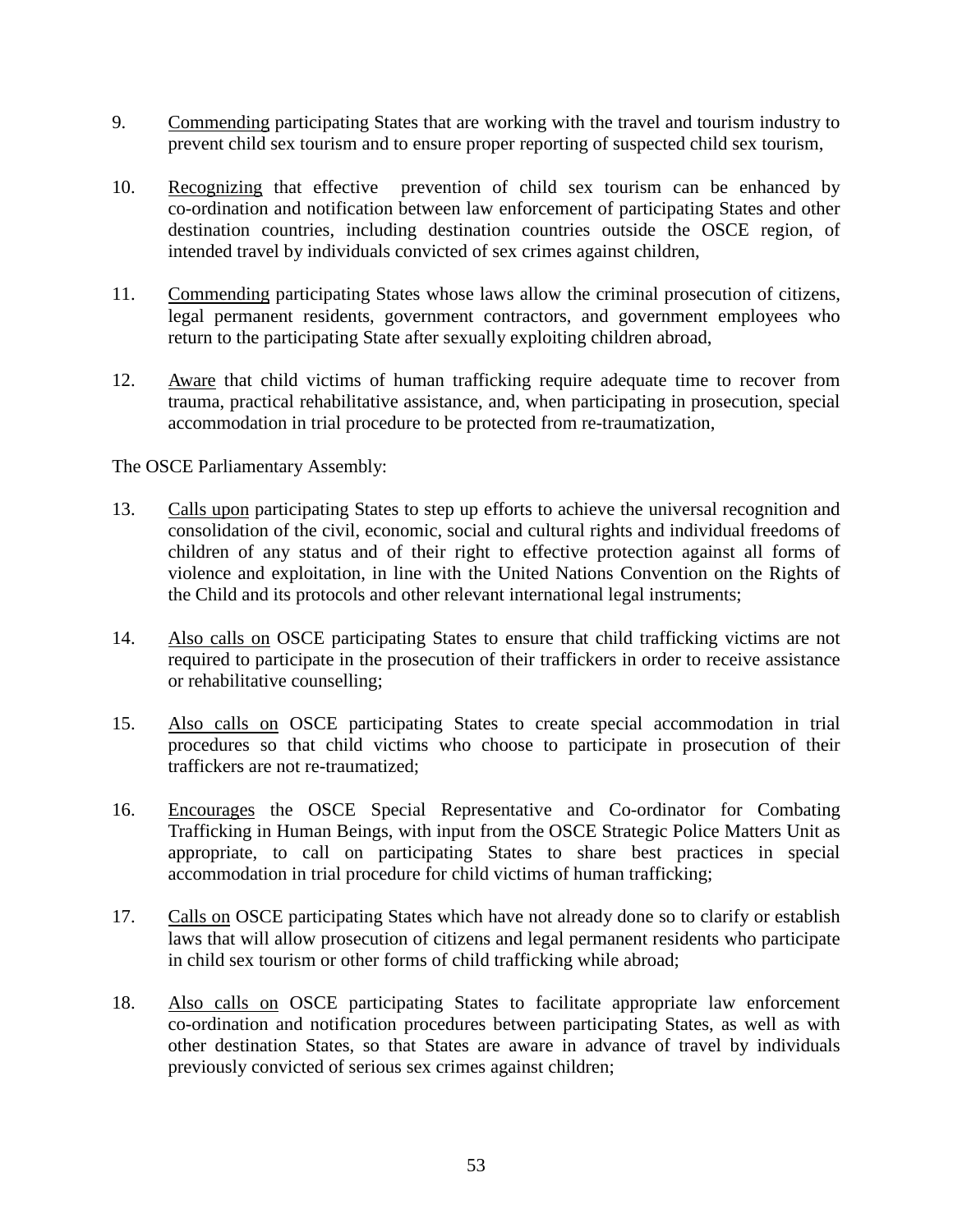- 19. Requests that the OSCE Strategic Police Matters Unit examine ways in which the OSCE can assist participating States upon their request in co-ordination and notification procedures between States such that States are aware in advance of travel by individuals previously convicted of sex crimes against a child;
- 20. Urges all participating States to exercise special vigilance and care over children who are particularly vulnerable to human trafficking.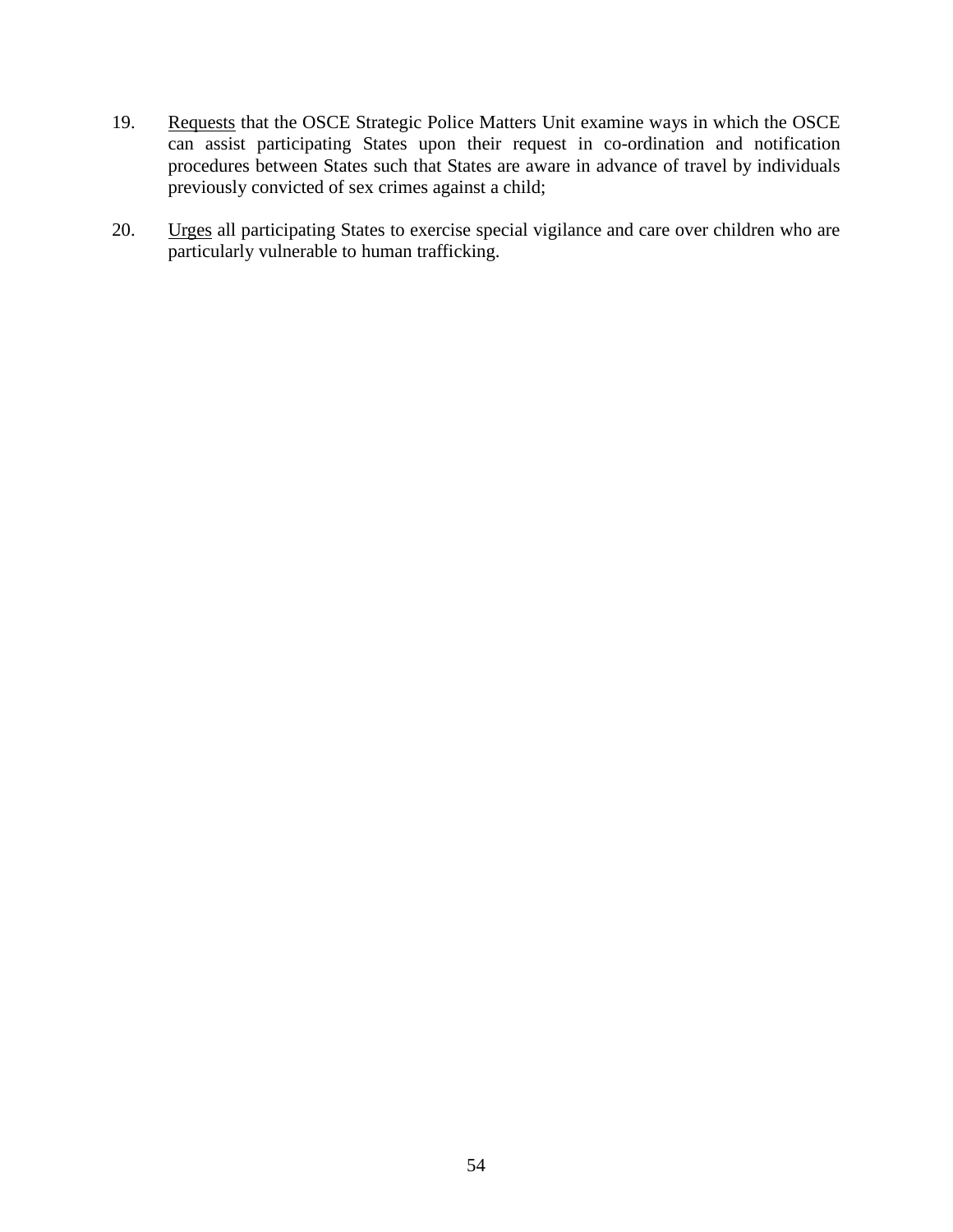#### **COMBATING TORTURE**

- 1. Supporting governments and civil society in their efforts to promote democracy, human rights and the rule of law,
- 2. Recalling the absolute nature of the prohibition of torture and other cruel, inhuman or degrading forms of punishment or treatment under international law,
- 3. Noting with satisfaction that all OSCE participating States have ratified the Convention Against Torture and Other Cruel, Inhuman or Degrading Treatment or Punishment,
- 4. Recalling the OSCE commitments under the Concluding Document of the Meeting of the Ministerial Council in Vienna in 1989, the 1990 Paris Charter, the 1991 Moscow Document, the 1994 Budapest Document, the 1999 Istanbul Document and the Concluding Document of the Meeting of the Ministerial Council in Ljubljana in 2005, as well as the Ministerial Declaration on the Occasion of the 25th Anniversary of the Adoption of the Convention Against Torture and Other Cruel, Inhuman or Degrading Treatment or Punishment in 2009,
- 5. Welcoming the intention of the Swiss Chairmanship of the OSCE to put prevention of torture at the top of the OSCE's agenda, notably during the Supplementary Human Dimension Meeting on 10-11 April 2014 and during meetings organized with civil society in each OSCE subregion,
- 6. Taking note of the 2013 Kiev Declaration made by civil society entitled *The OSCE Should Make Combating Torture a Priority*,
- 7. Concerned by the persistence of cases of torture and other mistreatment in all OSCE participating States and the incomplete implementation of obligations and commitments regarding the eradication and prevention of torture and other cruel, inhuman or degrading treatment or punishment by these same States,
- 8. Recalling that States' international obligations and commitments regarding the eradication and prevention of torture and other cruel, inhuman or degrading treatment or punishment apply to all forms of deprivation of liberty,
- 9. Also recalling that the prevention of torture requires constant and proactive commitment from States and their agents, particularly the police, the army, medical professionals, the judiciary and other public officials,
- 10. Underlining the importance of the involvement of civil society, of transparency and of platforms for exchange between governments and civil society at national and international level for effective prevention of cases of torture and other mistreatment,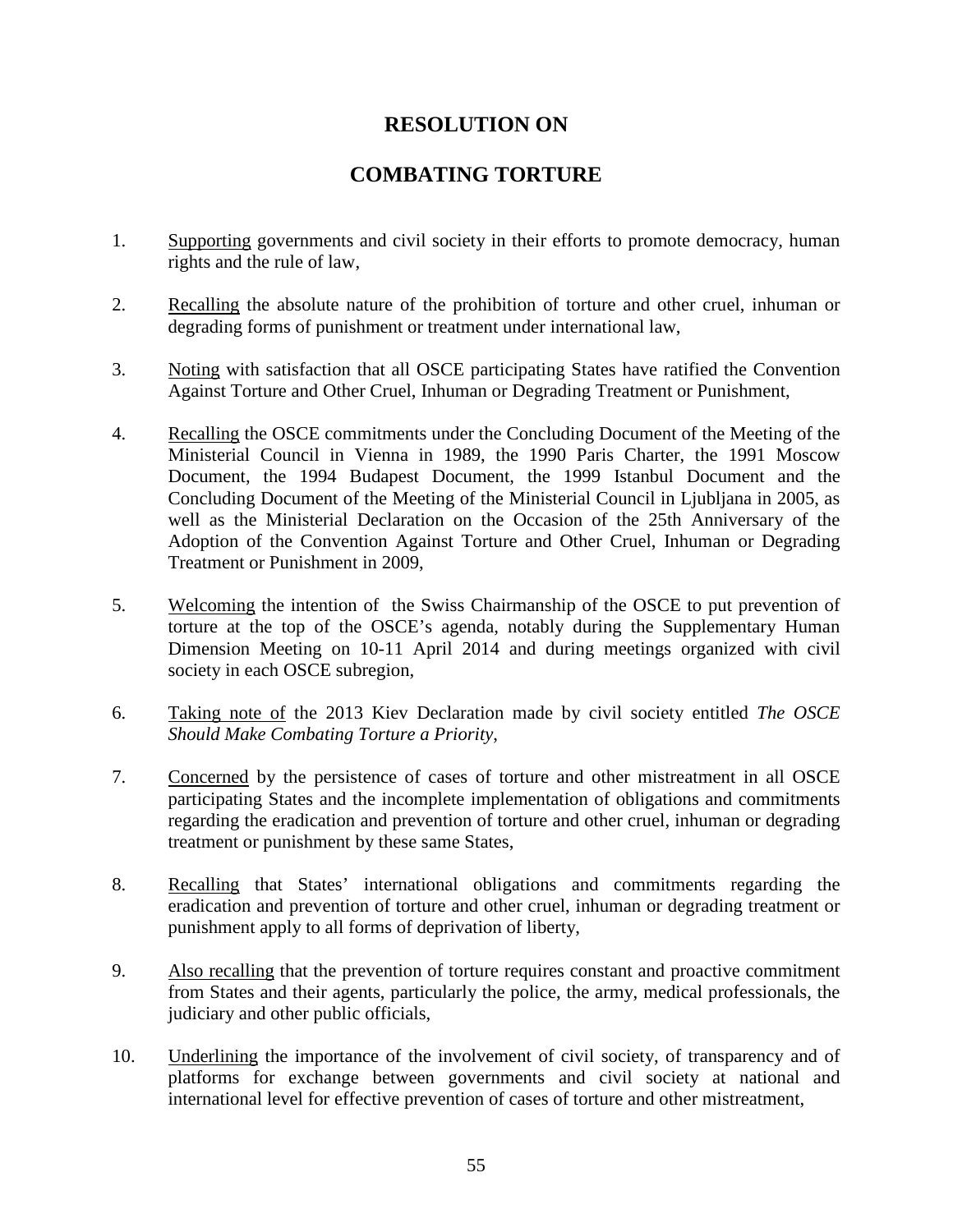- 11. Requests OSCE participating States to immediately respect the absolute prohibition of torture and other forms of cruel, inhuman or degrading treatment or punishment;
- 12. Calls on OSCE participating States who have not yet done so to ratify the Optional Protocol to the United Nations Convention against Torture and Other Cruel, Inhuman or Degrading Treatment or Punishment (OPCAT);
- 13. Urges all OSCE participating States to incorporate in their penal codes sanctions proportional to the gravity of the crime of torture or other mistreatment and with a minimum period of deprivation of liberty, and to fully implement these provisions;
- 14. Calls on OSCE participating States to guarantee the independent monitoring of detention facilities;
- 15. Urges all OSCE participating States to respect their obligation to systematically investigate serious human rights violations, including torture or mistreatment, under Article 12 of the United Nations Convention against Torture and Other Cruel, Inhuman or Degrading Treatment or Punishment and Article 13 of the European Convention on Human Rights;
- 16. Also urges the participating States to provide domestic mechanisms for the prevention of torture and other bodies active in the field with the resources necessary for the full attainment of their mandates;
- 17. Calls on OSCE participating States to recognize the essential role of civil society in combating torture and to guarantee its participation in bodies working for the prevention of torture and other mistreatment;
- 18. Encourages OSCE bodies to continue and strengthen collaboration and the exchange of information and good practices with the bodies of other regional or global organizations in relation to the prevention of torture and other mistreatment;
- 19. Invites the Office for Democratic Institutions and Human Rights to develop and consolidate measures for the prevention of torture and other mistreatment, particularly assistance to participating States, and to consider drafting guidelines for the prevention of torture in the OSCE area;
- 20. Encourages the Office for Democratic Institutions and Human Rights to gather data on allegations of torture and other mistreatment across the whole OSCE area and to publish this information;
- 21. Invites field missions to develop and consolidate their measures for the prevention of torture and other mistreatment, particularly help for participating States;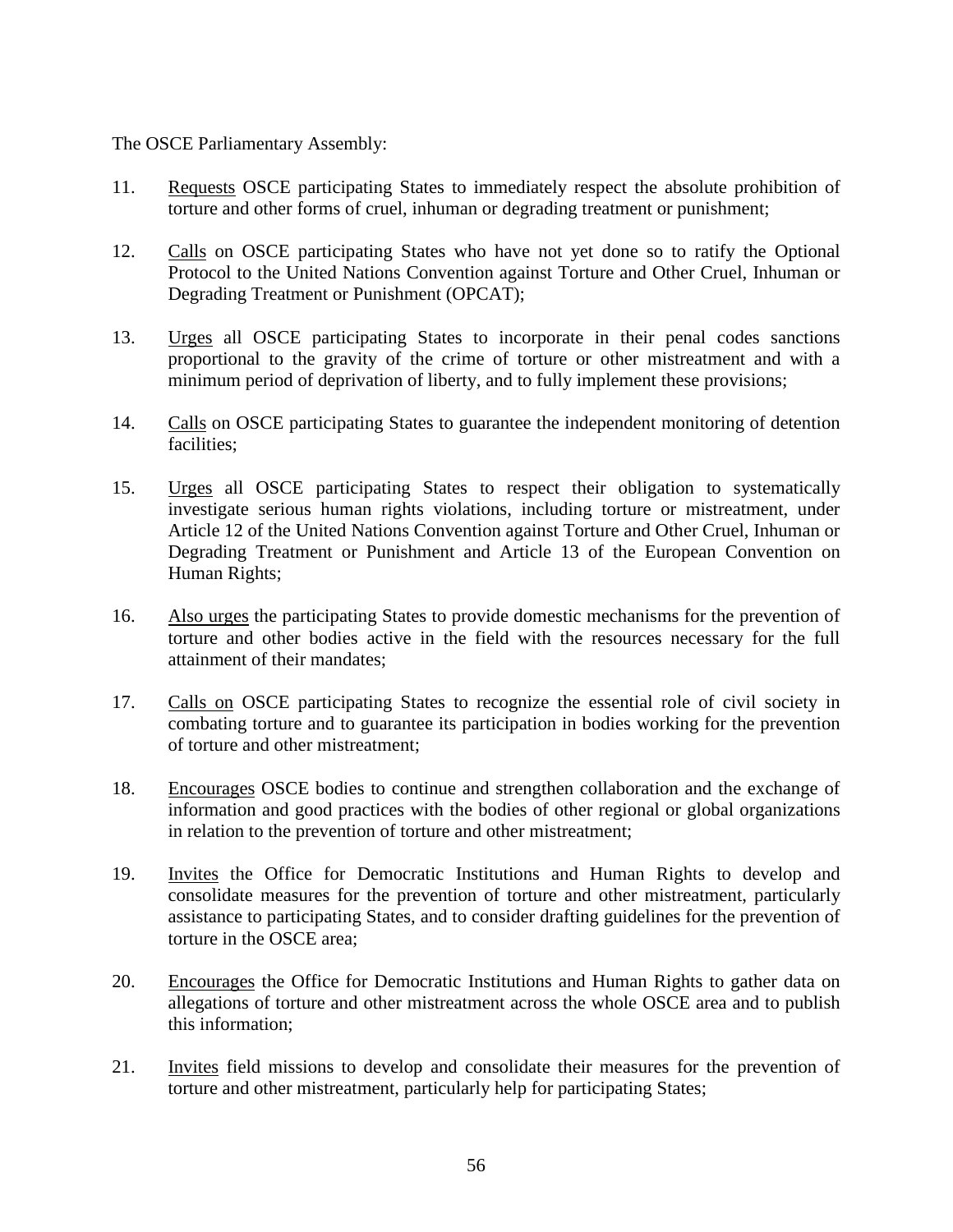22. Undertakes to continue to monitor the question and to intensify its efforts with a view to completely eradicating torture in the OSCE area.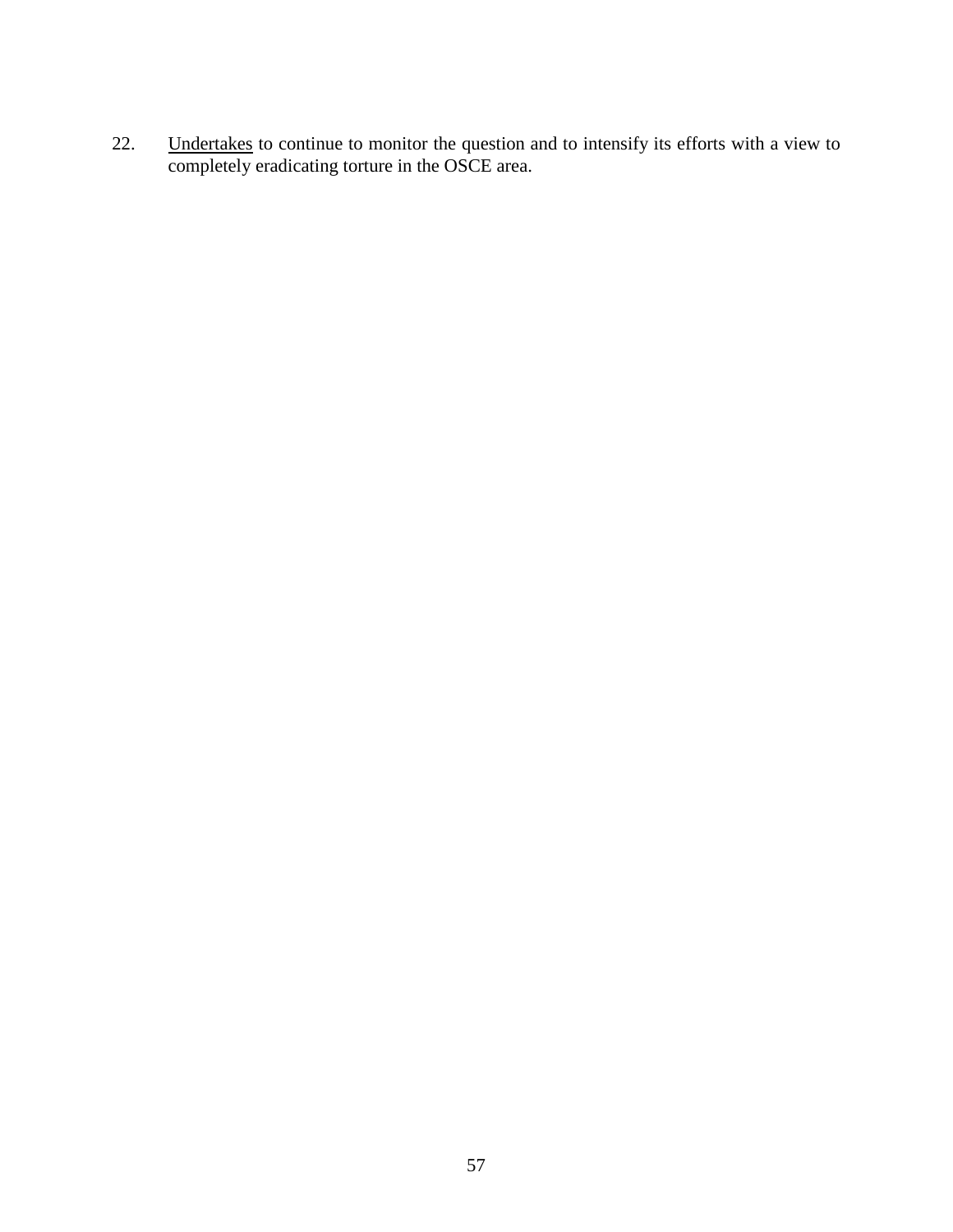#### **THE DEMOCRATIC CONTROL OF THE PUBLIC AND PRIVATE SECURITY SECTORS**

- 1. Acknowledging the unique security challenges posed by the use of new information and communication technologies in international terrorism, organized crime and by individuals committing severe criminal acts, as well as the continued possibility of military conflicts,
- 2. At the same time conscious of the fact that in attempting to combat these activities, the actions of the military, the police and any other public or private security organization, through the use of coercive measures or otherwise, regularly affect the fundamental rights crucial for the preservation of human dignity,
- 3. Aware that for this reason, particular attention must be paid to establishing and enforcing effective, comprehensive and airtight safeguards against any possible misuse of authority that such activities might entail,
- 4. Emphasizing that such safeguards require comprehensive and effective parliamentary oversight with transparent judiciary control,
- 5. Convinced that the fundamental principles of democracy and the rule of law are preserved by legitimately limiting the exercise of power even when such limitations might make military or law enforcement operations more difficult,
- 6. Insisting that the absence or reduction in scope of any oversight mechanism based on the assumption that the authorities, private security companies or their staff will abide by the relevant laws represents an unacceptable potential for abuse,
- 7. Reaffirming again, as in the 2006 Brussels Declaration and its Resolution on Strengthening Effective Parliamentary Oversight of Security and Intelligence Agencies, and the urgent call in the OSCE Parliamentary Assembly's Washington Declaration of 2005, that the fight against terrorism and transnational organized crime should not be carried out at the expense of human rights,
- 8. Reflecting the many recommendations passed by the OSCE PA that stress the importance of effective democratic, and in particular parliamentary, control over the public and private security sector,
- 9. Conscious of the discussion in some international organizations and in the context of modern coalition warfare that the competences of the parliament have a potential to limit the effectiveness of military warfare, leading to worrying calls for an erosion of the existing scope of parliamentary involvement,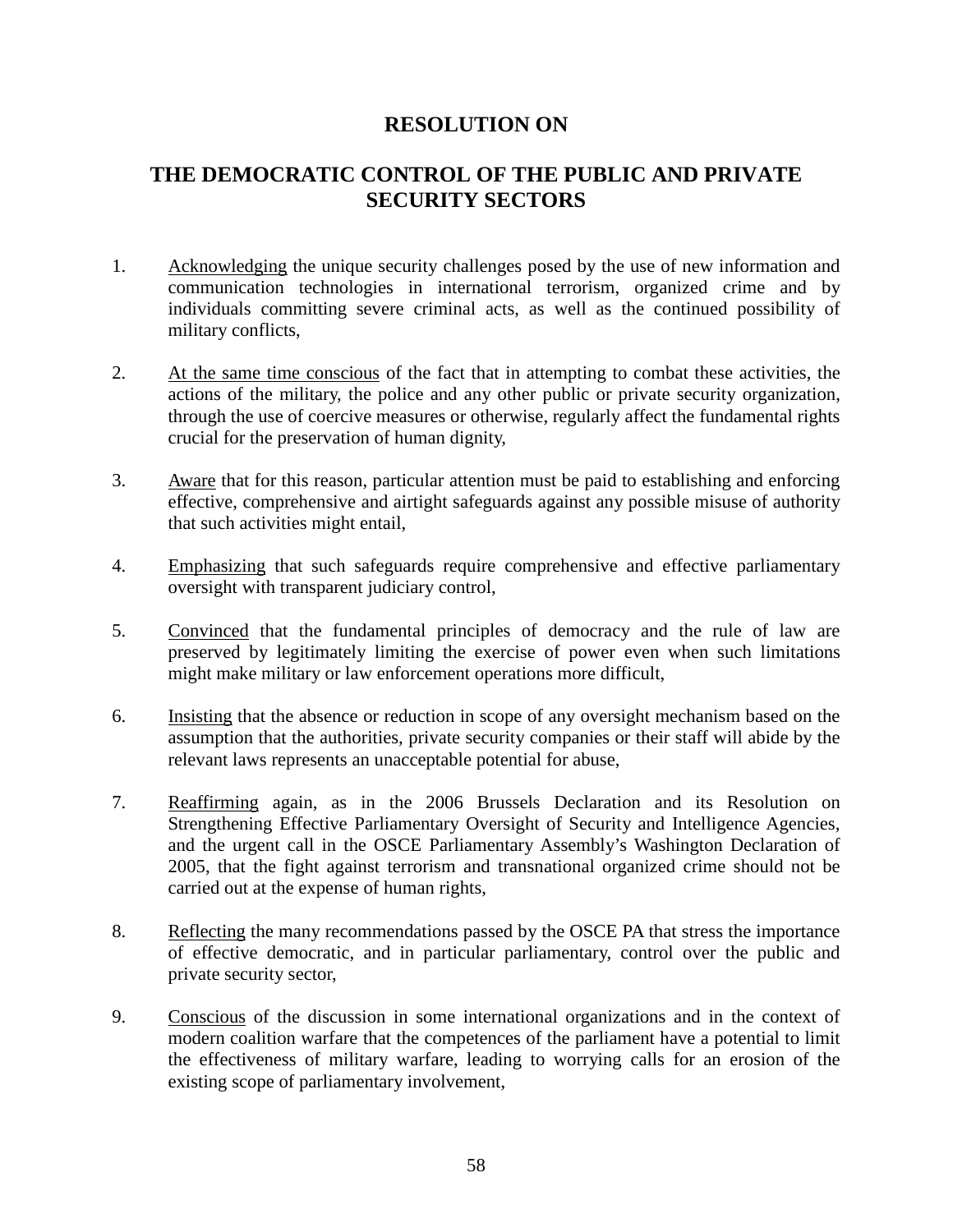- 10. Reaffirming its readiness to hold seminars together with the OSCE Conflict Prevention Centre on democratic control and civil integration of armed forces as an essential aspect of regional security, as stated in the 2004 Edinburgh Declaration,
- 11. Commending the accomplishment of the OSCE in developing the Code of Conduct on Politico-Military Aspects of Security and commemorating its 20th anniversary,
- 12. Resolving to continue the good co-operation with the Swiss Chairmanship, the FSC Co-ordinator on the Code of Conduct and the Conflict Prevention Center, and looking forward to the co-operation, *inter alia* in the framework of the upcoming PA Autumn Meeting, with the Geneva Centre for the Democratic Control of Armed Forces (DCAF),
- 13. Worried about the role played by militias, special forces, old and new intelligence agencies and former members thereof in several countries that struggle with the consolidation of their democracies,
- 14. Emphasizing that the need to increase effective democratic oversight of security and intelligence services by making them transparent to parliamentary monitoring, as well as raising public awareness of them, is critical to preserving core values of human rights and freedoms common to all civilized nations,
- 15. Expressing deep concern about revelations indicating that established mechanisms of control over intelligence communities in countries with long-established democratic systems are insufficient and ineffective, and that these existing systems have – in part – been circumvented in the name of fighting terrorism,
- 16. Alarmed about instances of indefinite imprisonment of foreign citizens without due process, degrading treatment during interrogations, interception of private communications, informal extraditions to countries likely to employ the death penalty, torture or ill-treatment and detention and harassment on the grounds of political or religious activity, as addressed in the 2006 Brussels Declaration's Resolution on Strengthening Effective Parliamentary Oversight of Security and Intelligence Agencies,
- 17. Recognizing that such actions violate the most fundamental human rights and freedoms, and are contrary to the international treaties that form the cornerstone of post-World War II human rights protections,
- 18. Also recognizing that the nature of communication has fundamentally changed through the proliferation of internet communication technologies, and that this medium – especially in light of measures undertaken in the present efforts to fight terrorism – is particularly vulnerable to surveillance by intelligence agencies that both infringes upon the right to privacy and lacks democratic oversight,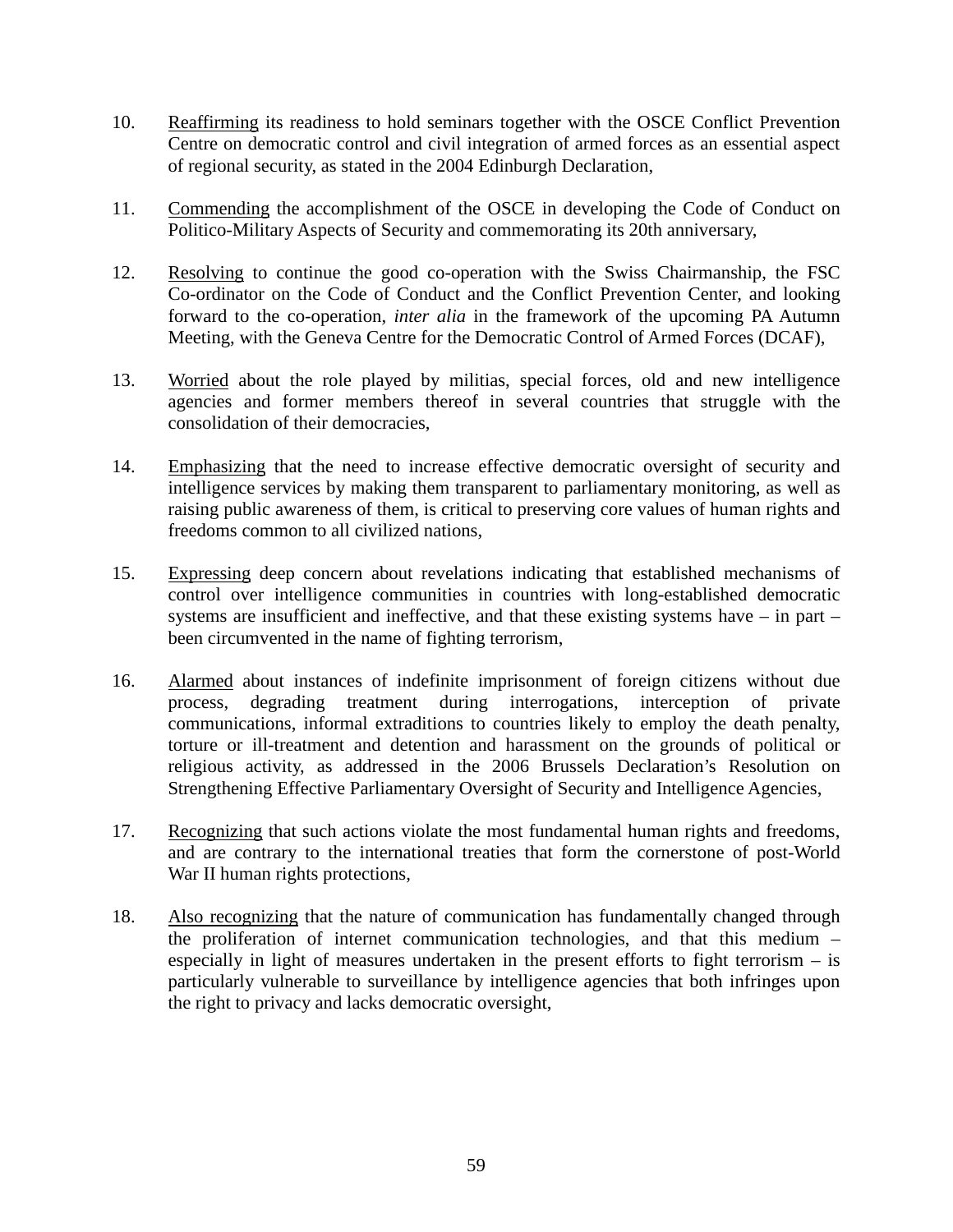- 19. Convinced that total surveillance by audio-visual and cyber means of the whole population *de facto* abolishes the protection of privacy, undermines public and international confidence in the honesty of governments, opens many avenues for misuse and poses a severe threat to effective democratic oversight,
- 20. Worried that the ongoing expansion of private security companies and the associated creation of private armies and police forces comprising hundreds of thousands of employees is eroding democratic control and the state's monopoly on the use of coercive measures,
- 21. Repeating the concern voiced in the OSCE PA's 2008 Astana Declaration that the absence of any specific regulatory framework for private military companies and private security companies and the lack of parliamentary oversight of these companies limits the most essential role of parliaments and is contrary to the principles of the Code of Conduct on democratic control of forces,
- 22. Acknowledging the quintessential role of the judiciary in remedying abuses of competences and misuse of exceptional measures by security and intelligence services, as was expressed in the 2008 Astana Declaration,

- 23. Repeats its assertion in the 1992 Budapest Declaration that elected parliaments must have the ultimate authority and responsibility for the activities of the military forces;
- 24. Reminds all participating States and their parliaments of their obligation to reinforce existing mechanisms of democratic oversight, to further develop them and to adapt them to the new challenges;
- 25. Calls upon the OSCE participating States to fully support § 20-25 of the Code of Conduct and to ensure the primacy of the role of civilians in military and defence affairs as well as the democratic control of armed forces, as stated in the OSCE PA's 2000 Bucharest Declaration;
- 26. Urges participating States and their parliaments not to agree to any limitation of existing mechanisms of parliamentary oversight or decision-making with the intention of making coalition warfare easier, unless the loss of competences by national parliaments is fully compensated by similar competences of parliamentary bodies acting at the multilateral level;
- 27. Repeats the OSCE PA's call for parliamentarians to address the matter of parliamentary oversight of the European Union's defense capability to ensure its full and effective democratic accountability;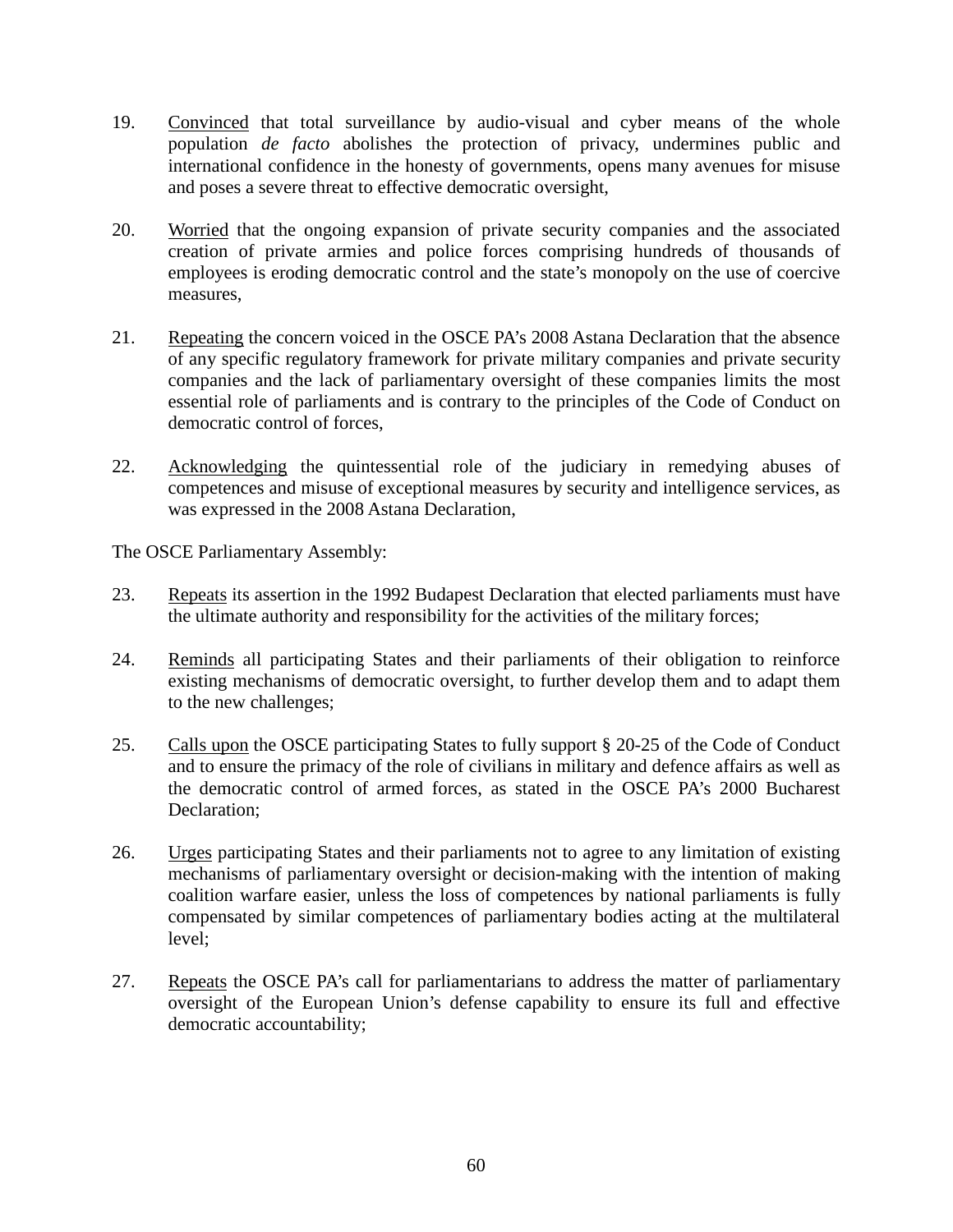- 28. Demands that participating States refrain from allowing their security forces to resort to massive intrusion into the privacy of billions of innocent citizens, and ban all security measures taken against non-suspects that intrude into their intimacy and have a potentially intimidating effect, thereby limiting the full enjoyment of fundamental human rights, the trust in the protection of these by democratic authorities and the confidence between the peoples;
- 29. Expects that participating States and national parliaments devote special attention to the urgent need for improved control over their intelligence services, and thoroughly investigate any evidence of wrongdoing or infringement of fundamental human rights by intelligence agencies;
- 30. Further expects that, in the course of such investigations, the burden of proof lay with the intelligence agencies to demonstrate both the necessity and legality of their actions;
- 31. Reiterates the 2006 Brussels Declaration's Resolution calling for parliamentarians to use democratic principles as basic guidelines in striking a balance between the essential secrecy and confidentiality of security and intelligence services' activities and the need for transparency that allows for parliamentary oversight;
- 32. Stresses again, as in many OSCE PA resolutions, the imperative for respecting fundamental human rights standards in all security and intelligence services' activities, and recalls the importance of the protection of privacy for the preservation of human dignity;
- 33. Repeats its call for parliamentarians, as in the 2006 Brussels Declaration's Resolution on Strengthening Effective Parliamentary Oversight of Security and Intelligence Agencies, to address the matter of parliamentary oversight of security and intelligence services as a matter of priority and as a means to ensure respect of fundamental human rights and freedoms, a call that has unfortunately been left unanswered;
- 34. Emphasizes the need to ensure representation in the special parliamentary oversight bodies of all political parties elected to the national legislator, as stated in the 2006 Brussels Declaration's Resolution on Strengthening Effective Parliamentary Oversight of Security and Intelligence Agencies;
- 35. Repeats its request to the OSCE to offer, in close co-operation with the Council of Europe, assistance to national legislators in the region with the drafting of laws regulating competences of security and intelligence services so as to ensure effective democratic oversight over their activities, as in the 2006 Brussels Declaration's Resolution on Strengthening Effective Parliamentary Oversight of Security and Intelligence Agencies;
- 36. Encourages the sharing of good practices among national legislators in the region in the field of democratic oversight of security and intelligence services, in accordance with the 2006 Brussels Declaration's Resolution on Strengthening Effective Parliamentary Oversight of Security and Intelligence Agencies;